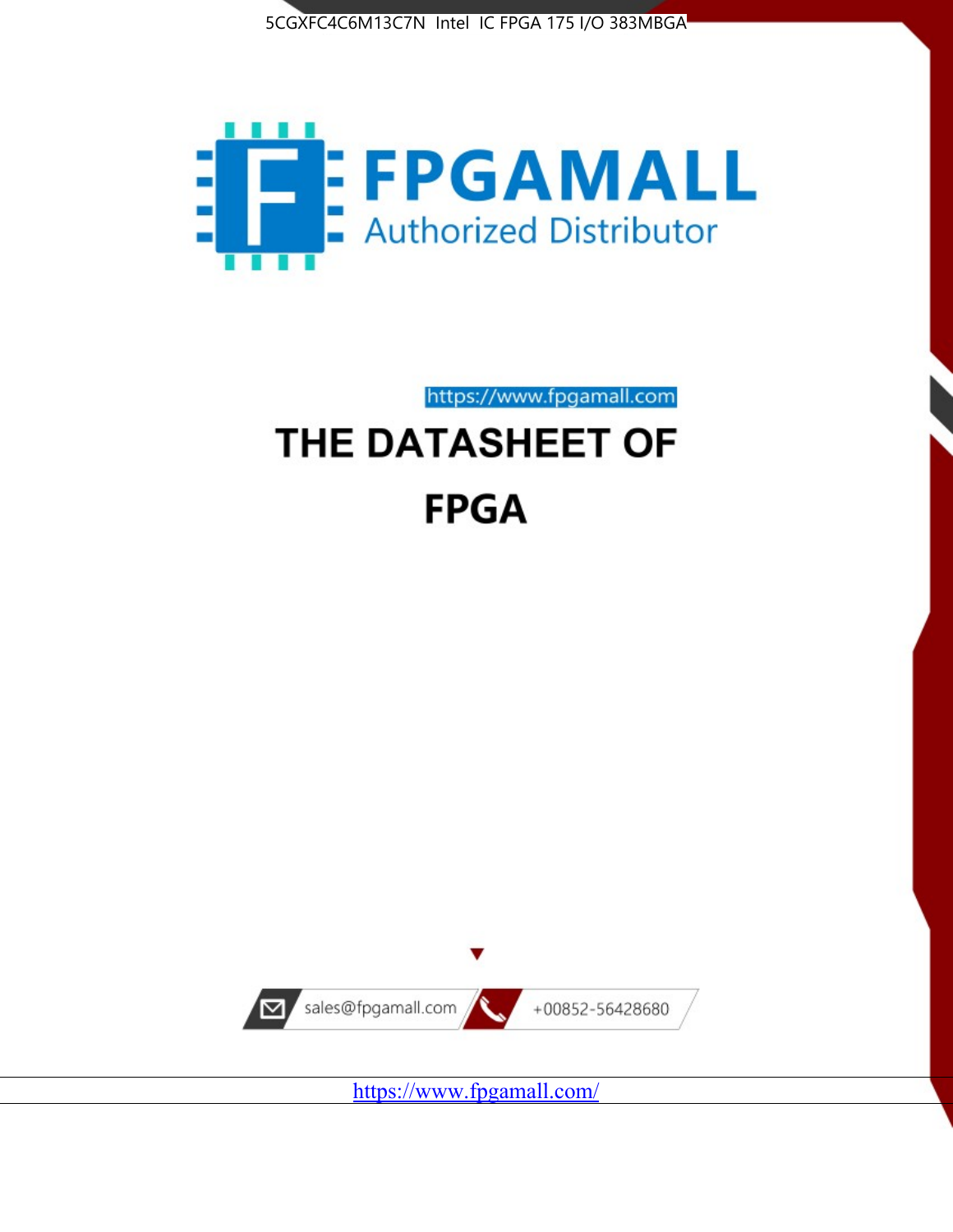5CGXFC4C6M13C7N Intel IC FPGA 175 I/O 383MBGA



# **Cyclone V Device Overview**



**CV-51001 | 2018.05.07** Latest document on the web: **[PDF](https://www.altera.com/en_US/pdfs/literature/hb/cyclone-v/cv_51001.pdf)** | **[HTML](https://www.altera.com/documentation/sam1403480548153.html)**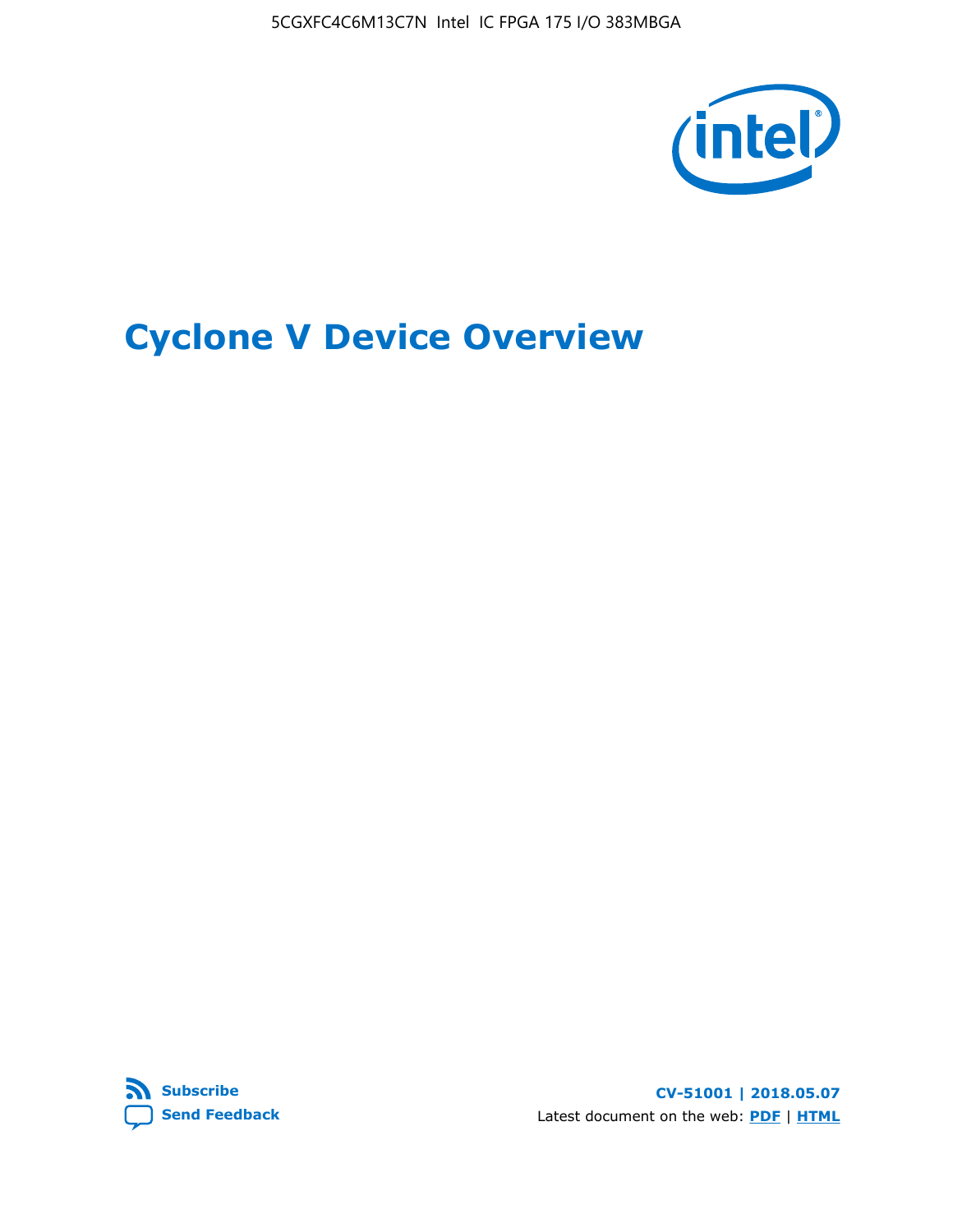

**Contents** 

## **Contents**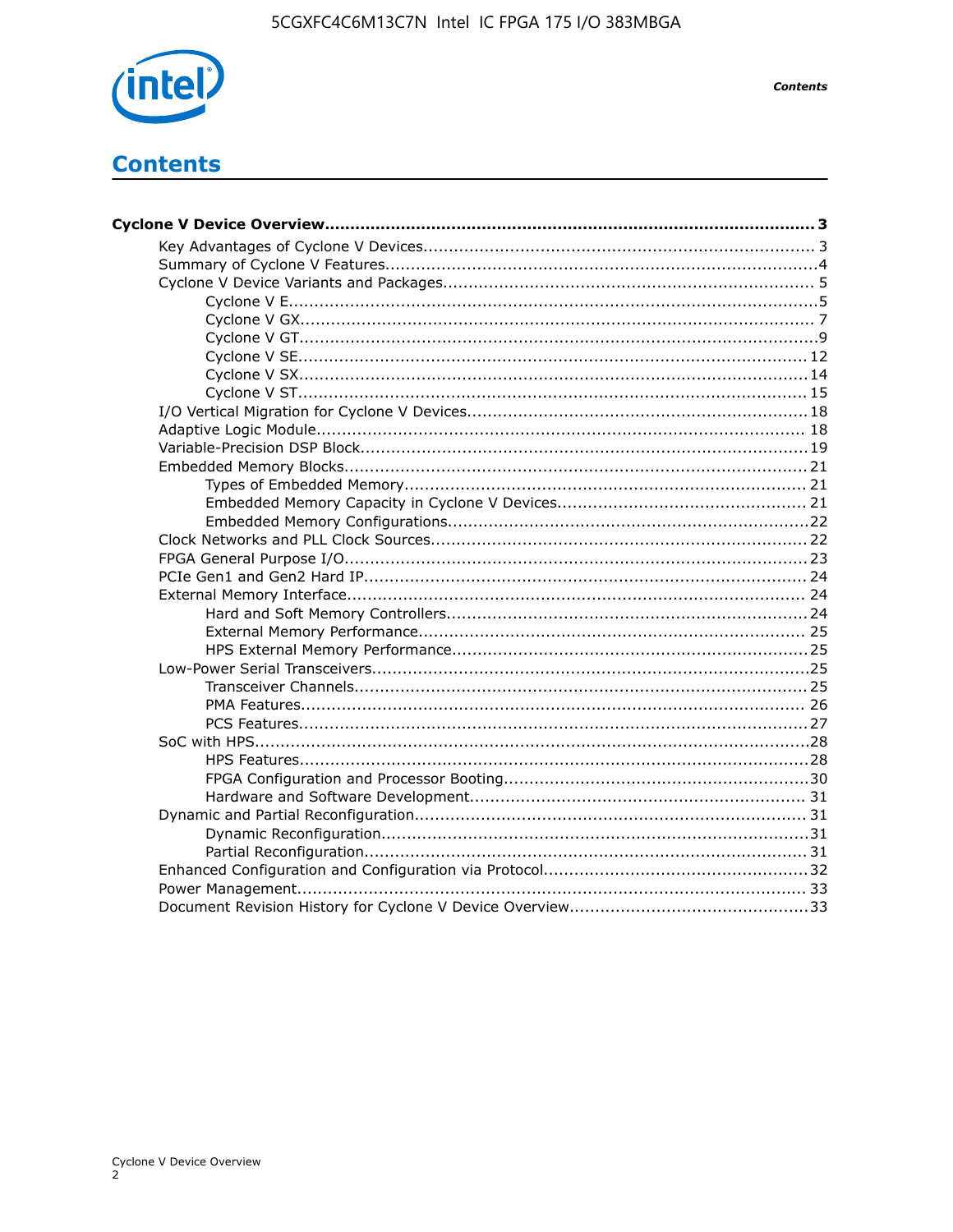**CV-51001 | 2018.05.07**



## **Cyclone V Device Overview**

The Cyclone® V devices are designed to simultaneously accommodate the shrinking power consumption, cost, and time-to-market requirements; and the increasing bandwidth requirements for high-volume and cost-sensitive applications.

Enhanced with integrated transceivers and hard memory controllers, the Cyclone V devices are suitable for applications in the industrial, wireless and wireline, military, and automotive markets.

#### **Related Information**

#### [Cyclone V Device Handbook: Known Issues](https://www.altera.com/support/support-resources/knowledge-base/solutions/rd12152011_347.html) Lists the planned updates to the Cyclone V Device Handbook chapters.

## **Key Advantages of Cyclone V Devices**

#### **Table 1. Key Advantages of the Cyclone V Device Family**

| <b>Advantage</b>                                                                    | <b>Supporting Feature</b>                                                                                                                                                                                                                                                    |
|-------------------------------------------------------------------------------------|------------------------------------------------------------------------------------------------------------------------------------------------------------------------------------------------------------------------------------------------------------------------------|
| Lower power consumption                                                             | Built on TSMC's 28 nm low-power (28LP) process technology and includes an<br>٠<br>abundance of hard intellectual property (IP) blocks<br>Up to 40% lower power consumption than the previous generation device<br>٠                                                          |
| Improved logic integration and<br>differentiation capabilities                      | 8-input adaptive logic module (ALM)<br>٠<br>Up to 13.59 megabits (Mb) of embedded memory<br>٠<br>Variable-precision digital signal processing (DSP) blocks<br>٠                                                                                                              |
| Increased bandwidth capacity                                                        | 3.125 gigabits per second (Gbps) and 6.144 Gbps transceivers<br>٠<br>Hard memory controllers<br>٠                                                                                                                                                                            |
| Hard processor system (HPS)<br>with integrated Arm* Cortex*-A9<br>MPCore* processor | Tight integration of a dual-core Arm Cortex-A9 MPCore processor, hard IP, and an<br>$\bullet$<br>FPGA in a single Cyclone V system-on-a-chip (SoC)<br>Supports over 128 Gbps peak bandwidth with integrated data coherency between<br>٠<br>the processor and the FPGA fabric |
| Lowest system cost                                                                  | Requires only two core voltages to operate<br>٠<br>Available in low-cost wirebond packaging<br>٠<br>Includes innovative features such as Configuration via Protocol (CvP) and partial<br>٠<br>reconfiguration                                                                |

Intel Corporation. All rights reserved. Intel, the Intel logo, Altera, Arria, Cyclone, Enpirion, MAX, Nios, Quartus and Stratix words and logos are trademarks of Intel Corporation or its subsidiaries in the U.S. and/or other countries. Intel warrants performance of its FPGA and semiconductor products to current specifications in accordance with Intel's standard warranty, but reserves the right to make changes to any products and services at any time without notice. Intel assumes no responsibility or liability arising out of the application or use of any information, product, or service described herein except as expressly agreed to in writing by Intel. Intel customers are advised to obtain the latest version of device specifications before relying on any published information and before placing orders for products or services. \*Other names and brands may be claimed as the property of others.

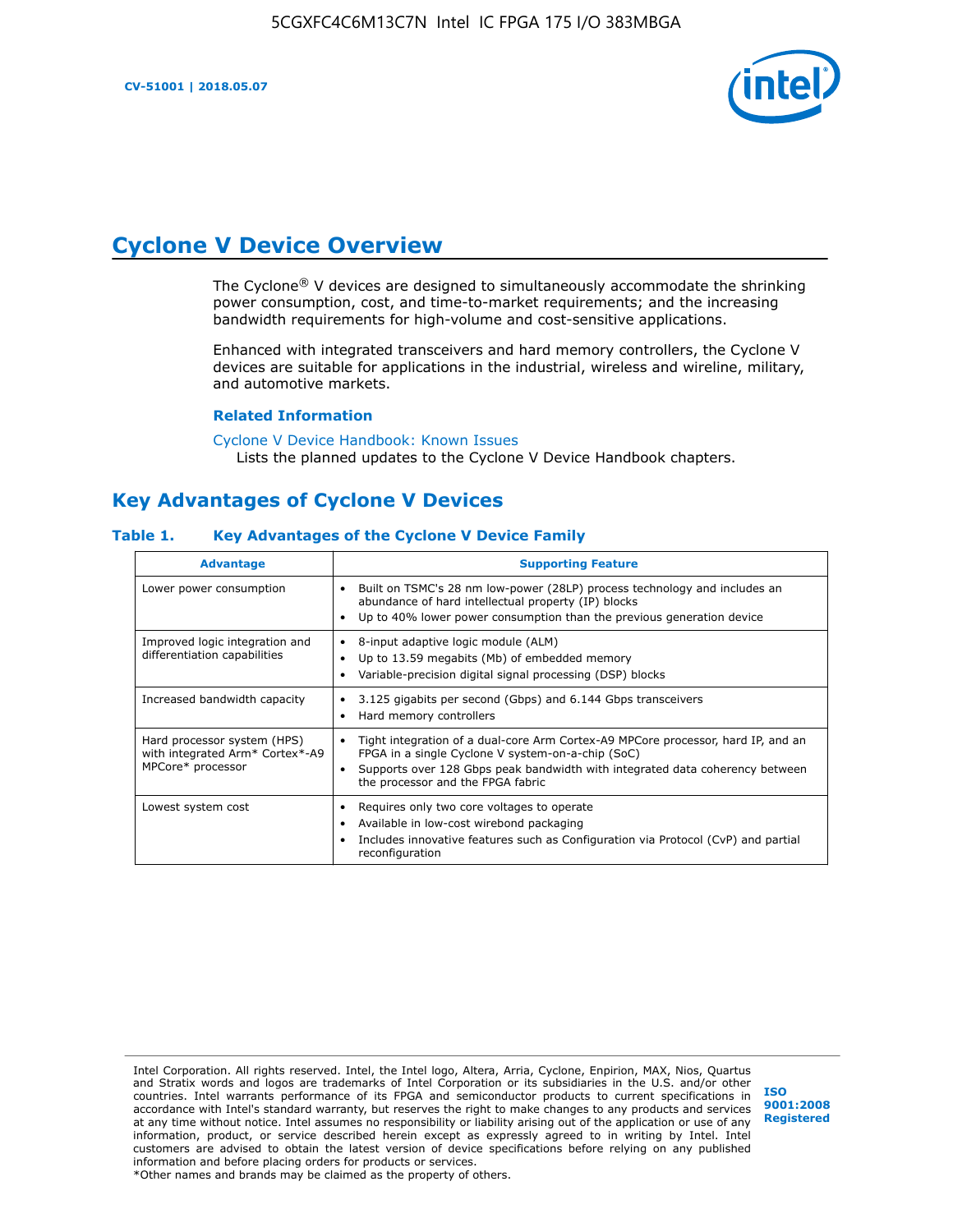

## **Summary of Cyclone V Features**

### **Table 2. Summary of Features for Cyclone V Devices**

| <b>Feature</b>                                           |                                                                                                                                                                                                              | <b>Description</b>                                                                                                                                                                                                                                                                                                                                                                                                                                                                                                                                                                                                                                                                                      |  |  |  |  |  |
|----------------------------------------------------------|--------------------------------------------------------------------------------------------------------------------------------------------------------------------------------------------------------------|---------------------------------------------------------------------------------------------------------------------------------------------------------------------------------------------------------------------------------------------------------------------------------------------------------------------------------------------------------------------------------------------------------------------------------------------------------------------------------------------------------------------------------------------------------------------------------------------------------------------------------------------------------------------------------------------------------|--|--|--|--|--|
| Technology                                               | $\bullet$<br>1.1 V core voltage                                                                                                                                                                              | TSMC's 28-nm low-power (28LP) process technology                                                                                                                                                                                                                                                                                                                                                                                                                                                                                                                                                                                                                                                        |  |  |  |  |  |
| Packaging                                                | $\bullet$                                                                                                                                                                                                    | Wirebond low-halogen packages<br>Multiple device densities with compatible package footprints for seamless migration between<br>different device densities<br>RoHS-compliant and leaded $(1)$ options                                                                                                                                                                                                                                                                                                                                                                                                                                                                                                   |  |  |  |  |  |
| High-performance<br>FPGA fabric                          | Enhanced 8-input ALM with four registers                                                                                                                                                                     |                                                                                                                                                                                                                                                                                                                                                                                                                                                                                                                                                                                                                                                                                                         |  |  |  |  |  |
| Internal memory<br>blocks                                | of the ALMs as MLAB memory                                                                                                                                                                                   | M10K-10-kilobits (Kb) memory blocks with soft error correction code (ECC)<br>Memory logic array block (MLAB)-640-bit distributed LUTRAM where you can use up to 25%                                                                                                                                                                                                                                                                                                                                                                                                                                                                                                                                     |  |  |  |  |  |
| Embedded Hard IP<br>blocks                               | Variable-precision DSP                                                                                                                                                                                       | Native support for up to three signal processing precision levels<br>(three $9 \times 9$ , two $18 \times 18$ , or one $27 \times 27$ multiplier) in the same<br>variable-precision DSP block<br>64-bit accumulator and cascade<br>Embedded internal coefficient memory<br>Preadder/subtractor for improved efficiency                                                                                                                                                                                                                                                                                                                                                                                  |  |  |  |  |  |
|                                                          | Memory controller                                                                                                                                                                                            | DDR3, DDR2, and LPDDR2 with 16 and 32 bit ECC support                                                                                                                                                                                                                                                                                                                                                                                                                                                                                                                                                                                                                                                   |  |  |  |  |  |
|                                                          | Embedded transceiver<br>I/O                                                                                                                                                                                  | PCI Express* (PCIe*) Gen2 and Gen1 (x1, x2, or x4) hard IP with<br>multifunction support, endpoint, and root port                                                                                                                                                                                                                                                                                                                                                                                                                                                                                                                                                                                       |  |  |  |  |  |
| Clock networks                                           | Up to 550 MHz global clock network<br>$\bullet$<br>Global, quadrant, and peripheral clock networks<br>$\bullet$<br>Clock networks that are not used can be powered down to reduce dynamic power<br>$\bullet$ |                                                                                                                                                                                                                                                                                                                                                                                                                                                                                                                                                                                                                                                                                                         |  |  |  |  |  |
| Phase-locked loops<br>(PLLs)                             | $\bullet$<br>Integer mode and fractional mode<br>$\bullet$                                                                                                                                                   | Precision clock synthesis, clock delay compensation, and zero delay buffering (ZDB)                                                                                                                                                                                                                                                                                                                                                                                                                                                                                                                                                                                                                     |  |  |  |  |  |
| FPGA General-purpose<br>$I/Os$ (GPIOs)                   | $\bullet$<br>$\bullet$<br>On-chip termination (OCT)<br>$\bullet$                                                                                                                                             | 875 megabits per second (Mbps) LVDS receiver and 840 Mbps LVDS transmitter<br>400 MHz/800 Mbps external memory interface<br>3.3 V support with up to 16 mA drive strength                                                                                                                                                                                                                                                                                                                                                                                                                                                                                                                               |  |  |  |  |  |
| Low-power high-speed<br>serial interface                 | $\bullet$<br>$\bullet$<br>$\bullet$                                                                                                                                                                          | 614 Mbps to 6.144 Gbps integrated transceiver speed<br>Transmit pre-emphasis and receiver equalization<br>Dynamic partial reconfiguration of individual channels                                                                                                                                                                                                                                                                                                                                                                                                                                                                                                                                        |  |  |  |  |  |
| <b>HPS</b><br>(Cyclone V SE, SX,<br>and ST devices only) | $\bullet$<br>$\bullet$<br>interfaces<br>On-chip RAM and boot ROM                                                                                                                                             | Single or dual-core Arm Cortex-A9 MPCore processor-up to 925 MHz maximum frequency with<br>support for symmetric and asymmetric multiprocessing<br>Interface peripherals-10/100/1000 Ethernet media access control (EMAC), USB 2.0<br>On-The-GO (OTG) controller, quad serial peripheral interface (QSPI) flash controller, NAND<br>flash controller, Secure Digital/MultiMediaCard (SD/MMC) controller, UART, controller area<br>network (CAN), serial peripheral interface (SPI), I <sup>2</sup> C interface, and up to 85 HPS GPIO<br>System peripherals—general-purpose timers, watchdog timers, direct memory access (DMA)<br>controller, FPGA configuration manager, and clock and reset managers |  |  |  |  |  |
|                                                          |                                                                                                                                                                                                              | continued                                                                                                                                                                                                                                                                                                                                                                                                                                                                                                                                                                                                                                                                                               |  |  |  |  |  |

<sup>(1)</sup> Contact Intel for availability.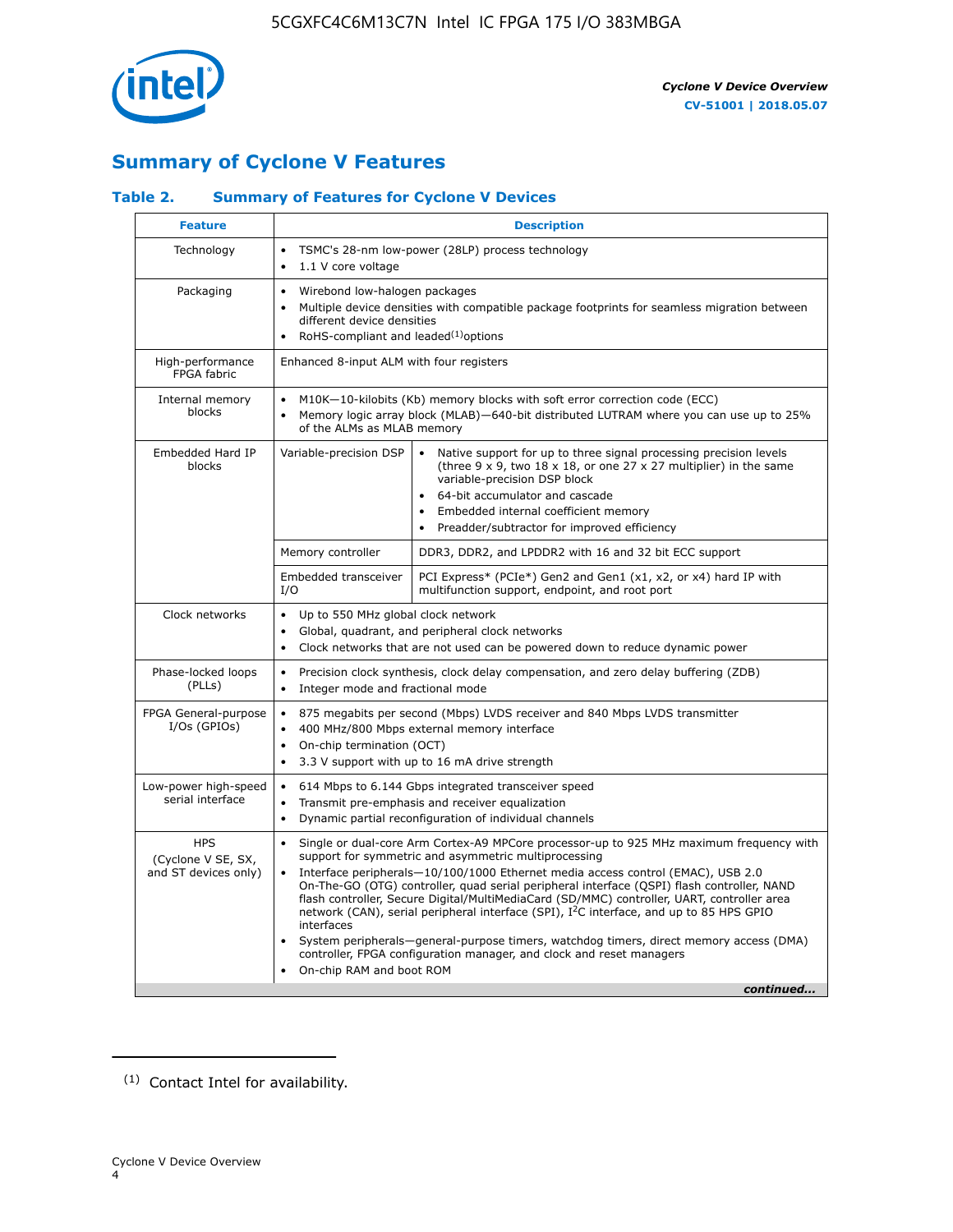

| <b>Feature</b> | <b>Description</b>                                                                                                                                                                                                                                                                                                                                                                                                           |
|----------------|------------------------------------------------------------------------------------------------------------------------------------------------------------------------------------------------------------------------------------------------------------------------------------------------------------------------------------------------------------------------------------------------------------------------------|
|                | HPS-FPGA bridges—include the FPGA-to-HPS, HPS-to-FPGA, and lightweight HPS-to-FPGA<br>bridges that allow the FPGA fabric to issue transactions to slaves in the HPS, and vice versa<br>FPGA-to-HPS SDRAM controller subsystem-provides a configurable interface to the multiport<br>front end (MPFE) of the HPS SDRAM controller<br>Arm CoreSight <sup>™</sup> JTAG debug access port, trace port, and on-chip trace storage |
| Configuration  | Tamper protection—comprehensive design protection to protect your valuable IP investments<br>Enhanced advanced encryption standard (AES) design security features<br>CvP<br>$\bullet$<br>Dynamic reconfiguration of the FPGA<br>Active serial (AS) x1 and x4, passive serial (PS), JTAG, and fast passive parallel (FPP) x8 and<br>x16 configuration options<br>Internal scrubbing (2)<br>Partial reconfiguration (3)        |

## **Cyclone V Device Variants and Packages**

#### **Table 3. Device Variants for the Cyclone V Device Family**

| <b>Variant</b> | <b>Description</b>                                                                                                      |
|----------------|-------------------------------------------------------------------------------------------------------------------------|
| Cyclone V E    | Optimized for the lowest system cost and power requirement for a wide spectrum of general logic<br>and DSP applications |
| Cyclone V GX   | Optimized for the lowest cost and power requirement for 614 Mbps to 3.125 Gbps transceiver<br>applications              |
| Cyclone V GT   | The FPGA industry's lowest cost and lowest power requirement for 6.144 Gbps transceiver<br>applications                 |
| Cyclone V SE   | SoC with integrated Arm-based HPS                                                                                       |
| Cyclone V SX   | SoC with integrated Arm-based HPS and 3.125 Gbps transceivers                                                           |
| Cyclone V ST   | SoC with integrated Arm-based HPS and 6.144 Gbps transceivers                                                           |

## **Cyclone V E**

This section provides the available options, maximum resource counts, and package plan for the Cyclone V E devices.

The information in this section is correct at the time of publication. For the latest information and to get more details, refer to the Product Selector Guide.

#### **Related Information**

[Product Selector Guide](https://www.altera.com/products/product-selector-guide.html)

Provides the latest information about Intel products.

<sup>(2)</sup> The SEU internal scrubbing feature is available for Cyclone V E, GX, SE, and SX devices with the "SC" suffix in the part number. For device availability and ordering, contact your local Intel sales representatives.

 $(3)$  The partial reconfiguration feature is available for Cyclone V E, GX, SE, and SX devices with the "SC" suffix in the part number. For device availability and ordering, contact your local Intel® sales representatives.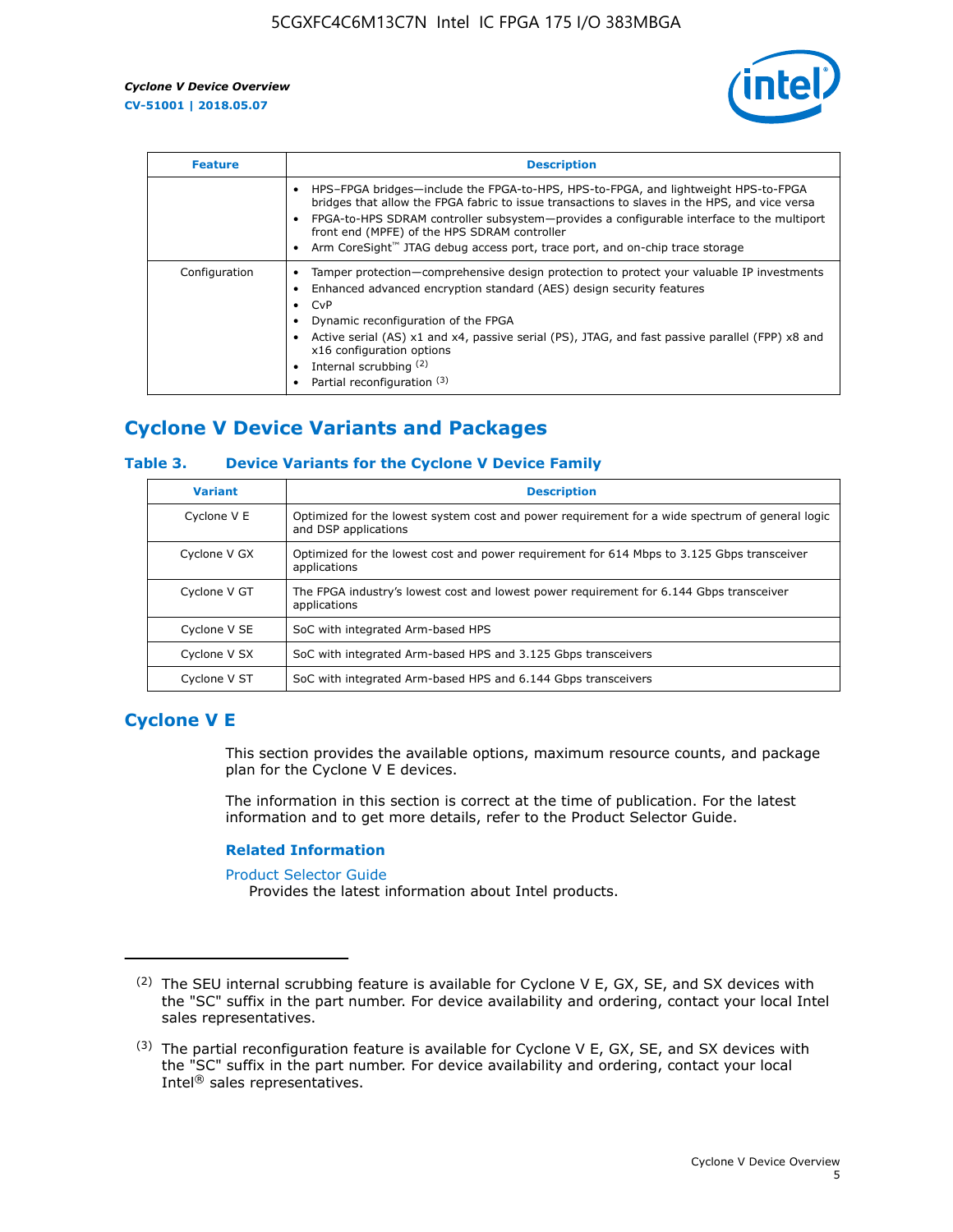Cyclone V Device Overview

6

#### **Figure 1. Sample Ordering Code and Available Options for Cyclone V E Devices**

The SEU internal scrubbing feature is available for Cyclone V E, GX, SE, and SX devices with the "SC" suffix in the part number. For device availability and ordering, contact your local Intel sales representatives.

5CGXFC4C6M13C7N Intel IC FPGA 175 I/O 383MBGA



#### **Maximum Resources**

#### **Table 4. Maximum Resource Counts for Cyclone V E Devices**

|                         | <b>Resource</b>              | <b>Member Code</b> |            |           |                |         |  |
|-------------------------|------------------------------|--------------------|------------|-----------|----------------|---------|--|
|                         |                              | A2                 | A4         | <b>A5</b> | <b>A7</b>      | A9      |  |
| Logic Elements (LE) (K) |                              | 25                 | 49         | 77        | 150            | 301     |  |
| <b>ALM</b>              |                              | 9,430              | 18,480     | 29,080    | 56,480         | 113,560 |  |
| Register                |                              | 37,736             | 73,920     | 116,320   | 225,920        | 454,240 |  |
| Memory (Kb)             | M10K                         |                    | 3,080      | 4,460     | 6,860          | 12,200  |  |
|                         | MLAB                         | 196                | 303        | 424       | 836            | 1,717   |  |
|                         | Variable-precision DSP Block |                    | 66         | 150       | 156            | 342     |  |
| 18 x 18 Multiplier      |                              | 50                 | 300<br>132 |           | 312            | 684     |  |
| <b>PLL</b>              |                              | $\overline{4}$     | 4          | 6         | $\overline{7}$ | 8       |  |
| GPIO                    |                              | 224                | 224        | 240       | 480            | 480     |  |
| <b>LVDS</b>             | Transmitter                  | 56                 | 56         | 60        | 120            | 120     |  |
|                         | Receiver                     | 56                 | 56         | 60        | 120            | 120     |  |
| Hard Memory Controller  |                              | $\mathbf{1}$       | 1          | 2         | $\overline{2}$ | 2       |  |

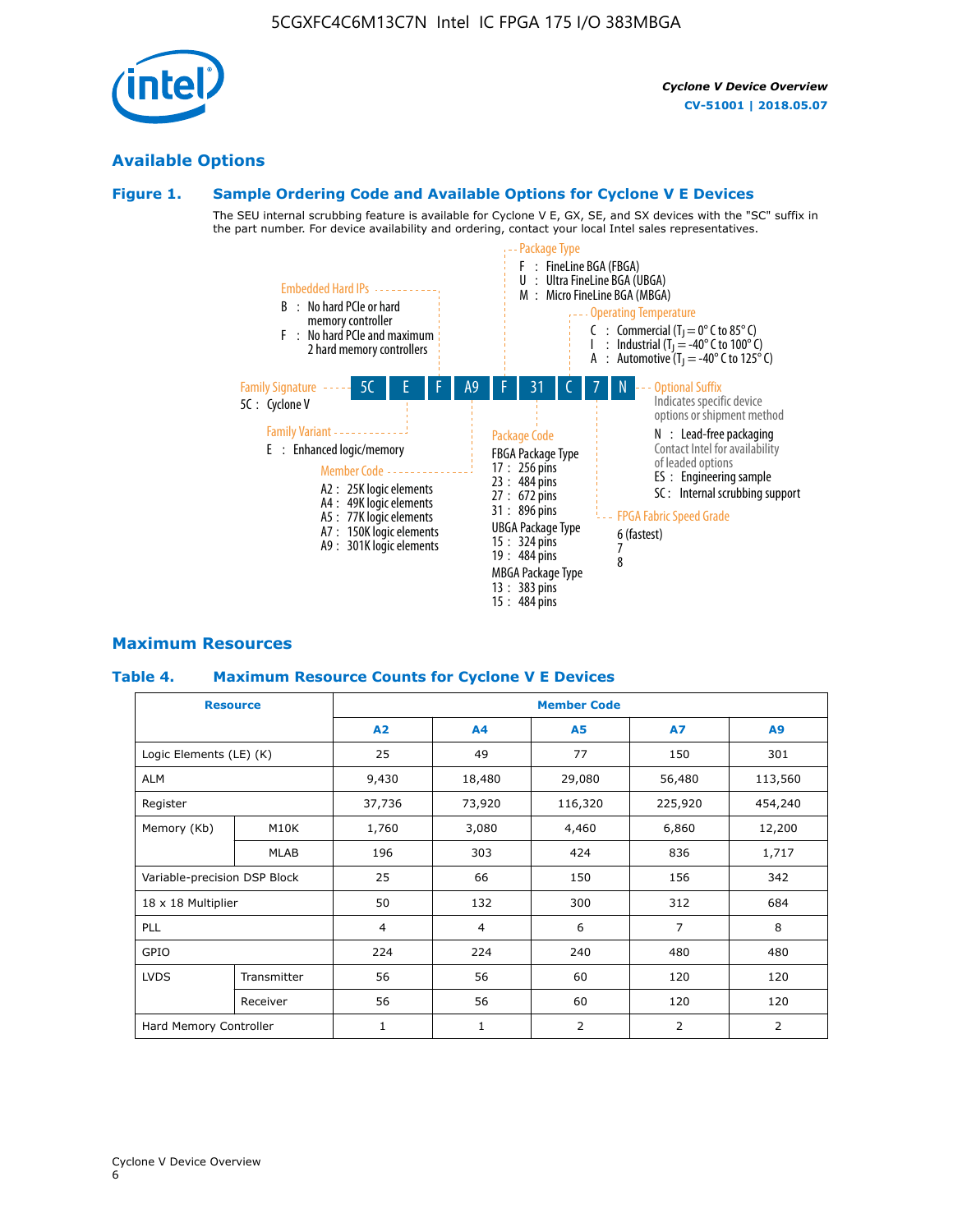

#### **Related Information**

[True LVDS Buffers in Devices, I/O Features in Cyclone V Devices](https://www.altera.com/documentation/sam1403481100977.html#sam1403480885395) Provides the number of LVDS channels in each device package.

#### **Package Plan**

#### **Table 5. Package Plan for Cyclone V E Devices**

| <b>Member</b><br><b>Code</b> | <b>M383</b><br>$(13 \text{ mm})$ | M484<br>$(15 \text{ mm})$ | <b>U324</b><br>$(15 \text{ mm})$ | <b>F256</b><br>$(17 \text{ mm})$ | <b>U484</b><br>$(19$ mm) | <b>F484</b><br>$(23$ mm $)$ | <b>F672</b><br>$(27 \, \text{mm})$ | <b>F896</b><br>$(31$ mm $)$ |
|------------------------------|----------------------------------|---------------------------|----------------------------------|----------------------------------|--------------------------|-----------------------------|------------------------------------|-----------------------------|
|                              | <b>GPIO</b>                      | <b>GPIO</b>               | <b>GPIO</b>                      | <b>GPIO</b>                      | <b>GPIO</b>              | <b>GPIO</b>                 | <b>GPIO</b>                        | <b>GPIO</b>                 |
| A2                           | 223                              |                           | 176                              | 128                              | 224                      | 224                         | –                                  |                             |
| A4                           | 223                              |                           | 176                              | 128                              | 224                      | 224                         | –                                  |                             |
| A5                           | 175                              |                           |                                  |                                  | 224                      | 240                         |                                    |                             |
| A7                           |                                  | 240                       |                                  |                                  | 240                      | 240                         | 336                                | 480                         |
| A9                           |                                  |                           |                                  |                                  | 240                      | 224                         | 336                                | 480                         |

## **Cyclone V GX**

This section provides the available options, maximum resource counts, and package plan for the Cyclone V GX devices.

The information in this section is correct at the time of publication. For the latest information and to get more details, refer to the *Product Selector Guide*.

#### **Related Information**

[Product Selector Guide](https://www.altera.com/products/product-selector-guide.html)

Provides the latest information about Intel products.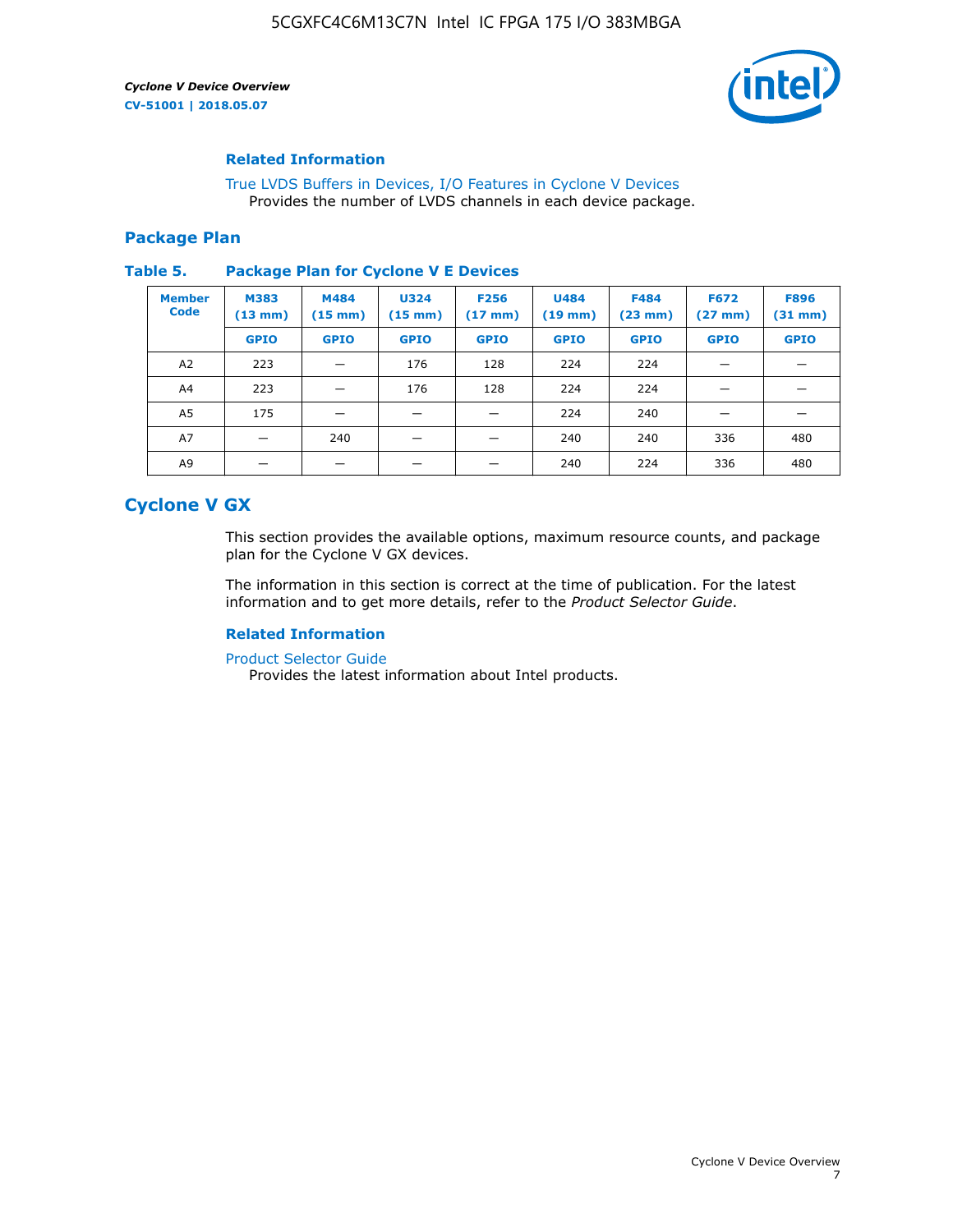

#### **Available Options**

#### **Figure 2. Sample Ordering Code and Available Options for Cyclone V GX Devices**

The SEU internal scrubbing feature is available for Cyclone V E, GX, SE, and SX devices with the "SC" suffix in the part number. For device availability and ordering, contact your local Intel sales representatives.



#### **Maximum Resources**

#### **Table 6. Maximum Resource Counts for Cyclone V GX Devices**

| <b>Resource</b>              |             | <b>Member Code</b> |                |                |                |           |  |  |
|------------------------------|-------------|--------------------|----------------|----------------|----------------|-----------|--|--|
|                              |             | C <sub>3</sub>     | C <sub>4</sub> | C <sub>5</sub> | C7             | C9        |  |  |
| Logic Elements (LE) (K)      |             | 36                 | 50             | 77             | 150            | 301       |  |  |
| <b>ALM</b>                   |             | 13,460             | 18,860         | 29,080         | 56,480         | 113,560   |  |  |
| Register                     |             | 53,840             | 75,440         | 116,320        | 225,920        | 454,240   |  |  |
| Memory (Kb)                  | M10K        | 1,350              | 2,500          | 4,460          | 6,860          | 12,200    |  |  |
|                              | <b>MLAB</b> | 182                | 424            | 424            | 836            | 1,717     |  |  |
| Variable-precision DSP Block |             | 57                 | 70             | 150            | 156            | 342       |  |  |
| 18 x 18 Multiplier           |             | 114                | 140            | 300            | 312            | 684       |  |  |
| PLL                          |             |                    | 6              | 6              | $\overline{7}$ | 8         |  |  |
| 3 Gbps Transceiver           |             | 3                  | 6              | 6              | 9              | 12        |  |  |
| GPIO <sup>(4)</sup>          |             |                    | 336            | 336            | 480            | 560       |  |  |
|                              |             |                    |                |                |                | continued |  |  |

 $(4)$  The number of GPIOs does not include transceiver I/Os. In the Intel Quartus® Prime software, the number of user I/Os includes transceiver I/Os.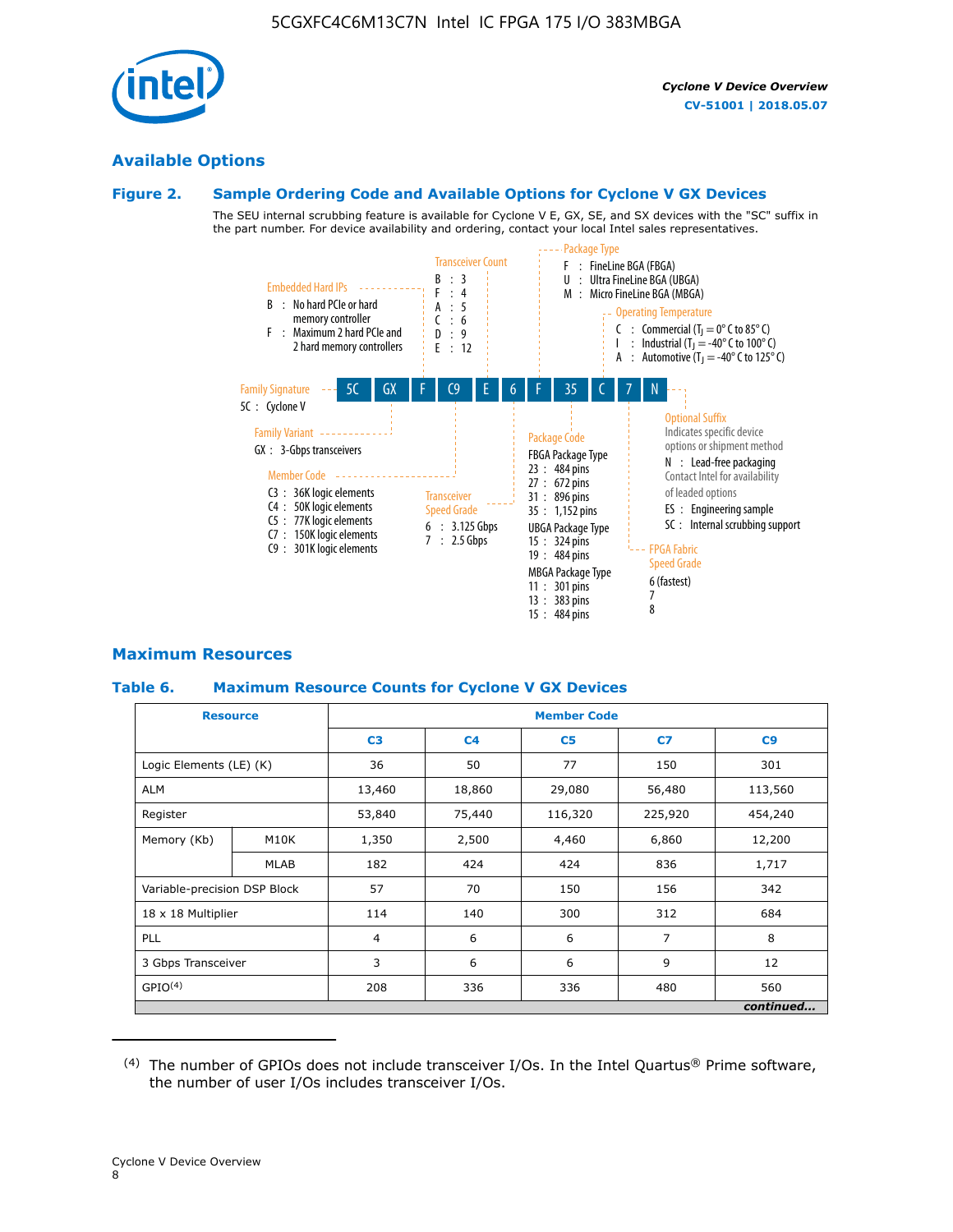

| <b>Resource</b>        |             | <b>Member Code</b> |                |                |     |                |  |  |
|------------------------|-------------|--------------------|----------------|----------------|-----|----------------|--|--|
|                        |             | C <sub>3</sub>     | C <sub>4</sub> | C <sub>5</sub> | C7  | C <sub>9</sub> |  |  |
| <b>LVDS</b>            | Transmitter | 52                 | 84             | 84             | 120 | 140            |  |  |
|                        | Receiver    | 52                 | 84             | 84             | 120 | 140            |  |  |
| PCIe Hard IP Block     |             |                    |                |                |     |                |  |  |
| Hard Memory Controller |             |                    | h              |                |     |                |  |  |

#### **Related Information**

[True LVDS Buffers in Devices, I/O Features in Cyclone V Devices](https://www.altera.com/documentation/sam1403481100977.html#sam1403480885395) Provides the number of LVDS channels in each device package.

#### **Package Plan**

#### **Table 7. Package Plan for Cyclone V GX Devices**

| <b>Member</b><br><b>Code</b> | <b>M301</b><br>$(11$ mm) |                | <b>M383</b><br>$(13 \text{ mm})$ |             | M484<br>$(15 \text{ mm})$ |             | <b>U324</b><br>$(15 \text{ mm})$ |             | <b>U484</b><br>$(19$ mm) |             |
|------------------------------|--------------------------|----------------|----------------------------------|-------------|---------------------------|-------------|----------------------------------|-------------|--------------------------|-------------|
|                              | <b>GPIO</b>              | <b>XCVR</b>    | <b>GPIO</b>                      | <b>XCVR</b> | <b>GPIO</b>               | <b>XCVR</b> | <b>GPIO</b>                      | <b>XCVR</b> | <b>GPIO</b>              | <b>XCVR</b> |
| C <sub>3</sub>               |                          |                |                                  |             |                           |             | 144                              | 3           | 208                      | 3           |
| C <sub>4</sub>               | 129                      | $\overline{4}$ | 175                              | 6           |                           |             | –                                |             | 224                      | 6           |
| C5                           | 129                      | 4              | 175                              | 6           |                           |             |                                  |             | 224                      | 6           |
| C7                           | _                        |                |                                  |             | 240                       | 3           |                                  |             | 240                      | 6           |
| C9                           |                          |                |                                  |             |                           |             |                                  |             | 240                      | 5           |

| <b>Member</b><br><b>Code</b> | <b>F484</b> | $(23$ mm)   | <b>F672</b> | $(27 \text{ mm})$ | <b>F896</b><br>$(31 \text{ mm})$ |             | F1152<br>$(35 \text{ mm})$ |             |
|------------------------------|-------------|-------------|-------------|-------------------|----------------------------------|-------------|----------------------------|-------------|
|                              | <b>GPIO</b> | <b>XCVR</b> | <b>GPIO</b> | <b>XCVR</b>       | <b>GPIO</b>                      | <b>XCVR</b> | <b>GPIO</b>                | <b>XCVR</b> |
| C <sub>3</sub>               | 208         | 3           |             |                   |                                  |             |                            |             |
| C4                           | 240         | 6           | 336         | 6                 |                                  |             |                            |             |
| C <sub>5</sub>               | 240         | 6           | 336         | 6                 |                                  |             |                            |             |
| C7                           | 240         | 6           | 336         | 9                 | 480                              | 9           |                            |             |
| C9                           | 224         | 6           | 336         | 9                 | 480                              | 12          | 560                        | 12          |

## **Cyclone V GT**

This section provides the available options, maximum resource counts, and package plan for the Cyclone V GT devices.

The information in this section is correct at the time of publication. For the latest information and to get more details, refer to the *Product Selector Guide*.

#### **Related Information**

#### [Product Selector Guide](https://www.altera.com/products/product-selector-guide.html)

Provides the latest information about Intel products.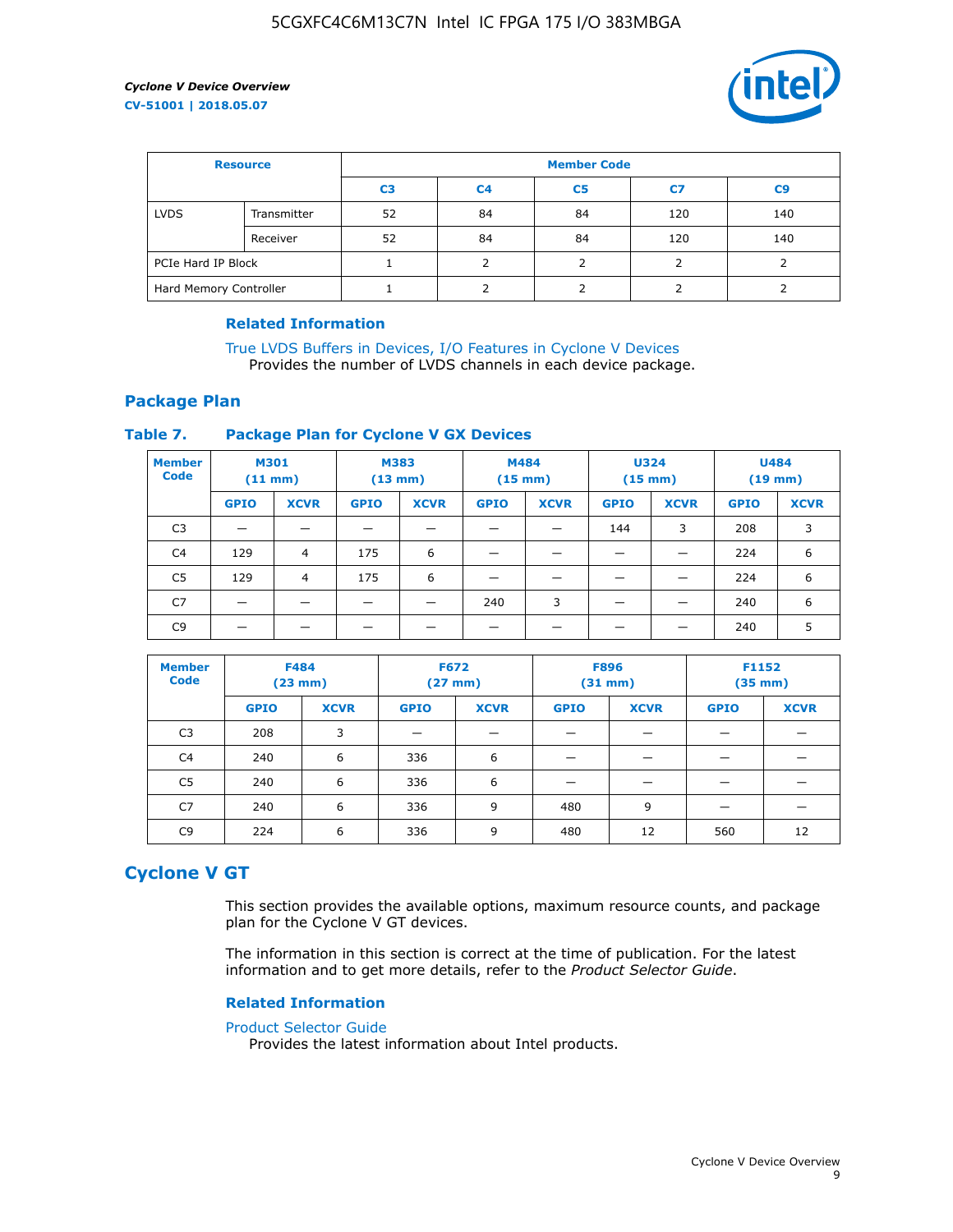

### **Available Options**

#### **Figure 3. Sample Ordering Code and Available Options for Cyclone V GT Devices**



#### **Maximum Resources**

#### **Table 8. Maximum Resource Counts for Cyclone V GT Devices**

| <b>Resource</b>              |             |                | <b>Member Code</b> |                |
|------------------------------|-------------|----------------|--------------------|----------------|
|                              |             | D <sub>5</sub> | D7                 | D <sub>9</sub> |
| Logic Elements (LE) (K)      |             | 77             | 150                | 301            |
| <b>ALM</b>                   |             | 29,080         | 56,480             | 113,560        |
| Register                     |             | 116,320        | 225,920            | 454,240        |
| Memory (Kb)                  | M10K        | 4,460          | 6,860              | 12,200         |
|                              | <b>MLAB</b> | 424            | 836                | 1,717          |
| Variable-precision DSP Block |             | 150            | 156                | 342            |
| 18 x 18 Multiplier           |             | 300            | 312                | 684            |
| PLL                          |             | 6              | 7                  | 8              |
| 6 Gbps Transceiver           |             | 6              | 9                  | 12             |
| GPIO <sup>(5)</sup>          |             | 336            | 480                | 560            |
| <b>LVDS</b>                  | Transmitter | 84             | 120                | 140            |
|                              |             |                |                    | continued      |

<sup>(5)</sup> The number of GPIOs does not include transceiver I/Os. In the Intel Quartus Prime software, the number of user I/Os includes transceiver I/Os.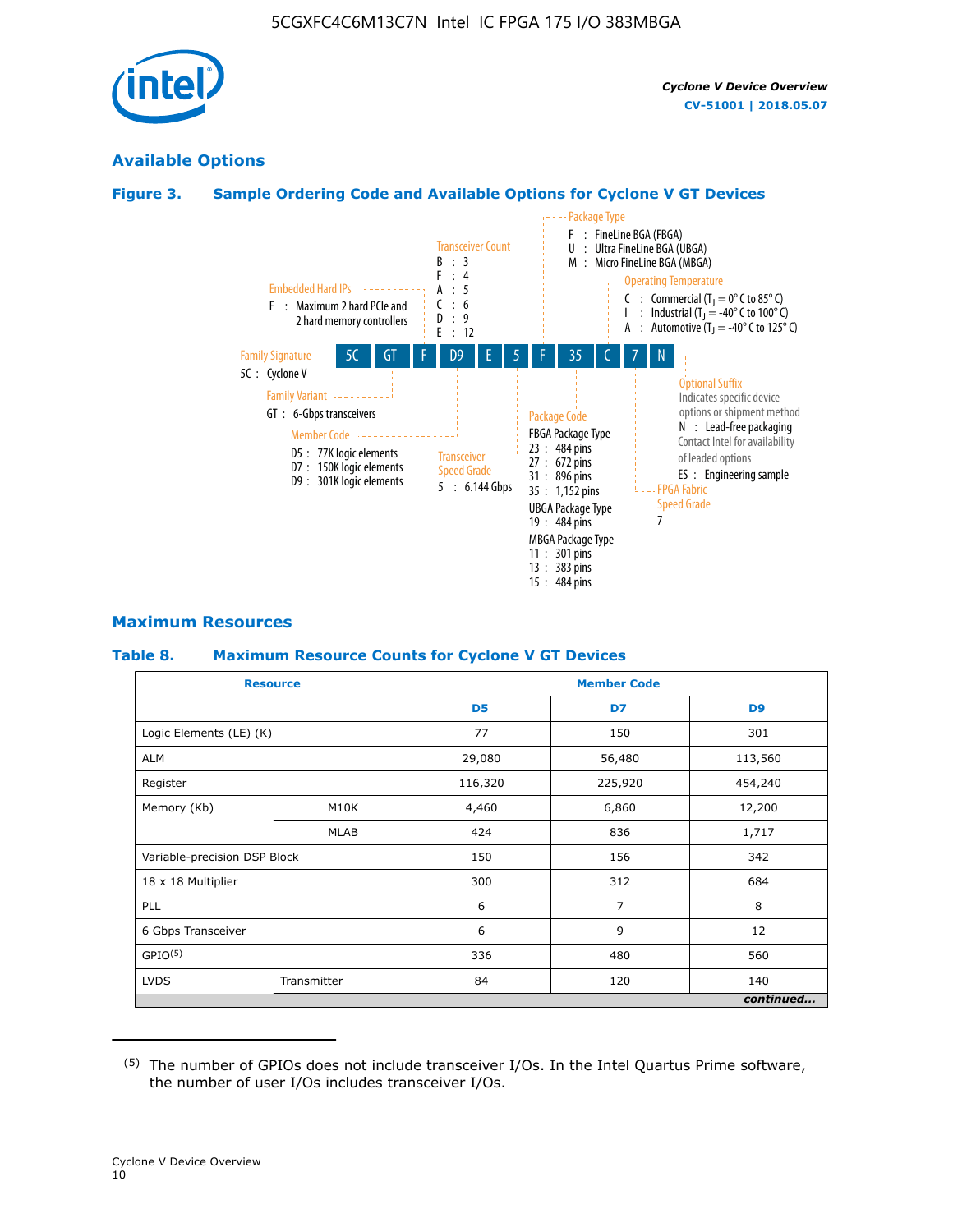

| <b>Resource</b>        |          | <b>Member Code</b> |     |     |  |  |
|------------------------|----------|--------------------|-----|-----|--|--|
|                        |          | D5                 | D7  | D9  |  |  |
|                        | Receiver | 84                 | 120 | 140 |  |  |
| PCIe Hard IP Block     |          |                    |     |     |  |  |
| Hard Memory Controller |          |                    |     |     |  |  |

#### **Related Information**

[True LVDS Buffers in Devices, I/O Features in Cyclone V Devices](https://www.altera.com/documentation/sam1403481100977.html#sam1403480885395) Provides the number of LVDS channels in each device package.

## **Package Plan**

#### **Table 9. Package Plan for Cyclone V GT Devices**

Transceiver counts shown are for transceiver ≤5 Gbps . 6 Gbps transceiver channel count support depends on the package and channel usage. For more information about the 6 Gbps transceiver channel count, refer to the *Cyclone V Device Handbook Volume 2: Transceivers*.

| <b>Member</b><br><b>Code</b> | <b>M301</b><br>(11 mm)   |                | M383<br>$(13 \text{ mm})$ |             | M484<br>$(15 \text{ mm})$ |             | <b>U484</b><br>$(19$ mm) |             |
|------------------------------|--------------------------|----------------|---------------------------|-------------|---------------------------|-------------|--------------------------|-------------|
|                              | <b>GPIO</b>              | <b>XCVR</b>    | <b>GPIO</b>               | <b>XCVR</b> | <b>GPIO</b>               | <b>XCVR</b> | <b>GPIO</b>              | <b>XCVR</b> |
| D <sub>5</sub>               | 129                      | $\overline{4}$ | 175                       | 6           | -                         | -           | 224                      | 6           |
| D7                           | -                        | -              |                           |             | 240                       | 3           | 240                      | 6           |
| D <sub>9</sub>               | $\overline{\phantom{0}}$ | _              |                           |             | -                         |             | 240                      | 5           |

| <b>Member</b><br><b>Code</b> | <b>F484</b><br>$(23$ mm) |             | <b>F672</b><br>$(27 \text{ mm})$ |             | <b>F896</b><br>$(31$ mm $)$ |             | F1152<br>$(35$ mm $)$ |             |
|------------------------------|--------------------------|-------------|----------------------------------|-------------|-----------------------------|-------------|-----------------------|-------------|
|                              | <b>GPIO</b>              | <b>XCVR</b> | <b>GPIO</b>                      | <b>XCVR</b> | <b>GPIO</b>                 | <b>XCVR</b> | <b>GPIO</b>           | <b>XCVR</b> |
| D <sub>5</sub>               | 240                      | 6           | 336                              | 6           | -                           |             |                       |             |
| D7                           | 240                      | 6           | 336                              | q(6)        | 480                         | q(6)        |                       |             |
| D <sub>9</sub>               | 224                      | 6           | 336                              | 9(6)        | 480                         | 12(7)       | 560                   | 12(7)       |

#### **Related Information**

[6.144-Gbps Support Capability in Cyclone V GT Devices, Cyclone V Device Handbook](https://www.altera.com/documentation/nik1409855456781.html#nik1409855410757) [Volume 2: Transceivers](https://www.altera.com/documentation/nik1409855456781.html#nik1409855410757)

Provides more information about 6 Gbps transceiver channel count.

<sup>(6)</sup> If you require CPRI (at 6.144 Gbps) and PCIe Gen2 transmit jitter compliance, Intel recommends that you use only up to three full-duplex transceiver channels for CPRI, and up to six full-duplex channels for PCIe Gen2. The CMU channels are not considered full-duplex channels.

 $(7)$  If you require CPRI (at 6.144 Gbps) and PCIe Gen2 transmit jitter compliance, Intel recommends that you use only up to three full-duplex transceiver channels for CPRI, and up to eight full-duplex channels for PCIe Gen2. The CMU channels are not considered full-duplex channels.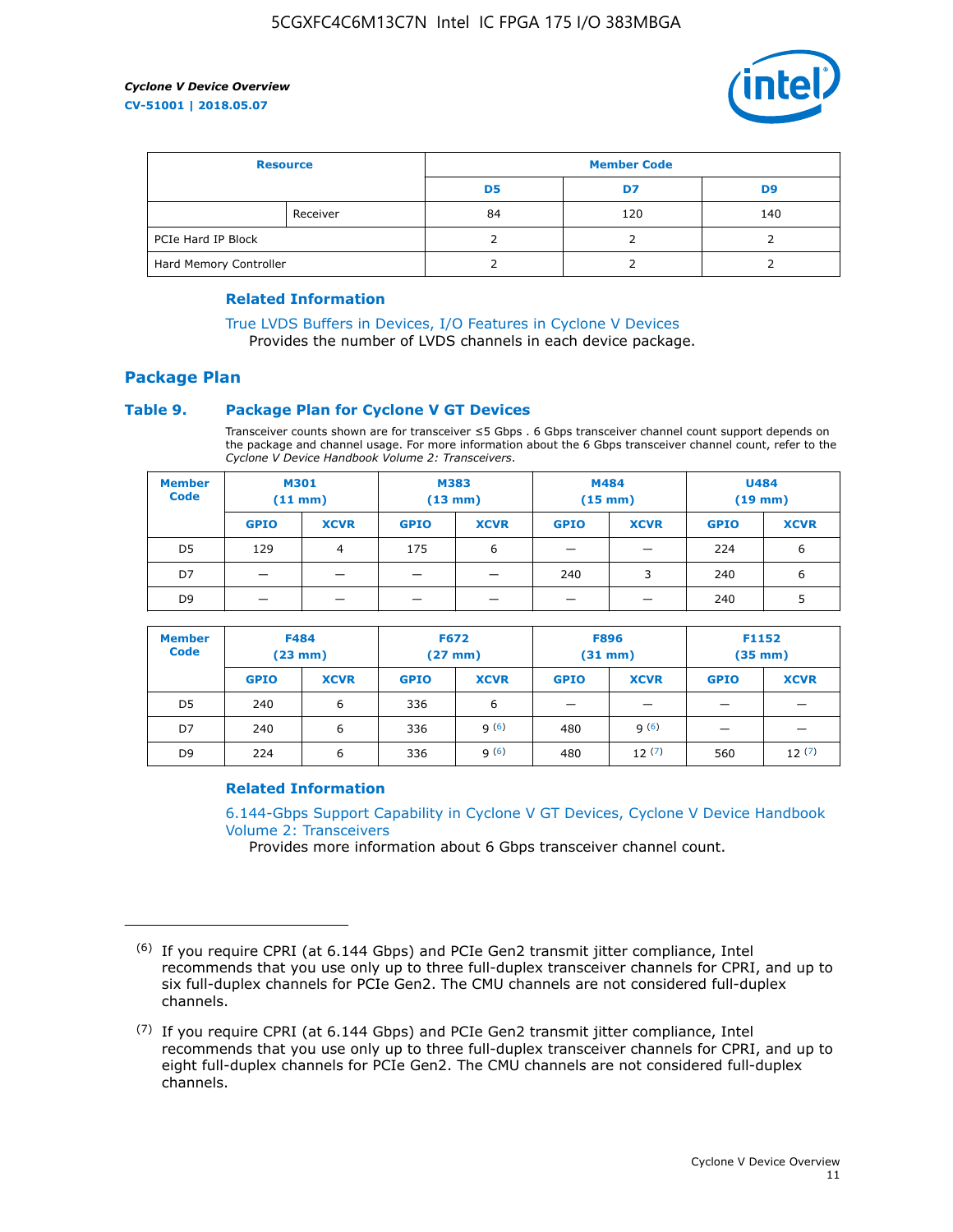

## **Cyclone V SE**

This section provides the available options, maximum resource counts, and package plan for the Cyclone V SE devices.

The information in this section is correct at the time of publication. For the latest information and to get more details, refer to the *Product Selector Guide*.

#### **Related Information**

#### [Product Selector Guide](https://www.altera.com/products/product-selector-guide.html)

Provides the latest information about Intel products.

#### **Available Options**

#### **Figure 4. Sample Ordering Code and Available Options for Cyclone V SE Devices**

The SEU internal scrubbing feature is available for Cyclone V E, GX, SE, and SX devices with the "SC" suffix in the part number. For device availability and ordering, contact your local Intel sales representatives.

Cyclone V SE and SX low-power devices (L power option) offer 30% static power reduction for devices with 25K LE and 40K LE, and 20% static power reduction for devices with 85K LE and 110K LE.

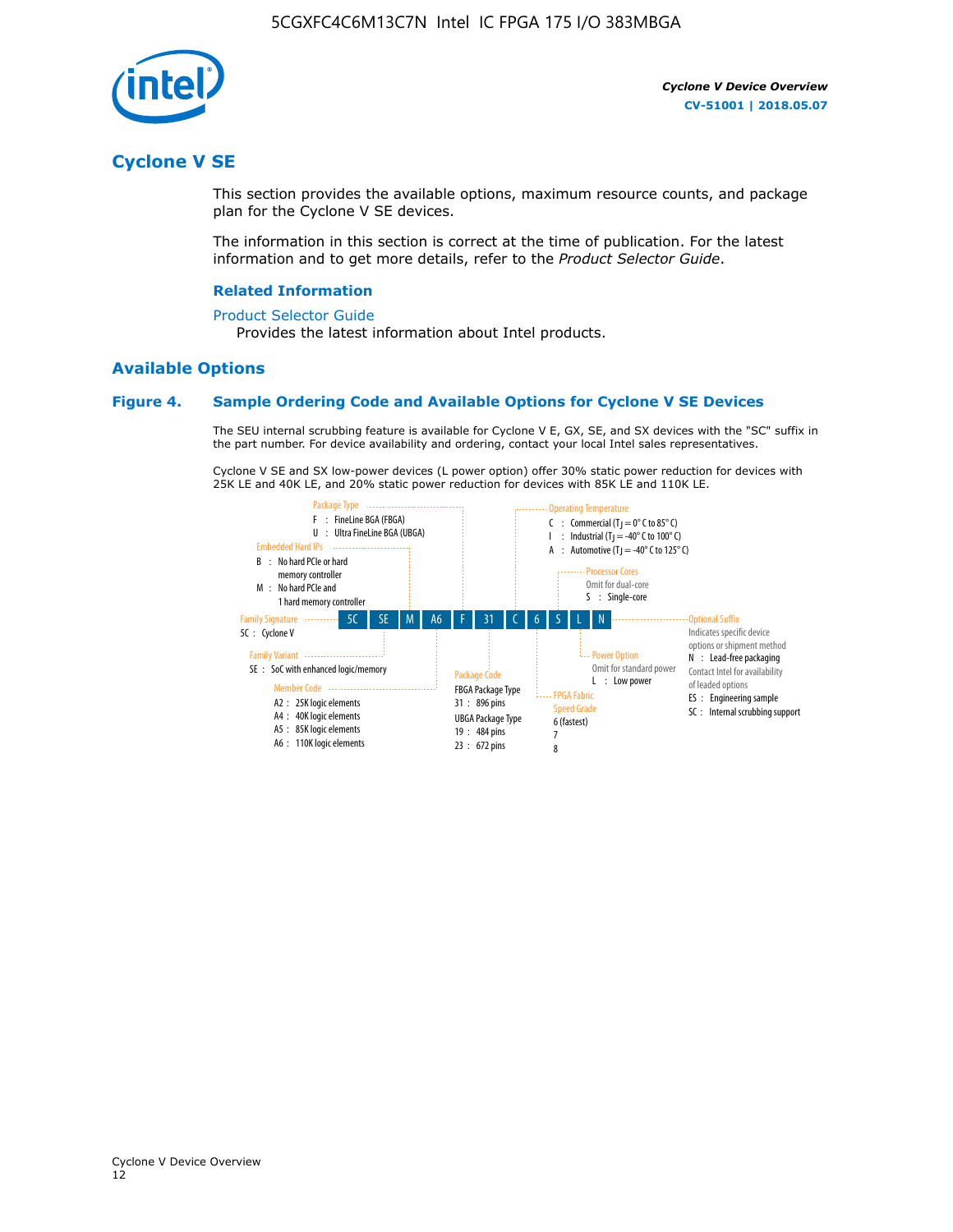

#### **Maximum Resources**

#### **Table 10. Maximum Resource Counts for Cyclone V SE Devices**

|                                | <b>Resource</b> | <b>Member Code</b>       |                          |                      |                      |  |  |
|--------------------------------|-----------------|--------------------------|--------------------------|----------------------|----------------------|--|--|
|                                |                 | A <sub>2</sub>           | A <sub>4</sub>           | <b>A5</b>            | A6                   |  |  |
| Logic Elements (LE) (K)        |                 | 25                       | 40                       | 85                   | 110                  |  |  |
| <b>ALM</b>                     |                 | 9,430                    | 15,880                   | 32,070               | 41,910               |  |  |
| Register                       |                 | 37,736                   | 60,376                   | 128,300              | 166,036              |  |  |
| Memory (Kb)                    | M10K            | 1,400                    | 2,700                    | 3,970                | 5,570                |  |  |
|                                | <b>MLAB</b>     | 138                      | 231                      | 480                  | 621                  |  |  |
| Variable-precision DSP Block   |                 | 36                       | 84                       | 87                   | 112                  |  |  |
| 18 x 18 Multiplier             |                 | 72                       | 168                      | 174                  | 224                  |  |  |
| <b>FPGA PLL</b>                |                 | 5                        | 5                        | 6                    | 6                    |  |  |
| <b>HPS PLL</b>                 |                 | 3                        | 3                        | 3                    | 3                    |  |  |
| <b>FPGA GPIO</b>               |                 | 145                      | 145                      | 288                  | 288                  |  |  |
| HPS I/O                        |                 | 181                      | 181                      | 181                  | 181                  |  |  |
| <b>LVDS</b>                    | Transmitter     | 32                       | 32                       | 72                   | 72                   |  |  |
|                                | Receiver        | 37                       | 37                       | 72                   | 72                   |  |  |
| FPGA Hard Memory Controller    |                 | 1                        | $\mathbf{1}$             | $\mathbf{1}$         | $\mathbf{1}$         |  |  |
| HPS Hard Memory Controller     |                 | $\mathbf{1}$             | $\mathbf{1}$             | $\mathbf{1}$         | $\mathbf{1}$         |  |  |
| Arm Cortex-A9 MPCore Processor |                 | Single- or dual-<br>core | Single- or dual-<br>core | Single- or dual-core | Single- or dual-core |  |  |

#### **Related Information**

[True LVDS Buffers in Devices, I/O Features in Cyclone V Devices](https://www.altera.com/documentation/sam1403481100977.html#sam1403480885395) Provides the number of LVDS channels in each device package.

#### **Package Plan**

#### **Table 11. Package Plan for Cyclone V SE Devices**

The HPS I/O counts are the number of I/Os in the HPS and does not correlate with the number of HPS-specific I/O pins in the FPGA. Each HPS-specific pin in the FPGA may be mapped to several HPS I/Os.

| <b>Member Code</b> | <b>U484</b><br>$(19$ mm) |           | U672<br>(23 mm)  |           | <b>F896</b><br>$(31$ mm $)$ |           |
|--------------------|--------------------------|-----------|------------------|-----------|-----------------------------|-----------|
|                    | <b>FPGA GPIO</b>         | HPS $I/O$ | <b>FPGA GPIO</b> | HPS $I/O$ | <b>FPGA GPIO</b>            | HPS $I/O$ |
| A <sub>2</sub>     | 66                       | 151       | 145              | 181       |                             |           |
| A4                 | 66                       | 151       | 145              | 181       |                             |           |
| A <sub>5</sub>     | 66                       | 151       | 145              | 181       | 288                         | 181       |
| A6                 | 66                       | 151       | 145              | 181       | 288                         | 181       |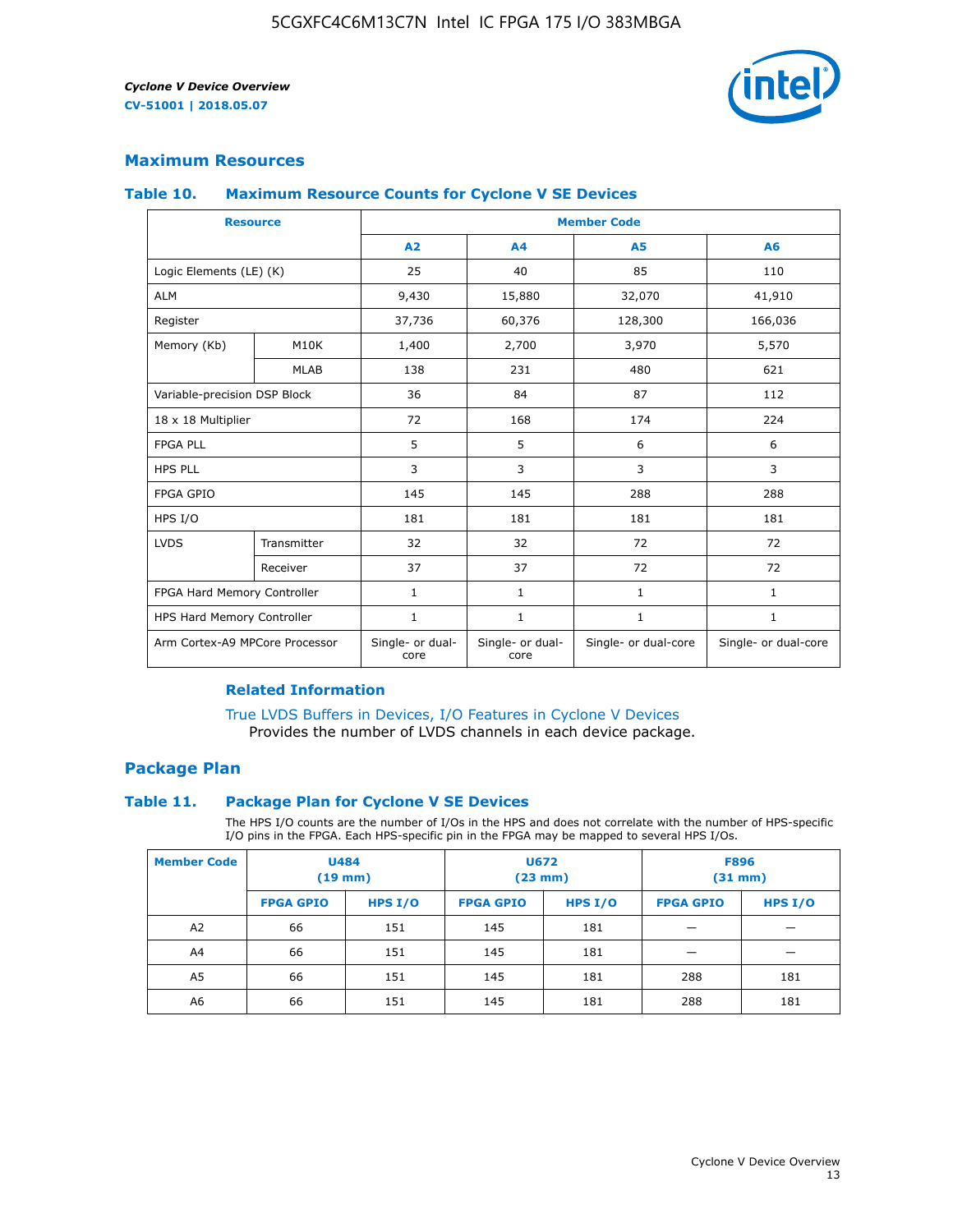

## **Cyclone V SX**

This section provides the available options, maximum resource counts, and package plan for the Cyclone V SX devices.

The information in this section is correct at the time of publication. For the latest information and to get more details, refer to the *Product Selector Guide*.

#### **Related Information**

#### [Product Selector Guide](https://www.altera.com/products/product-selector-guide.html)

Provides the latest information about Intel products.

#### **Available Options**

#### **Figure 5. Sample Ordering Code and Available Options for Cyclone V SX Devices**

The SEU internal scrubbing feature is available for Cyclone V E, GX, SE, and SX devices with the "SC" suffix in the part number. For device availability and ordering, contact your local Intel sales representatives.

Cyclone V SE and SX low-power devices (L power option) offer 30% static power reduction for devices with 25K LE and 40K LE, and 20% static power reduction for devices with 85K LE and 110K LE.



#### **Maximum Resources**

#### **Table 12. Maximum Resource Counts for Cyclone V SX Devices**

|                              | <b>Resource</b> |                | <b>Member Code</b> |                |           |  |  |
|------------------------------|-----------------|----------------|--------------------|----------------|-----------|--|--|
|                              |                 | C <sub>2</sub> | C <sub>4</sub>     | C <sub>5</sub> | C6        |  |  |
| Logic Elements (LE) (K)      |                 | 25             | 40                 | 85             | 110       |  |  |
| <b>ALM</b>                   |                 | 9,430          | 15,880             | 32,070         | 41,910    |  |  |
| Register                     |                 | 37,736         | 60,376             | 128,300        | 166,036   |  |  |
| Memory (Kb)                  | M10K            | 1,400          | 2,700              | 3,970          | 5,570     |  |  |
|                              | <b>MLAB</b>     | 138            | 231                | 480            | 621       |  |  |
| Variable-precision DSP Block |                 | 36             | 84                 | 87             | 112       |  |  |
| 18 x 18 Multiplier           |                 | 72             | 168                | 174            | 224       |  |  |
| <b>FPGA PLL</b>              |                 | 5              | 5                  | 6              | 6         |  |  |
|                              |                 |                |                    |                | continued |  |  |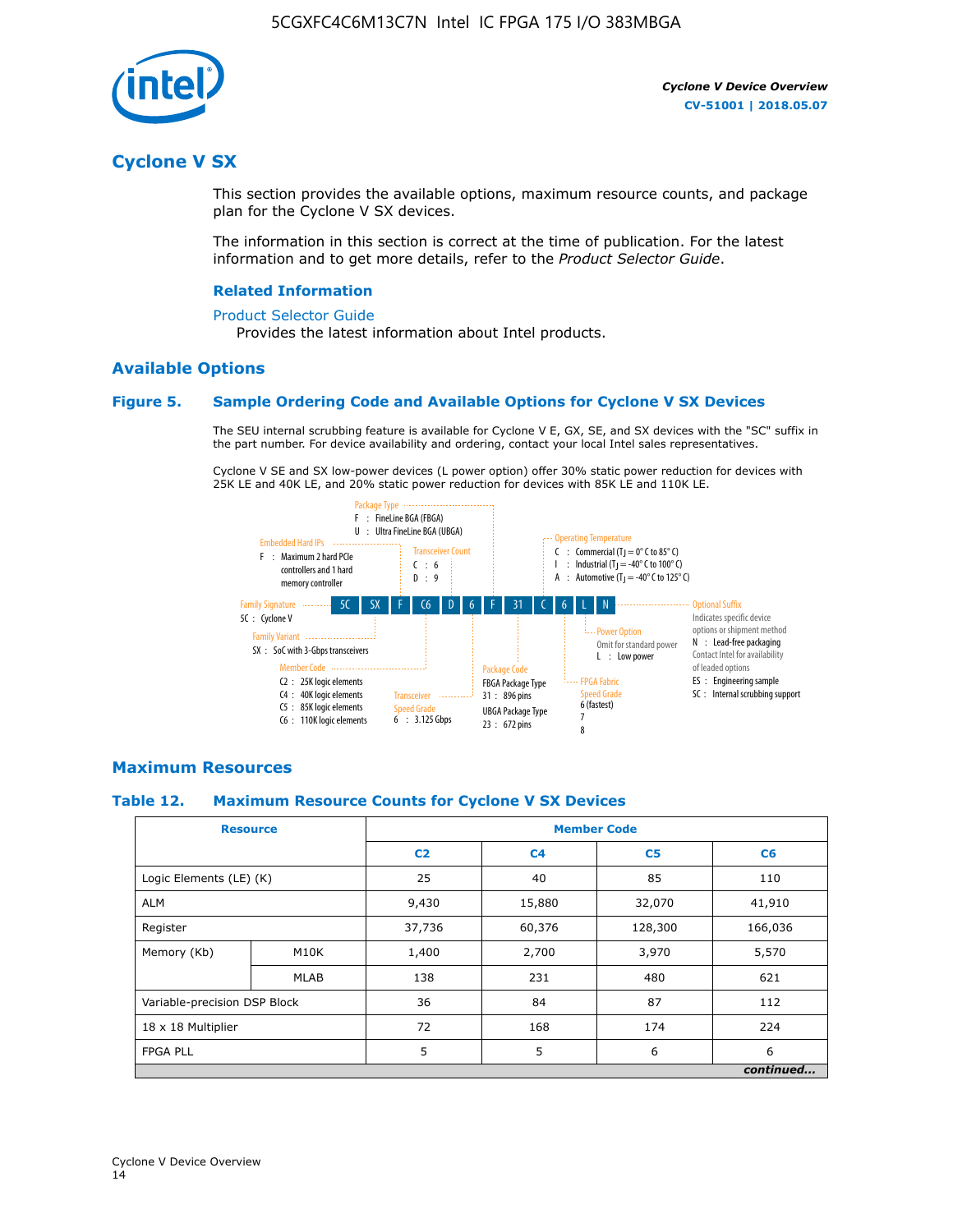

| <b>Resource</b>                |             | <b>Member Code</b> |                |                |                |  |  |
|--------------------------------|-------------|--------------------|----------------|----------------|----------------|--|--|
|                                |             | C <sub>2</sub>     | C <sub>4</sub> | C <sub>5</sub> | C <sub>6</sub> |  |  |
| <b>HPS PLL</b>                 |             | 3                  | 3              | 3              | 3              |  |  |
| 3 Gbps Transceiver             |             | 6                  | 6              | 9              | 9              |  |  |
| FPGA GPIO <sup>(8)</sup>       |             | 145                | 145            | 288            | 288            |  |  |
| HPS I/O                        |             | 181                | 181            | 181            | 181            |  |  |
| <b>LVDS</b>                    | Transmitter | 32                 | 32             | 72             | 72             |  |  |
|                                | Receiver    | 37                 | 37             | 72             | 72             |  |  |
| PCIe Hard IP Block             |             | $\overline{2}$     | 2              | 2(9)           | 2(9)           |  |  |
| FPGA Hard Memory Controller    |             | 1                  | $\mathbf{1}$   | $\mathbf{1}$   | $\mathbf{1}$   |  |  |
| HPS Hard Memory Controller     |             |                    | $\mathbf{1}$   | 1              | 1              |  |  |
| Arm Cortex-A9 MPCore Processor |             | Dual-core          | Dual-core      | Dual-core      | Dual-core      |  |  |

#### **Related Information**

[True LVDS Buffers in Devices, I/O Features in Cyclone V Devices](https://www.altera.com/documentation/sam1403481100977.html#sam1403480885395) Provides the number of LVDS channels in each device package.

#### **Package Plan**

#### **Table 13. Package Plan for Cyclone V SX Devices**

The HPS I/O counts are the number of I/Os in the HPS and does not correlate with the number of HPS-specific I/O pins in the FPGA. Each HPS-specific pin in the FPGA may be mapped to several HPS I/Os.

| <b>Member Code</b> | U672<br>(23 mm)  |         |             | <b>F896</b><br>$(31$ mm $)$ |         |             |
|--------------------|------------------|---------|-------------|-----------------------------|---------|-------------|
|                    | <b>FPGA GPIO</b> | HPS I/O | <b>XCVR</b> | <b>FPGA GPIO</b>            | HPS I/O | <b>XCVR</b> |
| C <sub>2</sub>     | 145              | 181     | 6           |                             |         |             |
| C4                 | 145              | 181     | 6           |                             |         |             |
| C <sub>5</sub>     | 145              | 181     | 6           | 288                         | 181     | 9           |
| C6                 | 145              | 181     | 6           | 288                         | 181     | 9           |

## **Cyclone V ST**

This section provides the available options, maximum resource counts, and package plan for the Cyclone V ST devices.

The information in this section is correct at the time of publication. For the latest information and to get more details, refer to the *Product Selector Guide*.

 $(8)$  The number of GPIOs does not include transceiver I/Os. In the Intel Quartus Prime software, the number of user I/Os includes transceiver I/Os.

<sup>(9)</sup> 1 PCIe Hard IP Block in U672 package.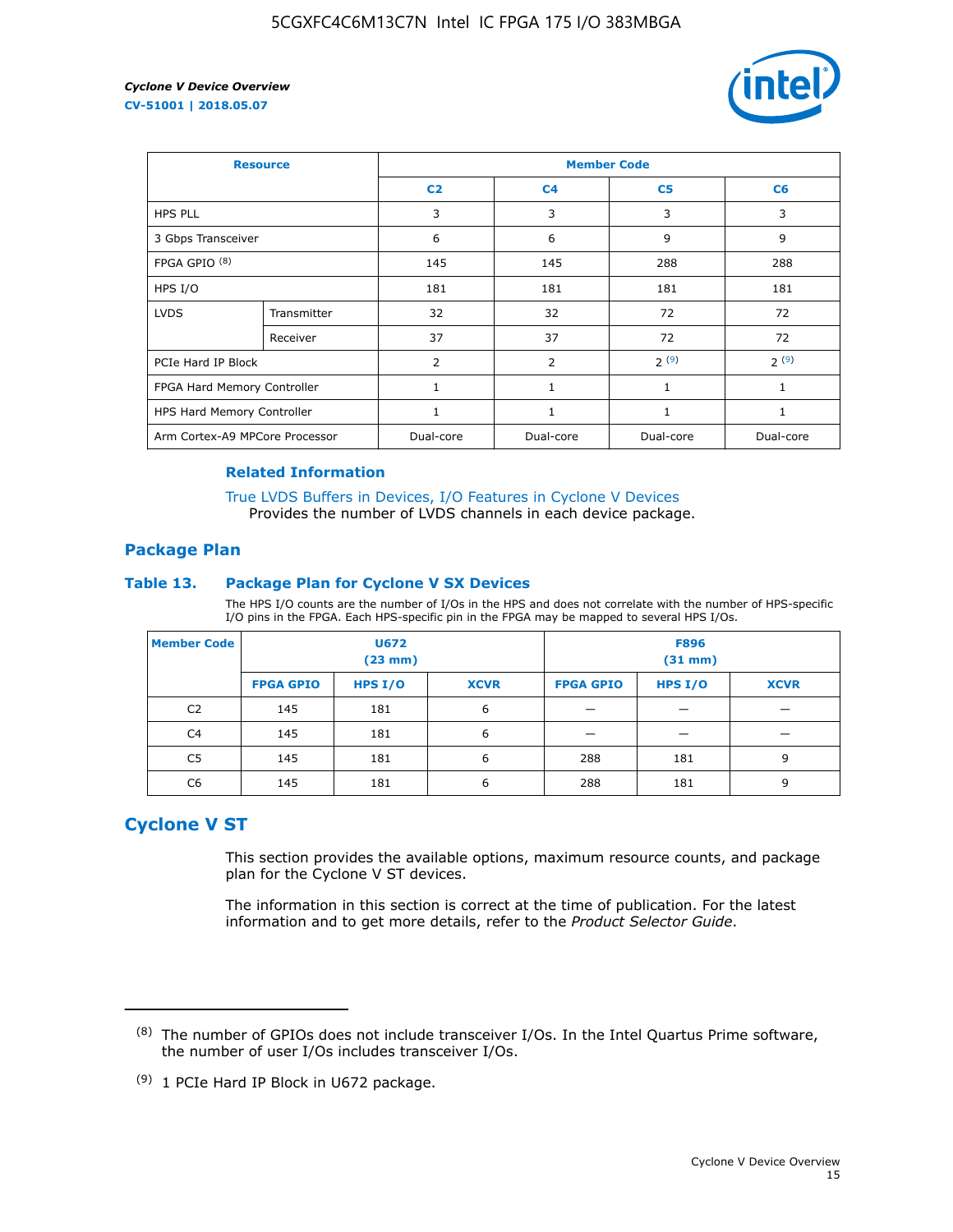

#### **Related Information**

[Product Selector Guide](https://www.altera.com/products/product-selector-guide.html) Provides the latest information about Intel products.

#### **Available Options**

#### **Figure 6. Sample Ordering Code and Available Options for Cyclone V ST Devices**



#### **Maximum Resources**

#### **Table 14. Maximum Resource Counts for Cyclone V ST Devices**

|                              | <b>Resource</b> |                | <b>Member Code</b> |
|------------------------------|-----------------|----------------|--------------------|
|                              |                 | D <sub>5</sub> | D <sub>6</sub>     |
| Logic Elements (LE) (K)      |                 | 85             | 110                |
| <b>ALM</b>                   |                 | 32,070         | 41,910             |
| Register                     |                 | 128,300        | 166,036            |
| Memory (Kb)                  | M10K            | 3,970          | 5,570              |
|                              | <b>MLAB</b>     | 480            | 621                |
| Variable-precision DSP Block |                 | 87             | 112                |
| 18 x 18 Multiplier           |                 | 174            | 224                |
| <b>FPGA PLL</b>              |                 | 6              | 6                  |
| <b>HPS PLL</b>               |                 | 3              | 3                  |
| 6.144 Gbps Transceiver       |                 | 9              | 9                  |
| FPGA GPIO(10)                |                 | 288            | 288                |
| HPS I/O                      |                 | 181            | 181                |
| <b>LVDS</b><br>Transmitter   |                 | 72             | 72                 |
|                              |                 |                | continued          |

<sup>(10)</sup> The number of GPIOs does not include transceiver I/Os. In the Intel Quartus Prime software, the number of user I/Os includes transceiver I/Os.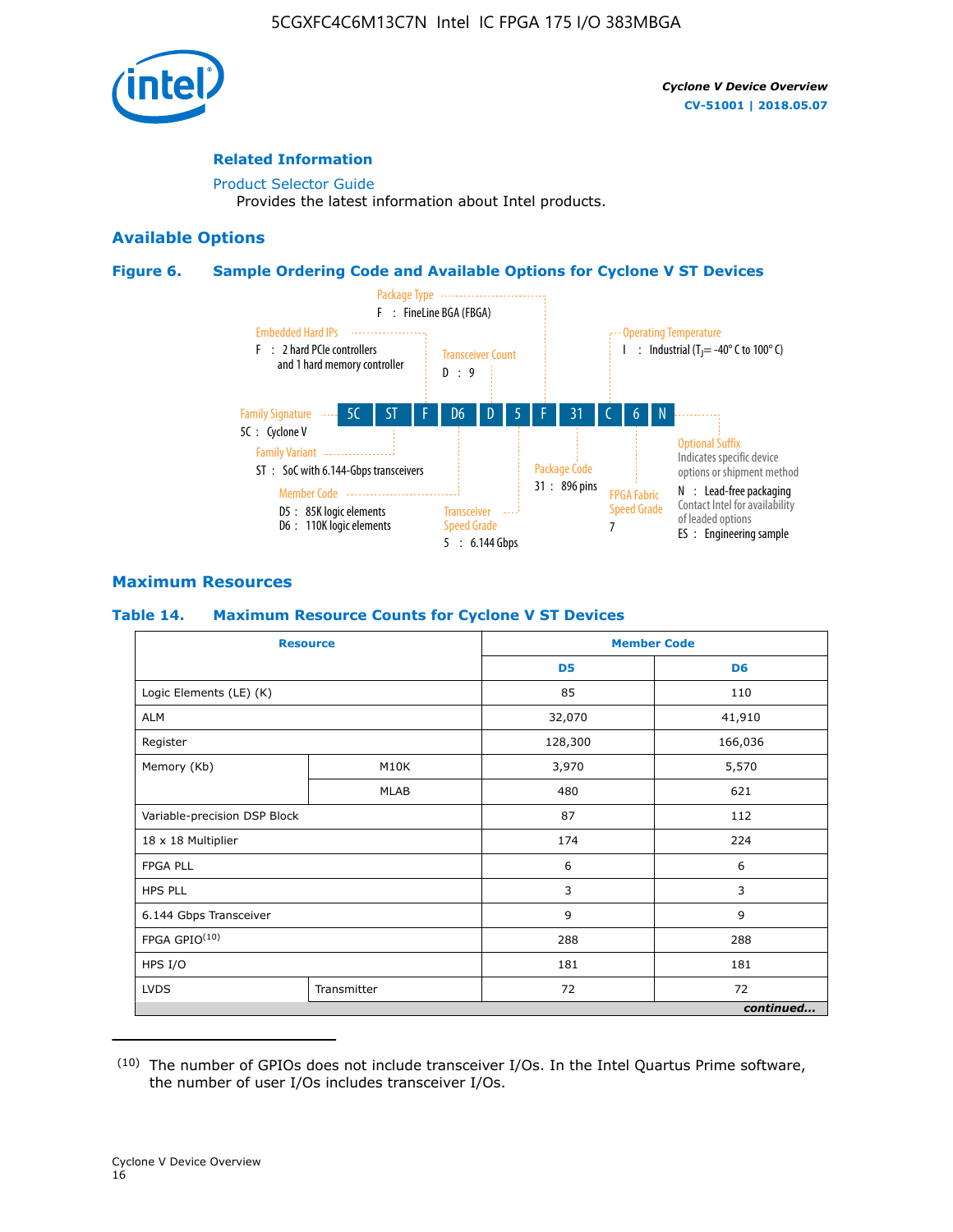

| <b>Resource</b>                |          | <b>Member Code</b> |                |  |
|--------------------------------|----------|--------------------|----------------|--|
|                                |          | D <sub>5</sub>     | D <sub>6</sub> |  |
|                                | Receiver | 72                 | 72             |  |
| PCIe Hard IP Block             |          |                    |                |  |
| FPGA Hard Memory Controller    |          |                    |                |  |
| HPS Hard Memory Controller     |          |                    |                |  |
| Arm Cortex-A9 MPCore Processor |          | Dual-core          | Dual-core      |  |

#### **Related Information**

## [True LVDS Buffers in Devices, I/O Features in Cyclone V Devices](https://www.altera.com/documentation/sam1403481100977.html#sam1403480885395)

Provides the number of LVDS channels in each device package.

#### **Package Plan**

#### **Table 15. Package Plan for Cyclone V ST Devices**

- The HPS I/O counts are the number of I/Os in the HPS and does not correlate with the number of HPSspecific I/O pins in the FPGA. Each HPS-specific pin in the FPGA may be mapped to several HPS I/Os.
- Transceiver counts shown are for transceiver ≤5 Gbps . 6 Gbps transceiver channel count support depends on the package and channel usage. For more information about the 6 Gbps transceiver channel count, refer to the *Cyclone V Device Handbook Volume 2: Transceivers*.

| <b>Member Code</b> | <b>F896</b><br>$(31$ mm $)$ |           |             |  |  |
|--------------------|-----------------------------|-----------|-------------|--|--|
|                    | <b>FPGA GPIO</b>            | HPS $I/O$ | <b>XCVR</b> |  |  |
| D <sub>5</sub>     | 288                         | 181       | 9(11)       |  |  |
| D <sub>6</sub>     | 288                         | 181       | q(11)       |  |  |

#### **Related Information**

[6.144-Gbps Support Capability in Cyclone V GT Devices, Cyclone V Device Handbook](https://www.altera.com/documentation/nik1409855456781.html#nik1409855410757) [Volume 2: Transceivers](https://www.altera.com/documentation/nik1409855456781.html#nik1409855410757)

Provides more information about 6 Gbps transceiver channel count.

<sup>(11)</sup> If you require CPRI (at 4.9152 Gbps) and PCIe Gen2 transmit jitter compliance, Intel recommends that you use only up to seven full-duplex transceiver channels for CPRI, and up to six full-duplex channels for PCIe Gen2. The CMU channels are not considered full-duplex channels.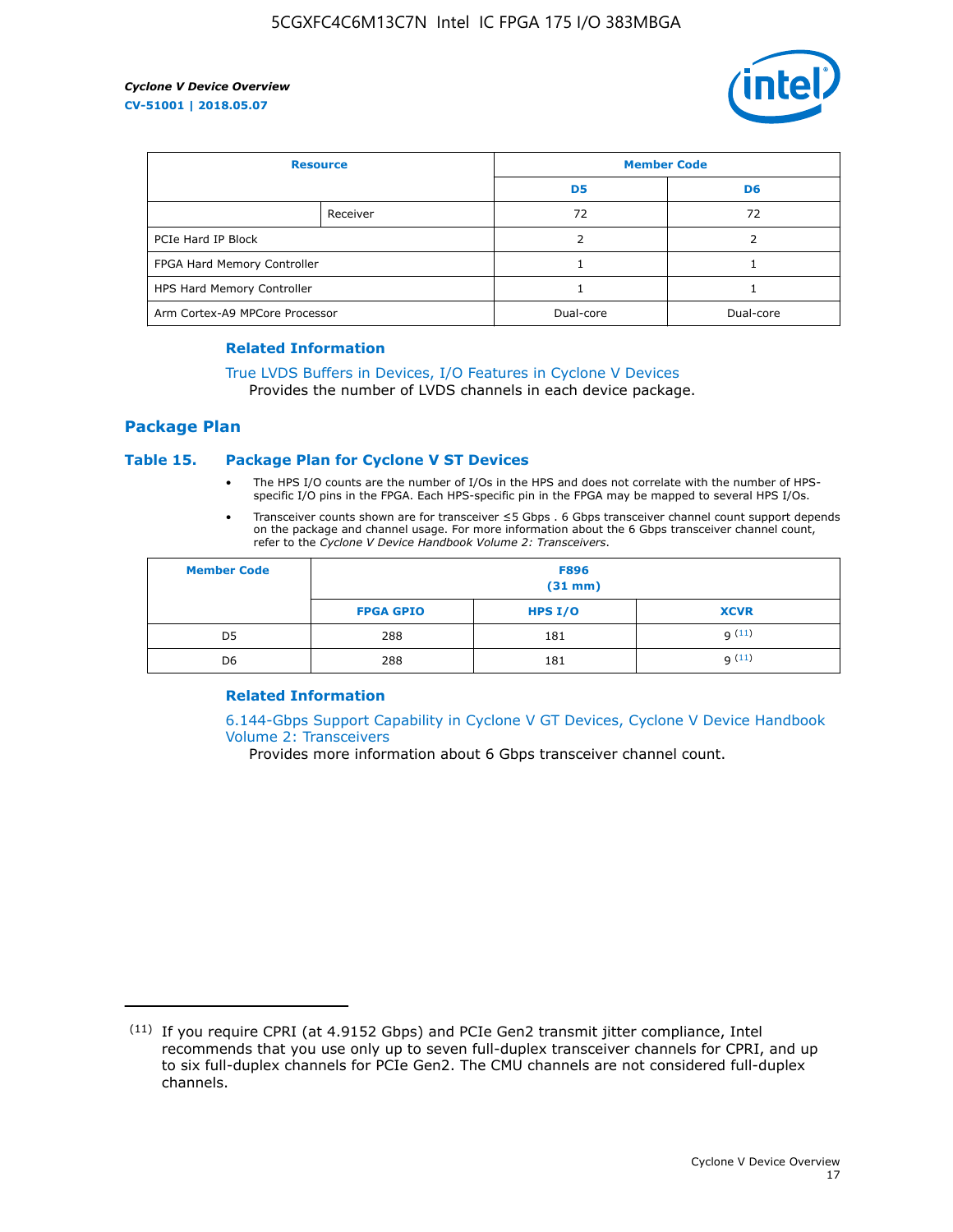

## **I/O Vertical Migration for Cyclone V Devices**

#### **Figure 7. Vertical Migration Capability Across Cyclone V Device Packages and Densities**

The arrows indicate the vertical migration paths. The devices included in each vertical migration path are shaded. You can also migrate your design across device densities in the same package option if the devices have the same dedicated pins, configuration pins, and power pins.



You can achieve the vertical migration shaded in red if you use only up to 175 GPIOs for the M383 package, and 138 GPIOs for the U672 package. These migration paths are not shown in the Intel Quartus Prime software Pin Migration View.

*Note:* To verify the pin migration compatibility, use the Pin Migration View window in the Intel Quartus Prime software Pin Planner.

## **Adaptive Logic Module**

Cyclone V devices use a 28 nm ALM as the basic building block of the logic fabric.

The ALM, as shown in following figure, uses an 8-input fracturable look-up table (LUT) with four dedicated registers to help improve timing closure in register-rich designs and achieve an even higher design packing capability than previous generations.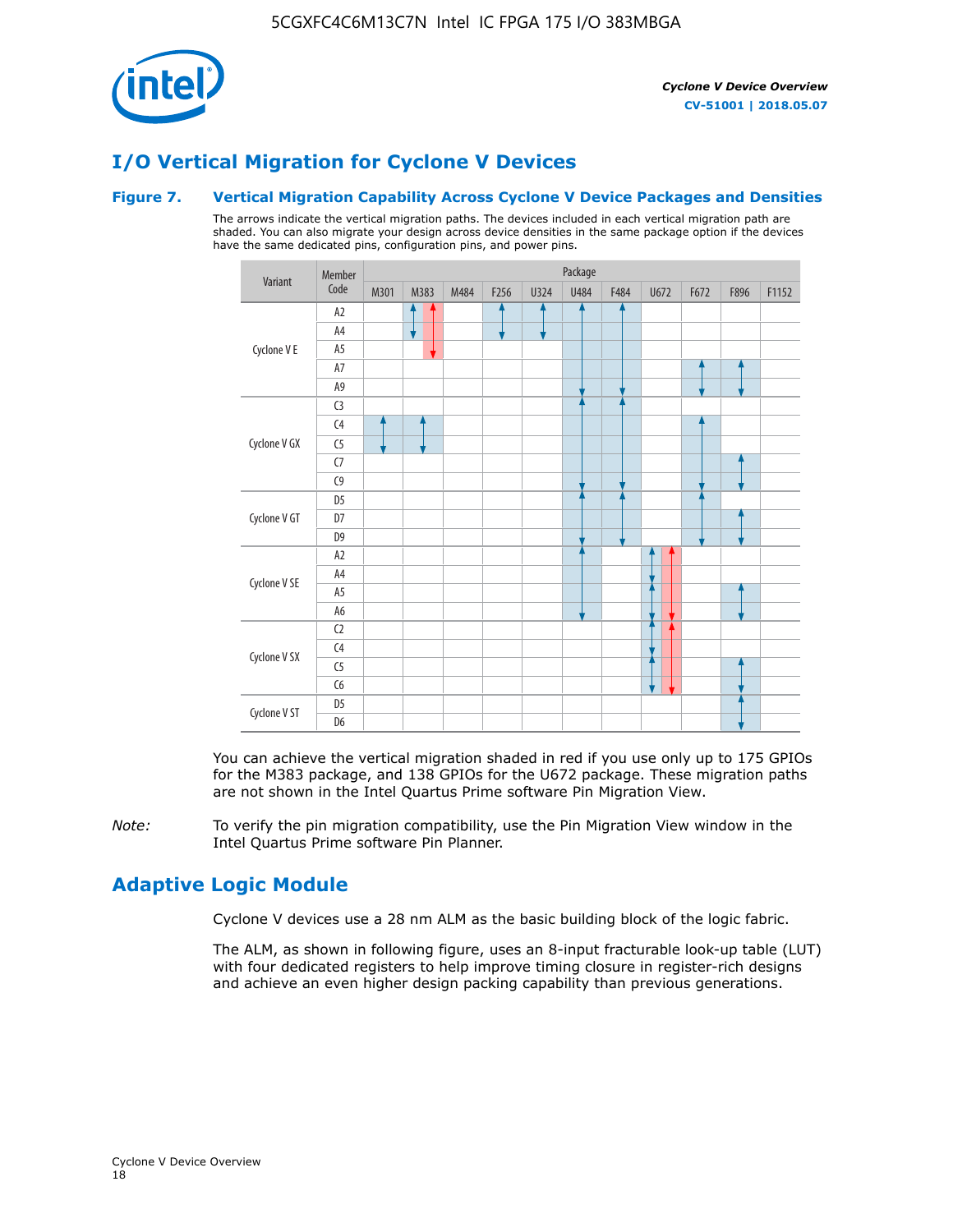

#### **Figure 8. ALM for Cyclone V Devices**



You can configure up to 25% of the ALMs in the Cyclone V devices as distributed memory using MLABs.

#### **Related Information**

Embedded Memory Capacity in Cyclone V Devices on page 21 Lists the embedded memory capacity for each device.

## **Variable-Precision DSP Block**

Cyclone V devices feature a variable-precision DSP block that supports these features:

- Configurable to support signal processing precisions ranging from  $9 \times 9$ ,  $18 \times 18$ and 27 x 27 bits natively
- A 64-bit accumulator
- A hard preadder that is available in both 18- and 27-bit modes
- Cascaded output adders for efficient systolic finite impulse response (FIR) filters
- Internal coefficient register banks, 8 deep, for each multiplier in 18- or 27-bit mode
- Fully independent multiplier operation
- A second accumulator feedback register to accommodate complex multiplyaccumulate functions
- Fully independent Efficient support for single-precision floating point arithmetic
- The inferability of all modes by the Intel Quartus Prime design software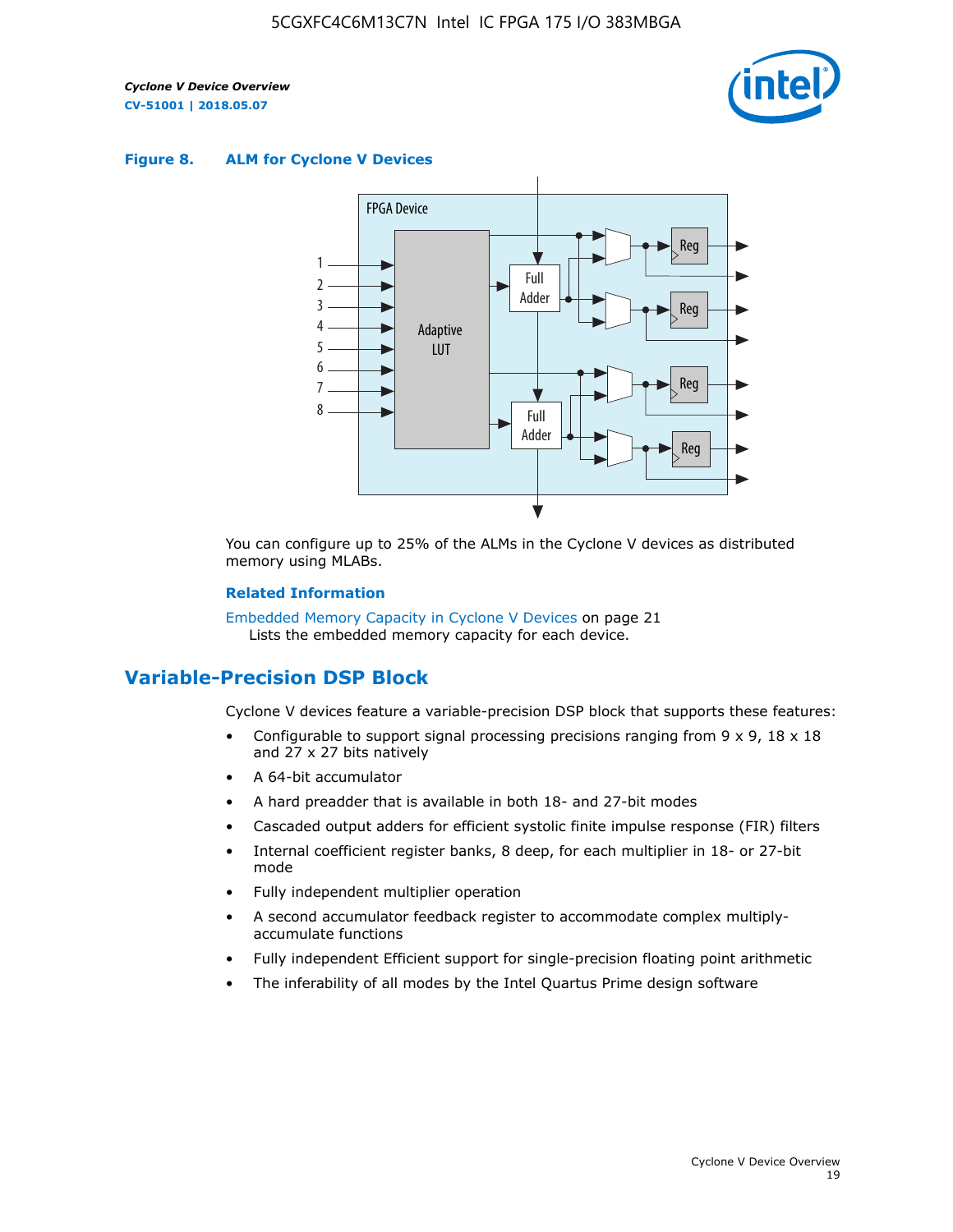

#### **Table 16. Variable-Precision DSP Block Configurations for Cyclone V Devices**

| <b>Usage Example</b>                                       | <b>Multiplier Size (Bit)</b> | <b>DSP Block Resource</b> |
|------------------------------------------------------------|------------------------------|---------------------------|
| Low precision fixed point for video<br>applications        | Three $9 \times 9$           |                           |
| Medium precision fixed point in FIR<br>filters             | Two 18 x 18                  |                           |
| FIR filters and general DSP usage                          | Two 18 x 18 with accumulate  |                           |
| High precision fixed- or floating-point<br>implementations | One 27 x 27 with accumulate  |                           |

You can configure each DSP block during compilation as independent three  $9 \times 9$ , two 18 x 18, or one 27 x 27 multipliers. With a dedicated 64 bit cascade bus, you can cascade multiple variable-precision DSP blocks to implement even higher precision DSP functions efficiently.

#### **Table 17. Number of Multipliers in Cyclone V Devices**

The table lists the variable-precision DSP resources by bit precision for each Cyclone V device.

| <b>Variant</b>  | <b>Member</b><br><b>Code</b> | <b>Variable-</b><br>precision |                                   |                                     | <b>Independent Input and Output</b><br><b>Multiplications Operator</b> |                   | $18 \times 18$<br><b>Multiplier</b>                          |
|-----------------|------------------------------|-------------------------------|-----------------------------------|-------------------------------------|------------------------------------------------------------------------|-------------------|--------------------------------------------------------------|
|                 |                              | <b>DSP Block</b>              | $9 \times 9$<br><b>Multiplier</b> | $18 \times 18$<br><b>Multiplier</b> | $27 \times 27$<br><b>Multiplier</b>                                    | <b>Adder Mode</b> | <b>Adder</b><br><b>Summed</b><br>with 36 bit<br><b>Input</b> |
| Cyclone V E     | A2                           | 25                            | 75                                | 50                                  | 25                                                                     | 25                | 25                                                           |
|                 | A4                           | 66                            | 198                               | 132                                 | 66                                                                     | 66                | 66                                                           |
|                 | A5                           | 150                           | 450                               | 300                                 | 150                                                                    | 150               | 150                                                          |
|                 | A7                           | 156                           | 468                               | 312                                 | 156                                                                    | 156               | 156                                                          |
|                 | A9                           | 342                           | 1,026                             | 684                                 | 342                                                                    | 342               | 342                                                          |
| Cyclone V<br>GX | C <sub>3</sub>               | 57                            | 171                               | 114                                 | 57                                                                     | 57                | 57                                                           |
|                 | C <sub>4</sub>               | 70                            | 210                               | 140                                 | 70                                                                     | 70                | 70                                                           |
|                 | C <sub>5</sub>               | 150                           | 450                               | 300                                 | 150                                                                    | 150               | 150                                                          |
|                 | C7                           | 156                           | 468                               | 312                                 | 156                                                                    | 156               | 156                                                          |
|                 | C <sub>9</sub>               | 342                           | 1,026                             | 684                                 | 342                                                                    | 342               | 342                                                          |
| Cyclone V GT    | D <sub>5</sub>               | 150                           | 450                               | 300                                 | 150                                                                    | 150               | 150                                                          |
|                 | D7                           | 156                           | 468                               | 312                                 | 156                                                                    | 156               | 156                                                          |
|                 | D <sub>9</sub>               | 342                           | 1,026                             | 684                                 | 342                                                                    | 342               | 342                                                          |
| Cyclone V SE    | A <sub>2</sub>               | 36                            | 108                               | 72                                  | 36                                                                     | 36                | 36                                                           |
|                 | A4                           | 84                            | 252                               | 168                                 | 84                                                                     | 84                | 84                                                           |
|                 | A5                           | 87                            | 261                               | 174                                 | 87                                                                     | 87                | 87                                                           |
|                 | A <sub>6</sub>               | 112                           | 336                               | 224                                 | 112                                                                    | 112               | 112                                                          |
| Cyclone V SX    | C <sub>2</sub>               | 36                            | 108                               | 72                                  | 36                                                                     | 36                | 36                                                           |
|                 | C <sub>4</sub>               | 84                            | 252                               | 168                                 | 84                                                                     | 84                | 84                                                           |
|                 | C <sub>5</sub>               | 87                            | 261                               | 174                                 | 87                                                                     | 87                | 87                                                           |
|                 |                              |                               |                                   |                                     |                                                                        |                   | continued                                                    |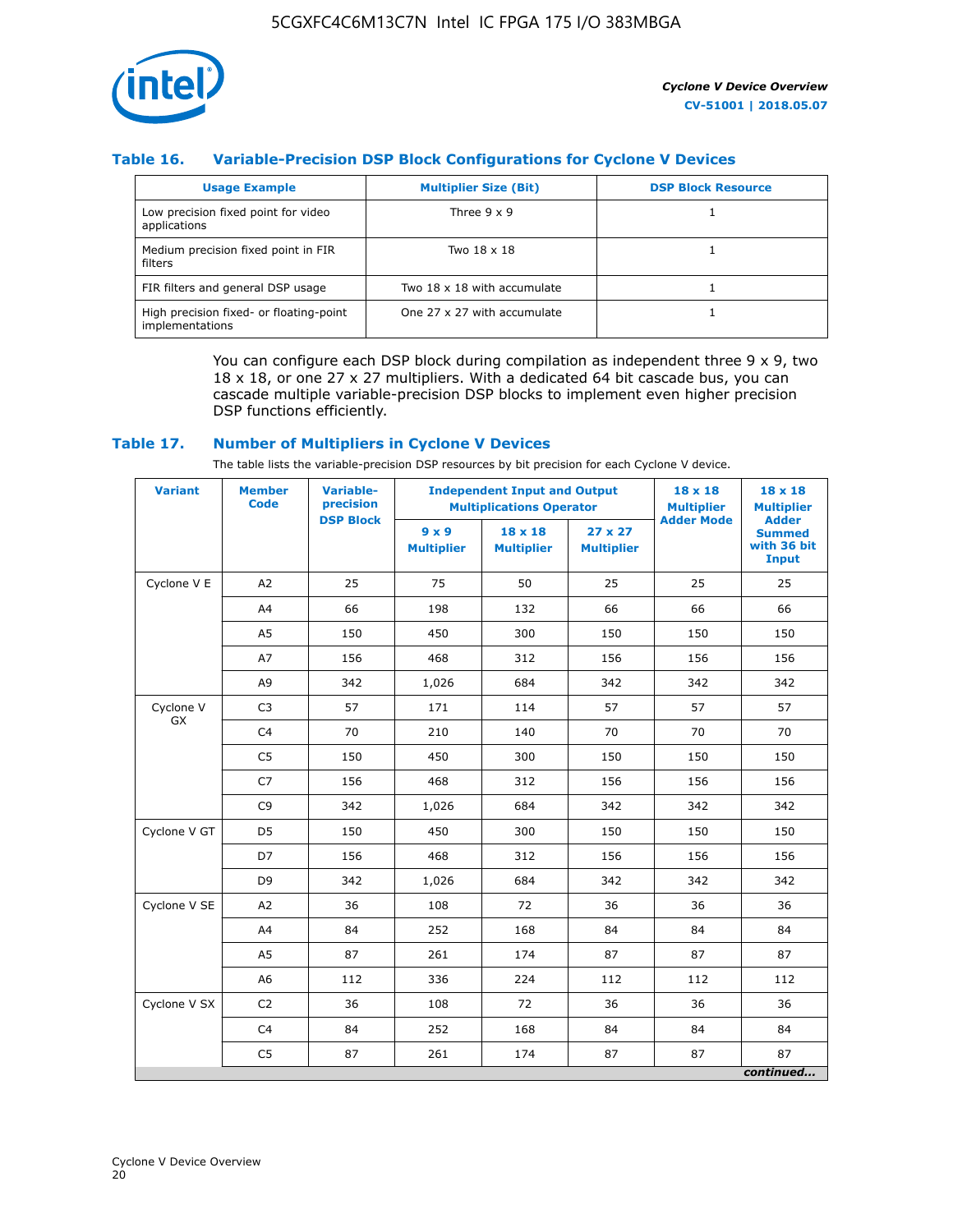

| <b>Variant</b> | <b>Member</b><br><b>Code</b> | <b>Variable-</b><br>precision<br><b>DSP Block</b> |                                   | <b>Independent Input and Output</b><br><b>Multiplications Operator</b> | $18 \times 18$<br><b>Multiplier</b> | $18 \times 18$<br><b>Multiplier</b><br><b>Adder</b> |                                       |
|----------------|------------------------------|---------------------------------------------------|-----------------------------------|------------------------------------------------------------------------|-------------------------------------|-----------------------------------------------------|---------------------------------------|
|                |                              |                                                   | $9 \times 9$<br><b>Multiplier</b> | $18 \times 18$<br><b>Multiplier</b>                                    | $27 \times 27$<br><b>Multiplier</b> | <b>Adder Mode</b>                                   | <b>Summed</b><br>with 36 bit<br>Input |
|                | C6                           | 112                                               | 336                               | 224                                                                    | 112                                 | 112                                                 | 112                                   |
| Cyclone V ST   | D <sub>5</sub>               | 87                                                | 261                               | 174                                                                    | 87                                  | 87                                                  | 87                                    |
|                | D <sub>6</sub>               | 112                                               | 336                               | 224                                                                    | 112                                 | 112                                                 | 112                                   |

## **Embedded Memory Blocks**

The embedded memory blocks in the devices are flexible and designed to provide an optimal amount of small- and large-sized memory arrays to fit your design requirements.

## **Types of Embedded Memory**

The Cyclone V devices contain two types of memory blocks:

- 10 Kb M10K blocks—blocks of dedicated memory resources. The M10K blocks are ideal for larger memory arrays while still providing a large number of independent ports.
- 640 bit memory logic array blocks (MLABs)—enhanced memory blocks that are configured from dual-purpose logic array blocks (LABs). The MLABs are ideal for wide and shallow memory arrays. The MLABs are optimized for implementation of shift registers for digital signal processing (DSP) applications, wide shallow FIFO buffers, and filter delay lines. Each MLAB is made up of ten adaptive logic modules (ALMs). In the Cyclone V devices, you can configure these ALMs as ten 32 x 2 blocks, giving you one 32 x 20 simple dual-port SRAM block per MLAB.

## **Embedded Memory Capacity in Cyclone V Devices**

#### **Table 18. Embedded Memory Capacity and Distribution in Cyclone V Devices**

|                | <b>M10K</b><br><b>Member</b> |              |                     |              | <b>MLAB</b><br><b>Total RAM Bit</b> |           |
|----------------|------------------------------|--------------|---------------------|--------------|-------------------------------------|-----------|
| <b>Variant</b> | <b>Code</b>                  | <b>Block</b> | <b>RAM Bit (Kb)</b> | <b>Block</b> | <b>RAM Bit (Kb)</b>                 | (Kb)      |
| Cyclone V E    | A2                           | 176          | 1,760               | 314          | 196                                 | 1,956     |
|                | A4                           | 308          | 3,080               | 485          | 303                                 | 3,383     |
|                | A5                           | 446          | 4,460               | 679          | 424                                 | 4,884     |
|                | A7                           | 686          | 6,860               | 1338         | 836                                 | 7,696     |
|                | A9                           | 1,220        | 12,200              | 2748         | 1,717                               | 13,917    |
| Cyclone V GX   | C <sub>3</sub>               | 135          | 1,350               | 291          | 182                                 | 1,532     |
|                | C4                           | 250          | 2,500               | 678          | 424                                 | 2,924     |
|                | C5                           | 446          | 4,460               | 678          | 424                                 | 4,884     |
|                | C7                           | 686          | 6,860               | 1338         | 836                                 | 7,696     |
|                | C <sub>9</sub>               | 1,220        | 12,200              | 2748         | 1,717                               | 13,917    |
|                |                              |              |                     |              |                                     | continued |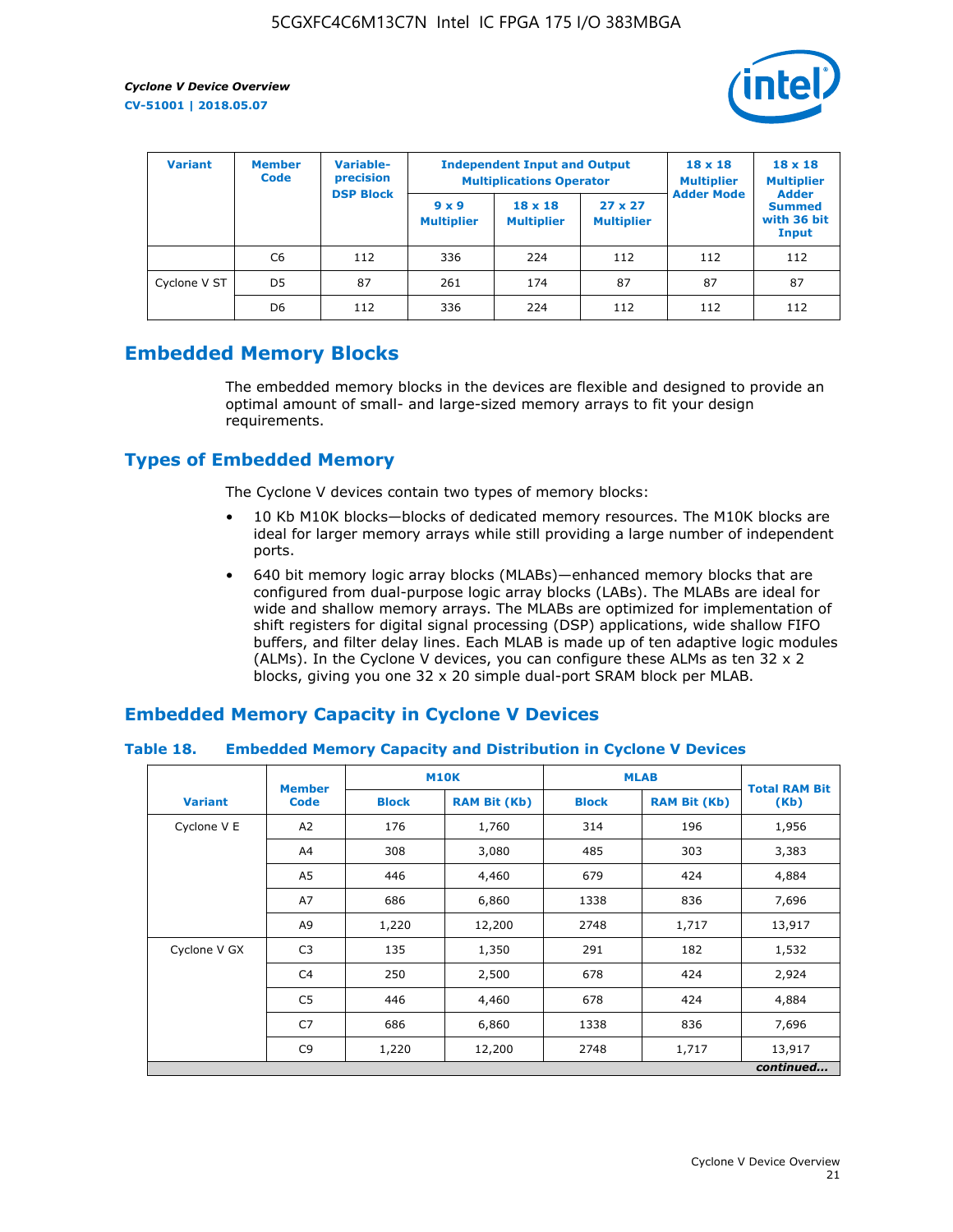

|                | <b>Member</b>  |              | <b>M10K</b>         |              | <b>MLAB</b>         |                              |
|----------------|----------------|--------------|---------------------|--------------|---------------------|------------------------------|
| <b>Variant</b> | <b>Code</b>    | <b>Block</b> | <b>RAM Bit (Kb)</b> | <b>Block</b> | <b>RAM Bit (Kb)</b> | <b>Total RAM Bit</b><br>(Kb) |
| Cyclone V GT   | D <sub>5</sub> | 446          | 4,460               | 679          | 424                 | 4,884                        |
|                | D7             | 686          | 6,860               | 1338         | 836                 | 7,696                        |
|                | D <sub>9</sub> | 1,220        | 12,200              | 2748         | 1,717               | 13,917                       |
| Cyclone V SE   | A <sub>2</sub> | 140          | 1,400               | 221          | 138                 | 1,538                        |
|                | A4             | 270          | 2,700               | 370          | 231                 | 2,460                        |
|                | A5             | 397          | 3,970               | 768          | 480                 | 4,450                        |
|                | A6             | 553          | 5,530               | 994          | 621                 | 6,151                        |
| Cyclone V SX   | C <sub>2</sub> | 140          | 1,400               | 221          | 138                 | 1,538                        |
|                | C <sub>4</sub> | 270          | 2,700               | 370          | 231                 | 2,460                        |
|                | C5             | 397          | 3,970               | 768          | 480                 | 4,450                        |
|                | C <sub>6</sub> | 553          | 5,530               | 994          | 621                 | 6,151                        |
| Cyclone V ST   | D <sub>5</sub> | 397          | 3,970               | 768          | 480                 | 4,450                        |
|                | D <sub>6</sub> | 553          | 5,530               | 994          | 621                 | 6,151                        |

## **Embedded Memory Configurations**

#### **Table 19. Supported Embedded Memory Block Configurations for Cyclone V Devices**

This table lists the maximum configurations supported for the embedded memory blocks. The information is applicable only to the single-port RAM and ROM modes.

| <b>Memory Block</b> | Depth (bits) | <b>Programmable Width</b> |
|---------------------|--------------|---------------------------|
| MLAB                | 32           | x16, x18, or x20          |
| M10K                | 256          | x40 or x32                |
|                     | 512          | x20 or x16                |
|                     | 1K           | $x10$ or $x8$             |
|                     | 2K           | $x5$ or $x4$              |
|                     | 4K           | x2                        |
|                     | 8K           | x1                        |

## **Clock Networks and PLL Clock Sources**

550 MHz Cyclone V devices have 16 global clock networks capable of up to operation. The clock network architecture is based on Intel's global, quadrant, and peripheral clock structure. This clock structure is supported by dedicated clock input pins and fractional PLLs.

*Note:* To reduce power consumption, the Intel Quartus Prime software identifies all unused sections of the clock network and powers them down.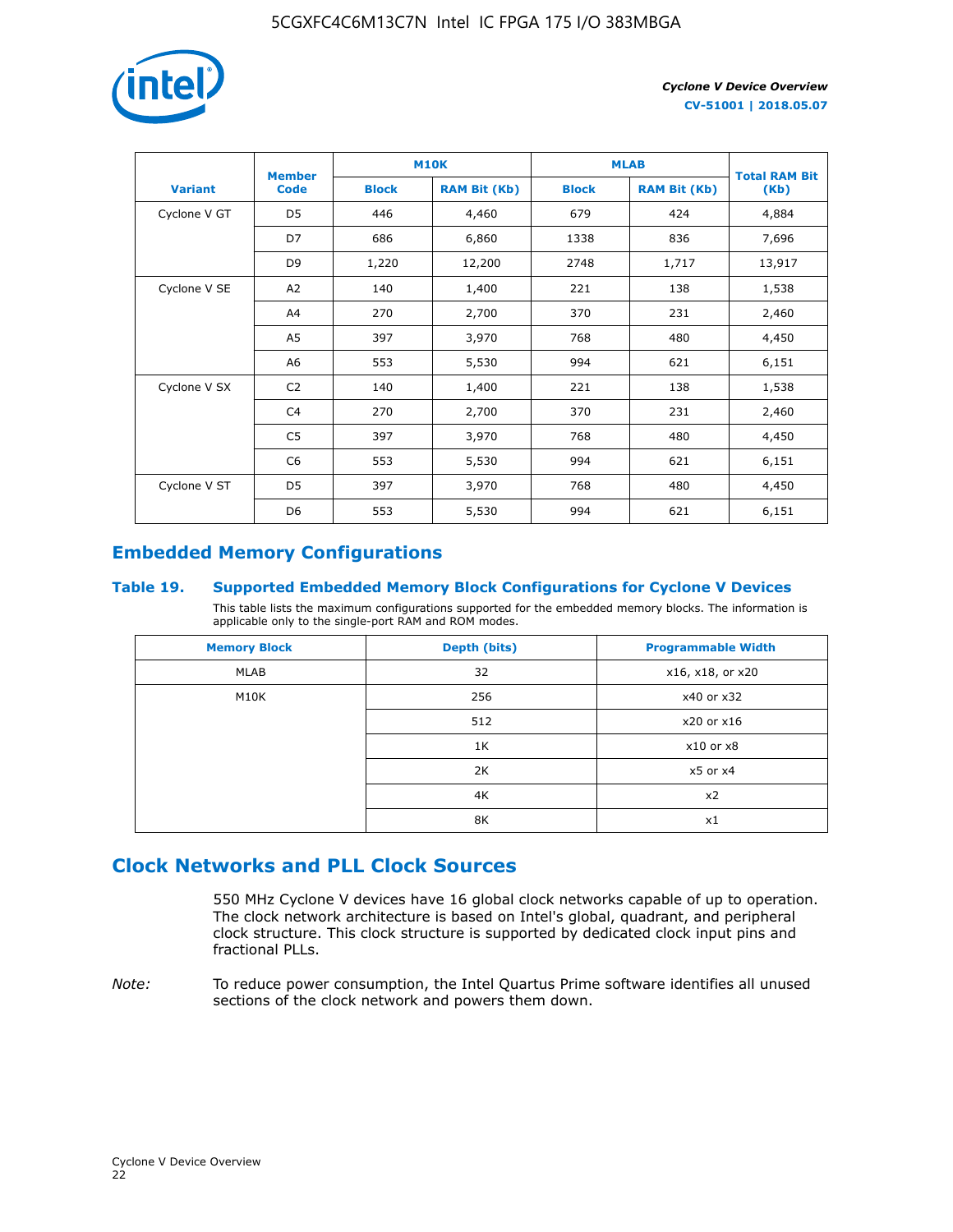

#### **PLL Features**

The PLLs in the Cyclone V devices support the following features:

- Frequency synthesis
- On-chip clock deskew
- Jitter attenuation
- Programmable output clock duty cycles
- PLL cascading
- Reference clock switchover
- Programmable bandwidth
- User-mode reconfiguration of PLLs
- Low power mode for each fractional PLL
- Dynamic phase shift
- Direct, source synchronous, zero delay buffer, external feedback, and LVDS compensation modes

#### **Fractional PLL**

In addition to integer PLLs, the Cyclone V devices use a fractional PLL architecture. The devices have up to eight PLLs, each with nine output counters. You can use the output counters to reduce PLL usage in two ways:

- Reduce the number of oscillators that are required on your board by using fractional PLLs
- Reduce the number of clock pins that are used in the device by synthesizing multiple clock frequencies from a single reference clock source

If you use the fractional PLL mode, you can use the PLLs for precision fractional-N frequency synthesis—removing the need for off-chip reference clock sources in your design.

The transceiver fractional PLLs that are not used by the transceiver I/Os can be used as general purpose fractional PLLs by the FPGA fabric.

## **FPGA General Purpose I/O**

Cyclone V devices offer highly configurable GPIOs. The following list describes the features of the GPIOs:

- Programmable bus hold and weak pull-up
- LVDS output buffer with programmable differential output voltage ( $V_{OD}$ ) and programmable pre-emphasis
- On-chip parallel termination ( $R<sub>T</sub>$  OCT) for all I/O banks with OCT calibration to limit the termination impedance variation
- On-chip dynamic termination that has the ability to swap between series and parallel termination, depending on whether there is read or write on a common bus for signal integrity
- Easy timing closure support using the hard read FIFO in the input register path, and delay-locked loop (DLL) delay chain with fine and coarse architecture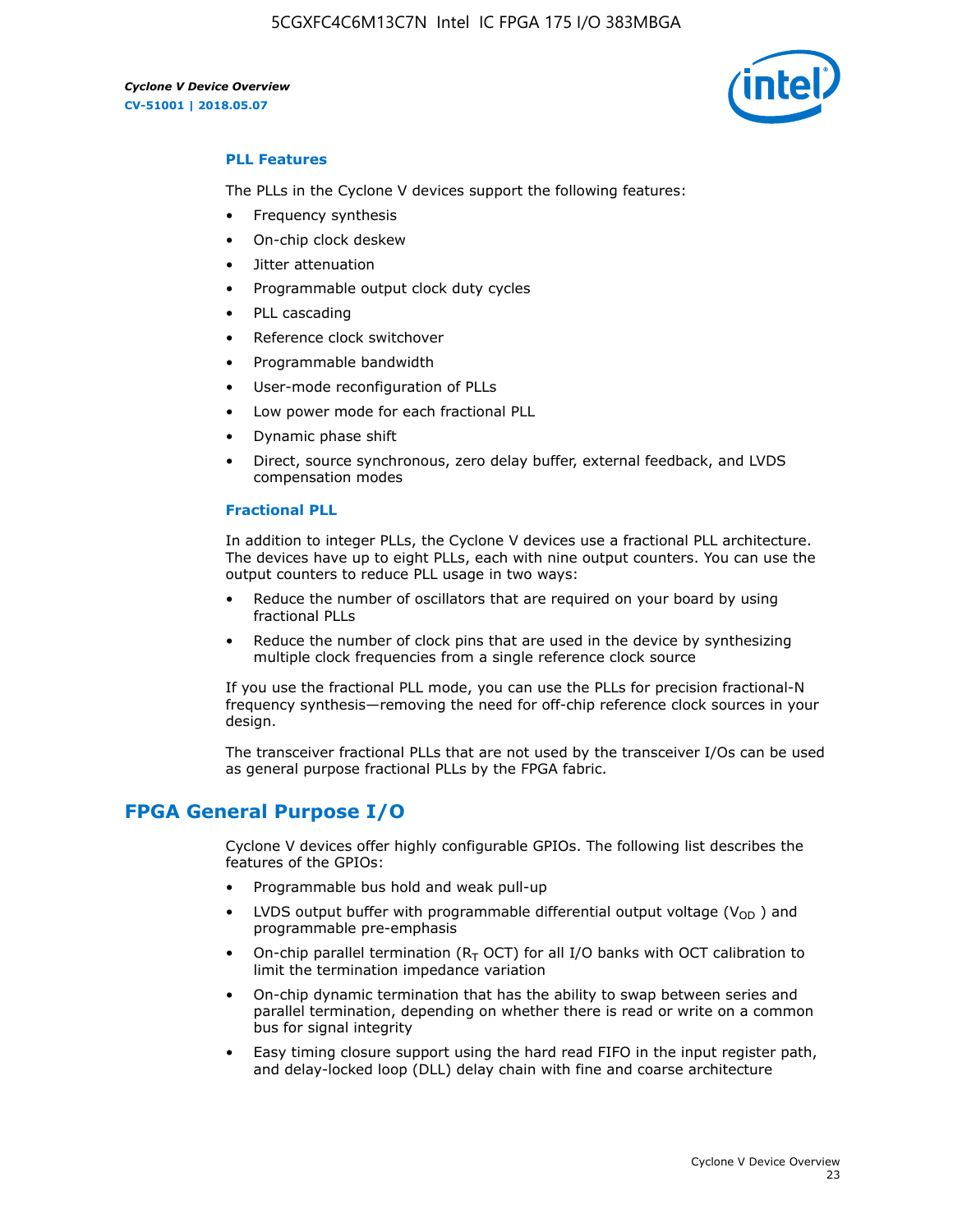

## **PCIe Gen1 and Gen2 Hard IP**

Cyclone V GX, GT, SX, and ST devices contain PCIe hard IP that is designed for performance and ease-of-use. The PCIe hard IP consists of the MAC, data link, and transaction layers.

The PCIe hard IP supports PCIe Gen2 and Gen1 end point and root port for up to x4 lane configuration. The PCIe Gen2 x4 support is PCIe-compatible.

The PCIe endpoint support includes multifunction support for up to eight functions, as shown in the following figure. The integrated multifunction support reduces the FPGA logic requirements by up to 20,000 LEs for PCIe designs that require multiple peripherals.

#### **Figure 9. PCIe Multifunction for Cyclone V Devices**



The Cyclone V PCIe hard IP operates independently from the core logic. This independent operation allows the PCIe link to wake up and complete link training in less than 100 ms while the Cyclone V device completes loading the programming file for the rest of the device.

In addition, the PCIe hard IP in the Cyclone V device provides improved end-to-end datapath protection using ECC.

## **External Memory Interface**

This section provides an overview of the external memory interface in Cyclone V devices.

#### **Hard and Soft Memory Controllers**

Cyclone V devices support up to two hard memory controllers for DDR3, DDR2, and LPDDR2 SDRAM devices. Each controller supports 8 to 32 bit components of up to 4 gigabits (Gb) in density with two chip selects and optional ECC. For the Cyclone V SoC devices, an additional hard memory controller in the HPS supports DDR3, DDR2, and LPDDR2 SDRAM devices.

All Cyclone V devices support soft memory controllers for DDR3, DDR2, and LPDDR2 SDRAM devices for maximum flexibility.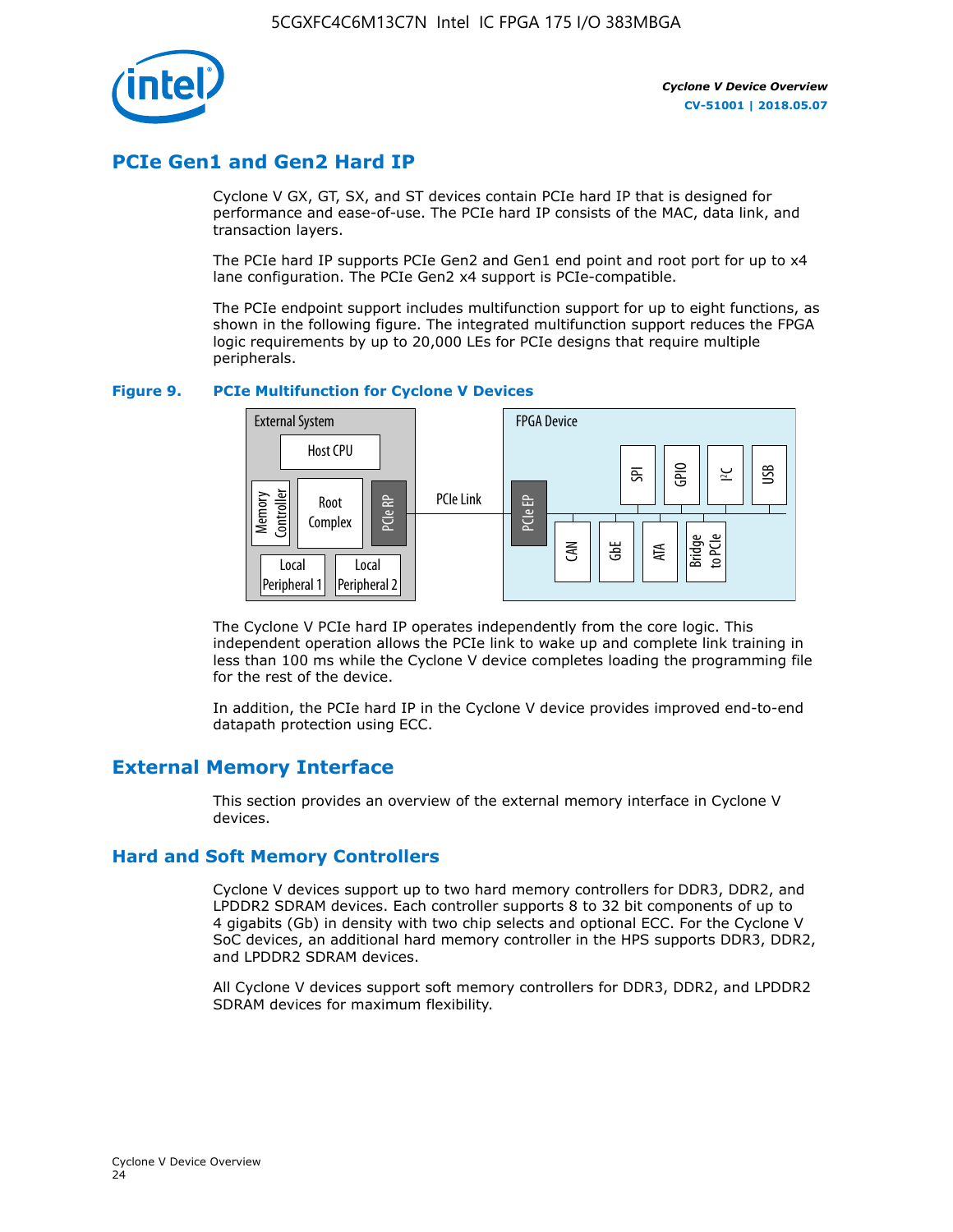

### **External Memory Performance**

#### **Table 20. External Memory Interface Performance in Cyclone V Devices**

The maximum and minimum operating frequencies depend on the memory interface standards and the supported delay-locked loop (DLL) frequency listed in the device datasheet.

| <b>Interface</b>  | <b>Voltage</b> | <b>Maximum Frequency (MHz)</b> | <b>Minimum Frequency</b> |       |
|-------------------|----------------|--------------------------------|--------------------------|-------|
|                   | $(\mathsf{V})$ | <b>Hard Controller</b>         | <b>Soft Controller</b>   | (MHz) |
| <b>DDR3 SDRAM</b> | 1.5            | 400                            | 303                      | 303   |
|                   | 1.35           | 400                            | 303                      | 303   |
| <b>DDR2 SDRAM</b> | 1.8            | 400                            | 300                      | 167   |
| LPDDR2 SDRAM      | 1.2            | 333                            | 300                      | 167   |

#### **Related Information**

[External Memory Interface Spec Estimator](https://www.altera.com/solutions/technology/external-memory/spec-estimator.html)

For the latest information and to estimate the external memory system performance specification, use Intel's External Memory Interface Spec Estimator tool.

### **HPS External Memory Performance**

#### **Table 21. HPS External Memory Interface Performance**

The hard processor system (HPS) is available in Cyclone V SoC devices only.

| <b>Interface</b>  | <b>Voltage (V)</b> | <b>HPS Hard Controller (MHz)</b> |
|-------------------|--------------------|----------------------------------|
| <b>DDR3 SDRAM</b> | 1.5                | 400                              |
|                   | 1.35               | 400                              |
| <b>DDR2 SDRAM</b> | 1.8                | 400                              |
| LPDDR2 SDRAM      | 1.2                | 333                              |

#### **Related Information**

#### [External Memory Interface Spec Estimator](https://www.altera.com/solutions/technology/external-memory/spec-estimator.html)

For the latest information and to estimate the external memory system performance specification, use Intel's External Memory Interface Spec Estimator tool.

## **Low-Power Serial Transceivers**

Cyclone V devices deliver the industry's lowest power 6.144 Gbps transceivers at an estimated 88 mW maximum power consumption per channel. Cyclone V transceivers are designed to be compliant with a wide range of protocols and data rates.

#### **Transceiver Channels**

The transceivers are positioned on the left outer edge of the device. The transceiver channels consist of the physical medium attachment (PMA), physical coding sublayer (PCS), and clock networks.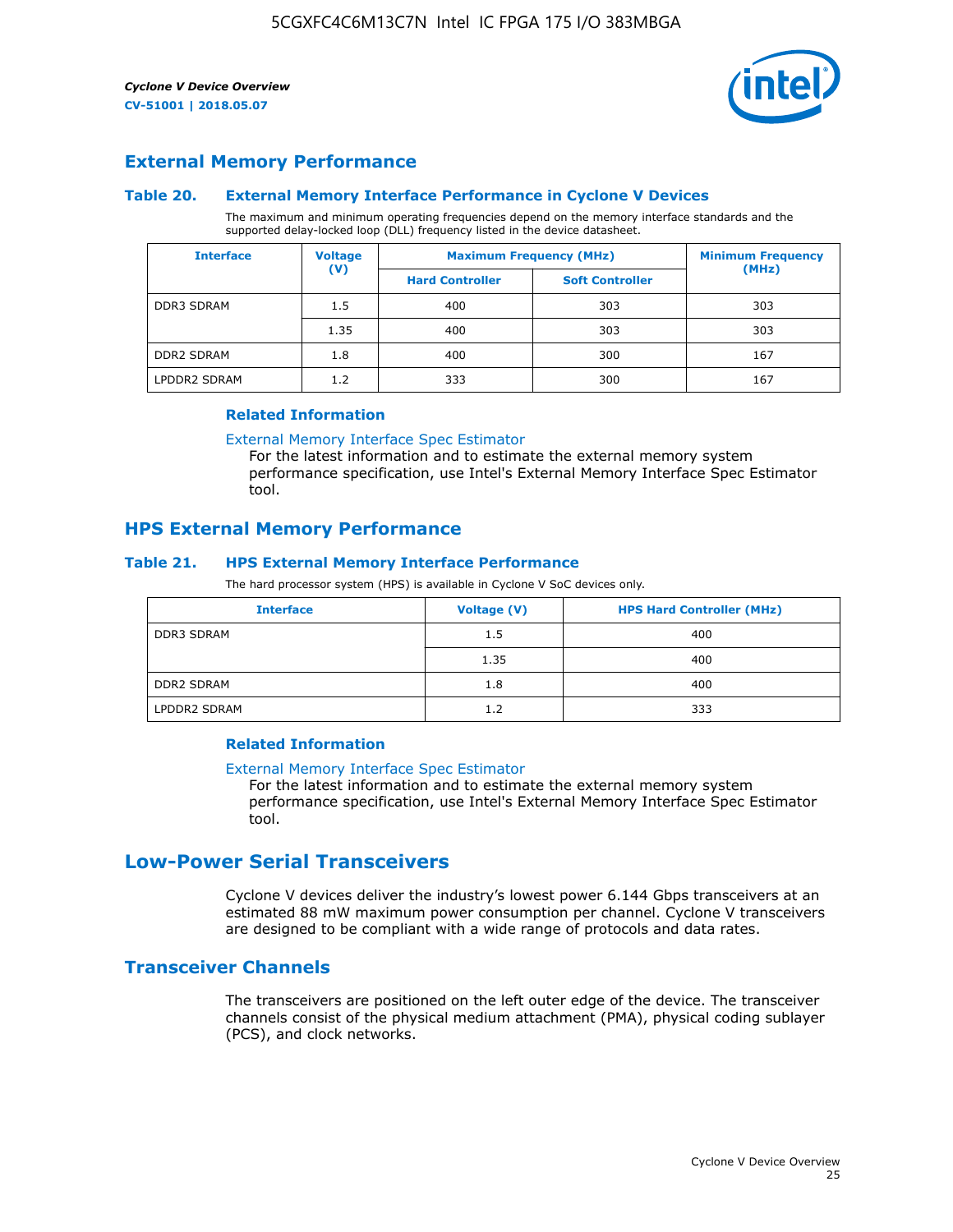

#### **Figure 10. Device Chip Overview for Cyclone V GX and GT Devices**

The figure shows a Cyclone V FPGA with transceivers. Different Cyclone V devices may have a different floorplans than the one shown here.



#### **PMA Features**

To prevent core and I/O noise from coupling into the transceivers, the PMA block is isolated from the rest of the chip—ensuring optimal signal integrity. For the transceivers, you can use the channel PLL of an unused receiver PMA as an additional transmit PLL.

#### **Table 22. PMA Features of the Transceivers in Cyclone V Devices**

| <b>Features</b>                                    | <b>Capability</b>                                                                                       |
|----------------------------------------------------|---------------------------------------------------------------------------------------------------------|
| Backplane support                                  | Driving capability up to 6.144 Gbps                                                                     |
| PLL-based clock recovery                           | Superior jitter tolerance                                                                               |
| Programmable deserialization and word<br>alignment | Flexible deserialization width and configurable word alignment pattern                                  |
| Equalization and pre-emphasis                      | Up to 14.37 dB of pre-emphasis and up to 4.7 dB of equalization<br>No decision feedback equalizer (DFE) |
| Ring oscillator transmit PLLs                      | 614 Mbps to 6.144 Gbps                                                                                  |
| Input reference clock range                        | 20 MHz to 400 MHz                                                                                       |
| Transceiver dynamic reconfiguration                | Allows the reconfiguration of a single channel without affecting the operation of<br>other channels     |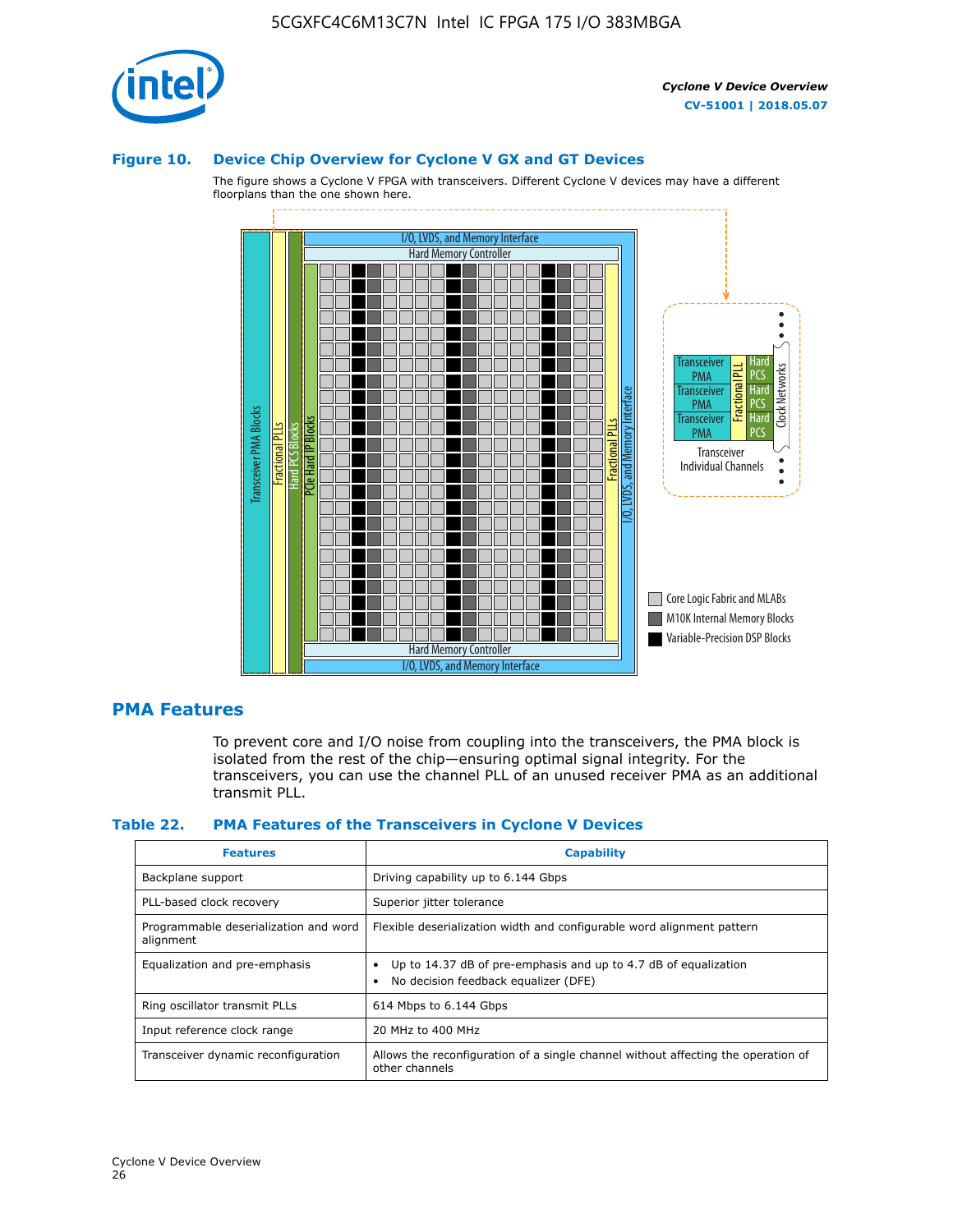

## **PCS Features**

The Cyclone V core logic connects to the PCS through an 8, 10, 16, 20, 32, or 40 bit interface, depending on the transceiver data rate and protocol. Cyclone V devices contain PCS hard IP to support PCIe Gen1 and Gen2, Gbps Ethernet (GbE), Serial RapidIO® (SRIO), and Common Public Radio Interface (CPRI).

Most of the standard and proprietary protocols from 614 Mbps to 6.144 Gbps are supported.

| Table 23. |  | <b>Transceiver PCS Features for Cyclone V Devices</b> |
|-----------|--|-------------------------------------------------------|
|           |  |                                                       |

| <b>PCS Support</b>                 | <b>Data Rates</b><br>(Gbps)        | <b>Transmitter Data Path Feature</b>                                                                         | <b>Receiver Data Path Feature</b>                                                                                                                                                                                                  |
|------------------------------------|------------------------------------|--------------------------------------------------------------------------------------------------------------|------------------------------------------------------------------------------------------------------------------------------------------------------------------------------------------------------------------------------------|
| 3-Gbps and 6-Gbps Basic            | 0.614 to 6.144                     | • Phase compensation FIFO<br>Byte serializer<br>8B/10B encoder<br>Transmitter bit-slip                       | Word aligner<br>$\bullet$<br>Deskew FIFO<br>$\bullet$<br>Rate-match FIFO<br>$\bullet$<br>8B/10B decoder<br>$\bullet$<br>Byte deserializer<br>$\bullet$<br>Byte ordering<br>$\bullet$<br>Receiver phase compensation<br><b>FIFO</b> |
| PCIe Gen1<br>(x1, x2, x4)          | $2.5$ and $5.0$                    | Dedicated PCIe PHY IP core<br>PIPE 2.0 interface to the core<br>$\bullet$<br>logic                           | Dedicated PCIe PHY IP core<br>$\bullet$<br>PIPE 2.0 interface to the core<br>$\bullet$<br>logic                                                                                                                                    |
| PCIe Gen2<br>$(x1, x2, x4)^{(12)}$ |                                    |                                                                                                              |                                                                                                                                                                                                                                    |
| GbE                                | 1.25                               | • Custom PHY IP core with preset<br>feature<br>GbE transmitter synchronization<br>$\bullet$<br>state machine | • Custom PHY IP core with preset<br>feature<br>GbE receiver synchronization<br>state machine                                                                                                                                       |
| $XAUI$ $(13)$                      | 3.125                              | Dedicated XAUI PHY IP core<br>$\bullet$                                                                      | Dedicated XAUI PHY IP core<br>$\bullet$                                                                                                                                                                                            |
| <b>HiGig</b>                       | 3.75                               | XAUI synchronization state<br>$\bullet$<br>machine for bonding four<br>channels                              | XAUI synchronization state<br>$\bullet$<br>machine for realigning four<br>channels                                                                                                                                                 |
| SRIO 1.3 and 2.1                   | 1.25 to 3.125                      | • Custom PHY IP core with preset<br>feature<br>• SRIO version 2.1-compliant x2<br>and x4 channel bonding     | • Custom PHY IP core with preset<br>feature<br>• SRIO version 2.1-compliant x2<br>and x4 deskew state machine                                                                                                                      |
| SDI, SD/HD, and 3G-SDI             | $0.27^{(14)}$ , 1.485,<br>and 2.97 | Custom PHY IP core with preset<br>feature                                                                    | Custom PHY IP core with preset<br>feature                                                                                                                                                                                          |
| JESD204A                           | $0.3125^{(15)}$ to<br>3.125        |                                                                                                              |                                                                                                                                                                                                                                    |
|                                    |                                    |                                                                                                              | continued                                                                                                                                                                                                                          |

<sup>(12)</sup> PCIe Gen2 is supported for Cyclone V GT and ST devices. The PCIe Gen2 x4 support is PCIe-compatible.

<sup>(13)</sup> XAUI is supported through the soft PCS.

<sup>(14)</sup> The 0.27-Gbps data rate is supported using oversampling user logic that you must implement in the FPGA fabric.

<sup>(15)</sup> The 0.3125-Gbps data rate is supported using oversampling user logic that you must implement in the FPGA fabric.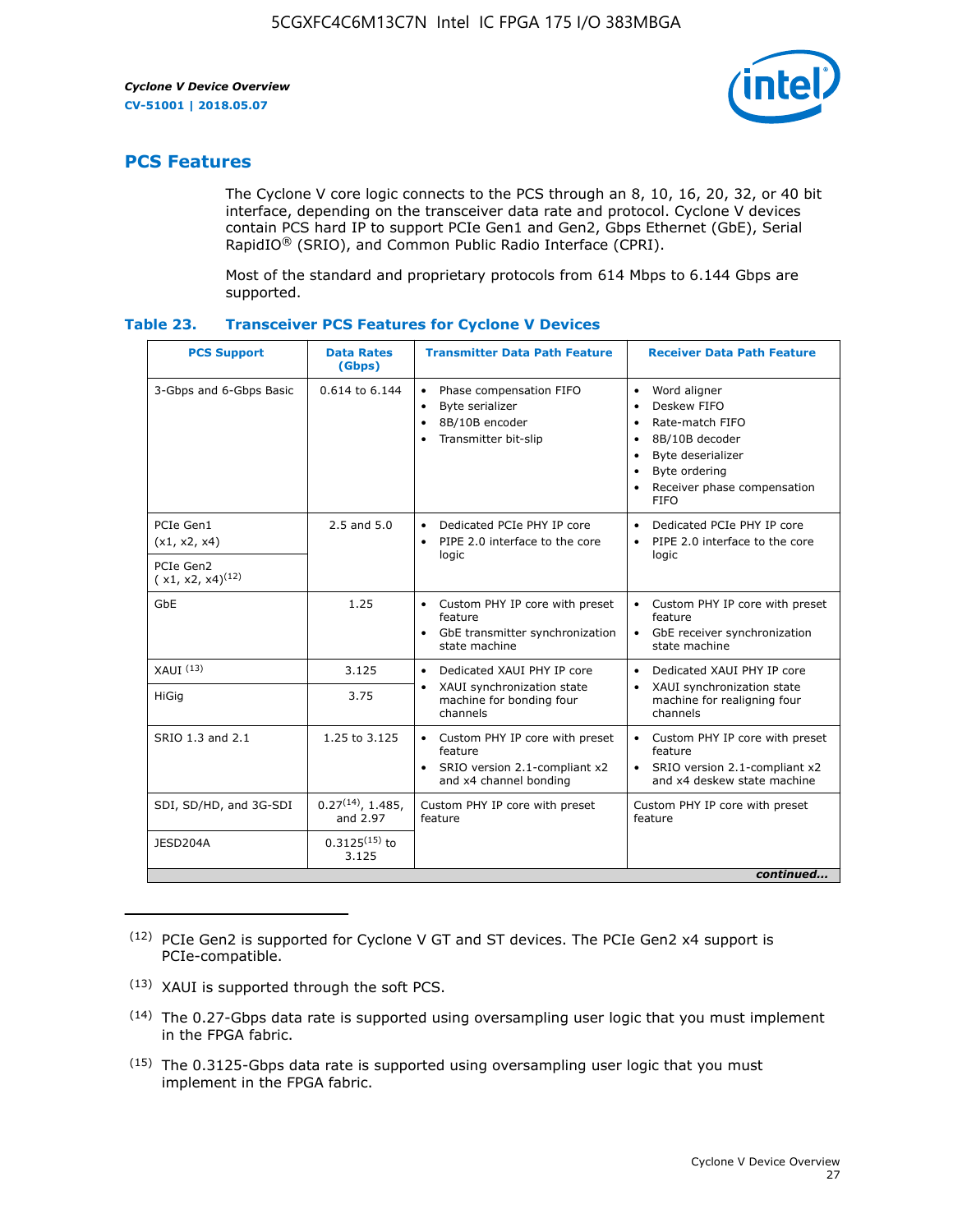

| <b>PCS Support</b>       | <b>Data Rates</b><br>(Gbps) | <b>Transmitter Data Path Feature</b>                         | <b>Receiver Data Path Feature</b>                                                                  |
|--------------------------|-----------------------------|--------------------------------------------------------------|----------------------------------------------------------------------------------------------------|
| Serial ATA Gen1 and Gen2 | $1.5$ and $3.0$             | Custom PHY IP core with preset<br>feature<br>Electrical idle | Custom PHY IP core with preset<br>feature<br>Signal detect<br>Wider spread of asynchronous<br>SSC. |
| CPRI 4.1 $(16)$          | 0.6144 to 6.144             | Dedicated deterministic latency<br>٠<br>PHY IP core          | Dedicated deterministic latency<br>PHY IP core                                                     |
| OBSAI RP3                | 0.768 to 3.072              | Transmitter (TX) manual bit-slip<br>mode                     | Receiver (RX) deterministic<br>latency state machine                                               |
| V-by-One HS              | Up to 3.75                  | Custom PHY IP core                                           | Custom PHY IP core                                                                                 |
| DisplayPort $1.2^{(17)}$ | 1.62 and $2.7$              |                                                              | Wider spread of asynchronous<br><b>SSC</b>                                                         |

## **SoC with HPS**

Each SoC combines an FPGA fabric and an HPS in a single device. This combination delivers the flexibility of programmable logic with the power and cost savings of hard IP in these ways:

- Reduces board space, system power, and bill of materials cost by eliminating a discrete embedded processor
- Allows you to differentiate the end product in both hardware and software, and to support virtually any interface standard
- Extends the product life and revenue through in-field hardware and software updates

## **HPS Features**

The HPS consists of a dual-core Arm Cortex-A9 MPCore processor, a rich set of peripherals, and a shared multiport SDRAM memory controller, as shown in the following figure.

<sup>(16)</sup> High-voltage output mode (1000-BASE-CX) is not supported.

<sup>(17)</sup> Pending characterization.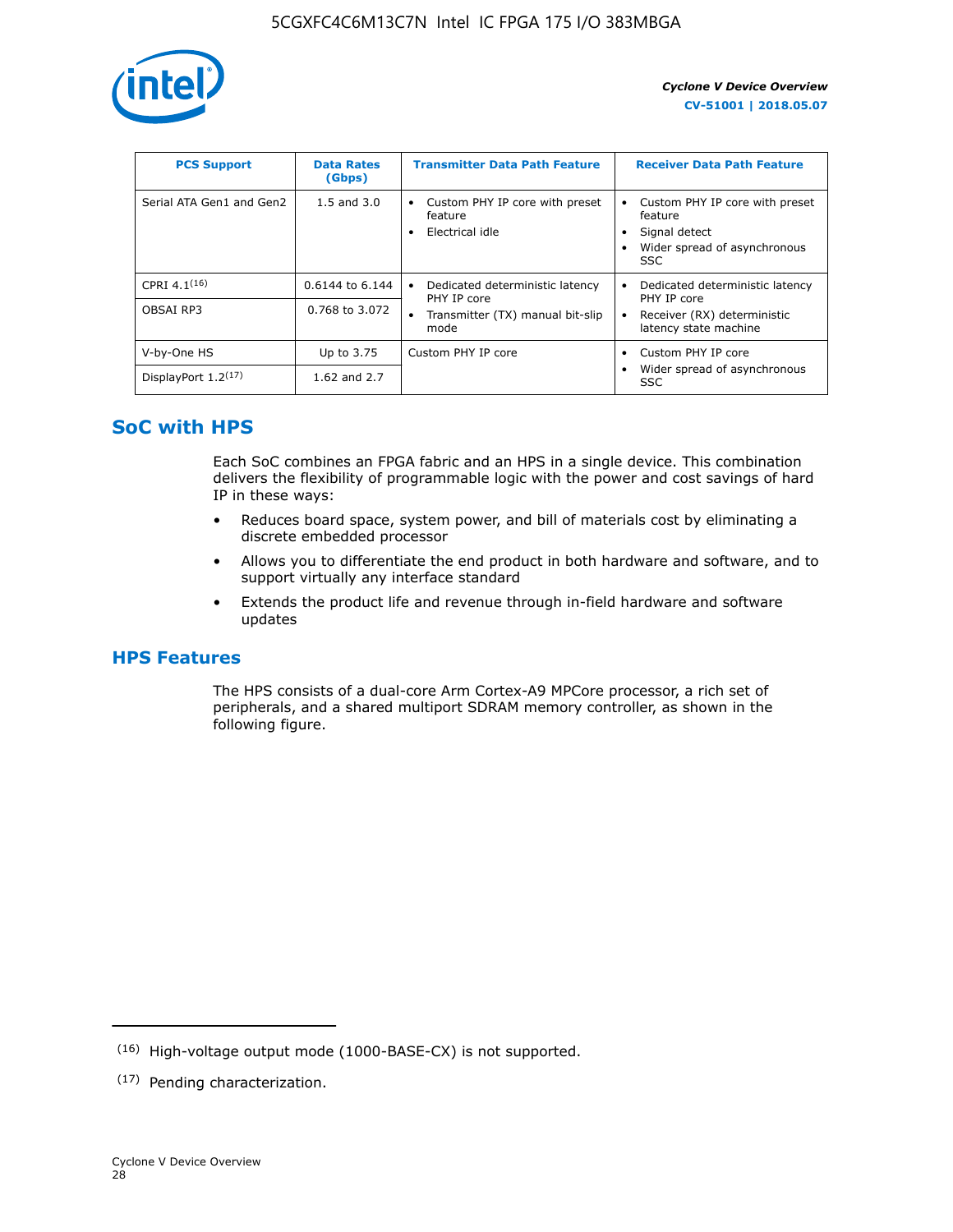



#### **Figure 11. HPS with Dual-Core Arm Cortex-A9 MPCore Processor**

#### **System Peripherals and Debug Access Port**

Each Ethernet MAC, USB OTG, NAND flash controller, and SD/MMC controller module has an integrated DMA controller. For modules without an integrated DMA controller, an additional DMA controller module provides up to eight channels of high-bandwidth data transfers. Peripherals that communicate off-chip are multiplexed with other peripherals at the HPS pin level. This allows you to choose which peripherals to interface with other devices on your PCB.

The debug access port provides interfaces to industry standard JTAG debug probes and supports Arm CoreSight debug and core traces to facilitate software development.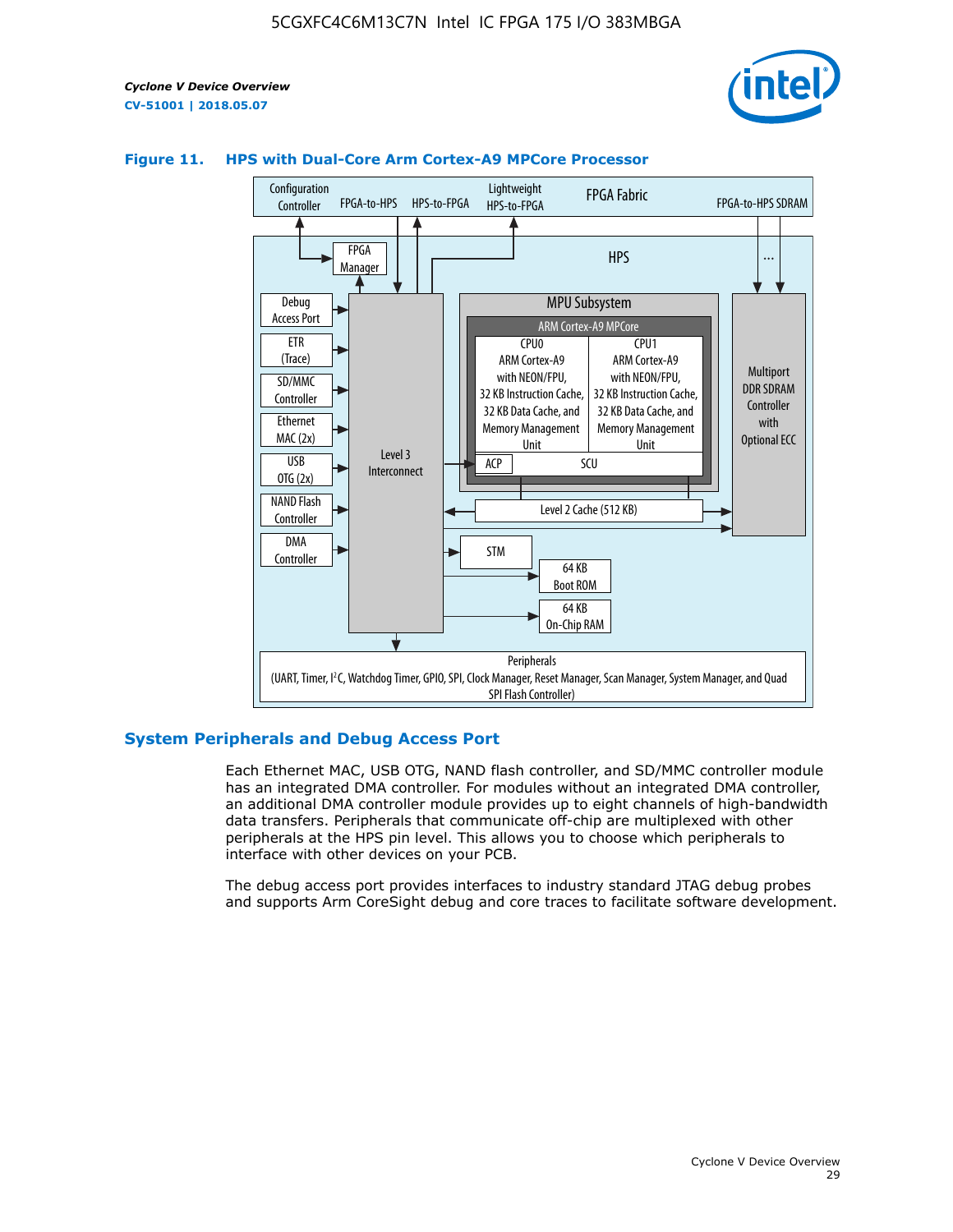

#### **HPS–FPGA AXI Bridges**

The HPS–FPGA bridges, which support the Advanced Microcontroller Bus Architecture (AMBA<sup>®</sup>) Advanced eXtensible Interface (AXI<sup>™</sup>) specifications, consist of the following bridges:

- FPGA-to-HPS AXI bridge—a high-performance bus supporting 32, 64, and 128 bit data widths that allows the FPGA fabric to issue transactions to slaves in the HPS.
- HPS-to-FPGA AXI bridge—a high-performance bus supporting 32, 64, and 128 bit data widths that allows the HPS to issue transactions to slaves in the FPGA fabric.
- Lightweight HPS-to-FPGA AXI bridge—a lower latency 32 bit width bus that allows the HPS to issue transactions to slaves in the FPGA fabric. This bridge is primarily used for control and status register (CSR) accesses to peripherals in the FPGA fabric.

The HPS–FPGA AXI bridges allow masters in the FPGA fabric to communicate with slaves in the HPS logic, and vice versa. For example, the HPS-to-FPGA AXI bridge allows you to share memories instantiated in the FPGA fabric with one or both microprocessors in the HPS, while the FPGA-to-HPS AXI bridge allows logic in the FPGA fabric to access the memory and peripherals in the HPS.

Each HPS–FPGA bridge also provides asynchronous clock crossing for data transferred between the FPGA fabric and the HPS.

#### **HPS SDRAM Controller Subsystem**

The HPS SDRAM controller subsystem contains a multiport SDRAM controller and DDR PHY that are shared between the FPGA fabric (through the FPGA-to-HPS SDRAM interface), the level 2 (L2) cache, and the level 3 (L3) system interconnect. The FPGA-to-HPS SDRAM interface supports AMBA AXI and Avalon® Memory-Mapped (Avalon-MM) interface standards, and provides up to six individual ports for access by masters implemented in the FPGA fabric.

To maximize memory performance, the SDRAM controller subsystem supports command and data reordering, deficit round-robin arbitration with aging, and high-priority bypass features. The SDRAM controller subsystem supports DDR2, DDR3, or LPDDR2 devices up to 4 Gb in density operating at up to 400 MHz (800 Mbps data rate).

#### **FPGA Configuration and Processor Booting**

The FPGA fabric and HPS in the SoC are powered independently. You can reduce the clock frequencies or gate the clocks to reduce dynamic power, or shut down the entire FPGA fabric to reduce total system power.

You can configure the FPGA fabric and boot the HPS independently, in any order, providing you with more design flexibility:

- You can boot the HPS independently. After the HPS is running, the HPS can fully or partially reconfigure the FPGA fabric at any time under software control. The HPS can also configure other FPGAs on the board through the FPGA configuration controller.
- You can power up both the HPS and the FPGA fabric together, configure the FPGA fabric first, and then boot the HPS from memory accessible to the FPGA fabric.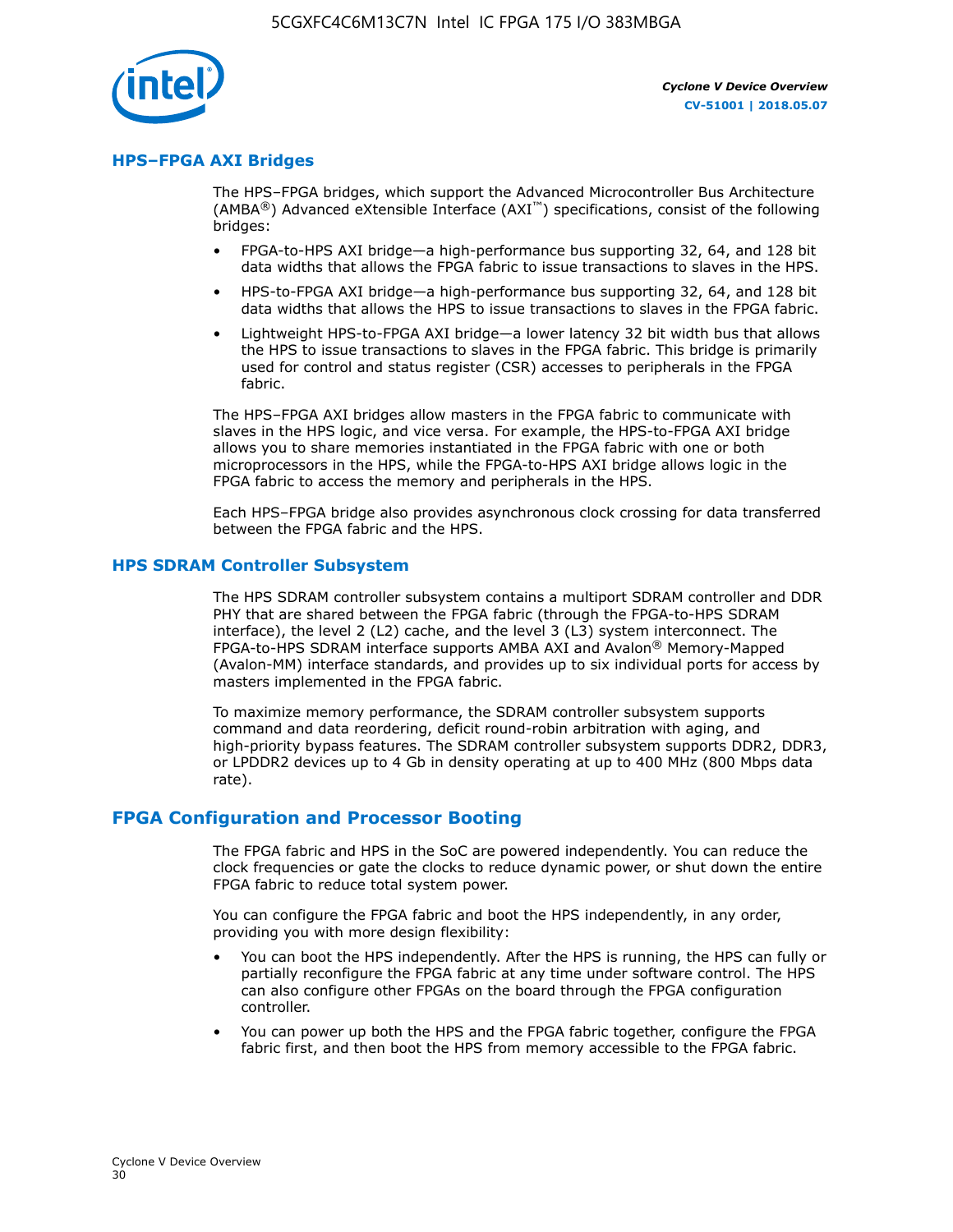

*Note:* Although the FPGA fabric and HPS are on separate power domains, the HPS must remain powered up during operation while the FPGA fabric can be powered up or down as required.

#### **Related Information**

[Cyclone V Device Family Pin Connection Guidelines](https://www.altera.com/content/dam/altera-www/global/en_US/pdfs/literature/dp/cyclone-v/pcg-01014.pdf)

Provides detailed information about power supply pin connection guidelines and power regulator sharing.

#### **Hardware and Software Development**

For hardware development, you can configure the HPS and connect your soft logic in the FPGA fabric to the HPS interfaces using the Platform Designer (Standard) system integration tool in the Intel Quartus Prime software.

For software development, the Arm-based SoC devices inherit the rich software development ecosystem available for the Arm Cortex-A9 MPCore processor. The software development process for Intel SoCs follows the same steps as those for other SoC devices from other manufacturers. Support for Linux, VxWorks®, and other operating systems is available for the SoCs. For more information on the operating systems support availability, contact the Intel sales team.

You can begin device-specific firmware and software development on the Intel SoC Virtual Target. The Virtual Target is a fast PC-based functional simulation of a target development system—a model of a complete development board that runs on a PC. The Virtual Target enables the development of device-specific production software that can run unmodified on actual hardware.

#### **Related Information**

[International Altera Sales Support Offices](https://www.altera.com/about/contact/contact/international-altera-sales-offices.html)

## **Dynamic and Partial Reconfiguration**

The Cyclone V devices support dynamic reconfiguration and partial reconfiguration.

#### **Dynamic Reconfiguration**

The dynamic reconfiguration feature allows you to dynamically change the transceiver data rates, PMA settings, or protocols of a channel, without affecting data transfer on adjacent channels. This feature is ideal for applications that require on-the-fly multiprotocol or multirate support. You can reconfigure the PMA and PCS blocks with dynamic reconfiguration.

## **Partial Reconfiguration**

*Note:* The partial reconfiguration feature is available for Cyclone V E, GX, SE, and SX devices with the "SC" suffix in the part number. For device availability and ordering, contact your local Intel sales representatives.

> Partial reconfiguration allows you to reconfigure part of the device while other sections of the device remain operational. This capability is important in systems with critical uptime requirements because it allows you to make updates or adjust functionality without disrupting services.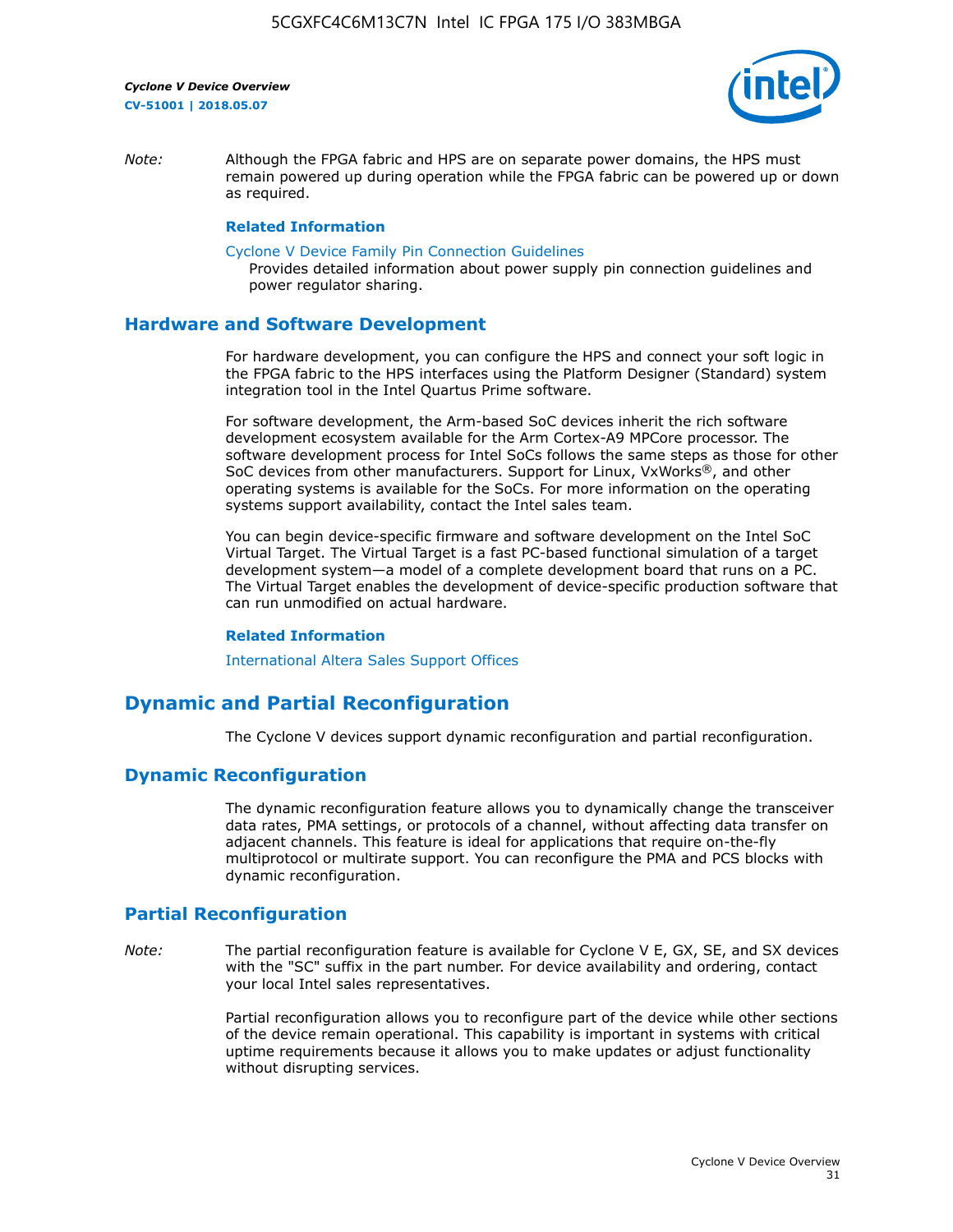

Apart from lowering cost and power consumption, partial reconfiguration increases the effective logic density of the device because placing device functions that do not operate simultaneously is not necessary. Instead, you can store these functions in external memory and load them whenever the functions are required. This capability reduces the size of the device because it allows multiple applications on a single device—saving the board space and reducing the power consumption.

Intel simplifies the time-intensive task of partial reconfiguration by building this capability on top of the proven incremental compile and design flow in the Intel Quartus Prime design software. With the Intel solution, you do not need to know all the intricate device architecture details to perform a partial reconfiguration.

Partial reconfiguration is supported through the FPP x16 configuration interface. You can seamlessly use partial reconfiguration in tandem with dynamic reconfiguration to enable simultaneous partial reconfiguration of both the device core and transceivers.

## **Enhanced Configuration and Configuration via Protocol**

Cyclone V devices support 1.8 V, 2.5 V, 3.0 V, and 3.3 V programming voltages and several configuration schemes.

| <b>Mode</b>                                                    | <b>Data</b><br><b>Width</b>  | <b>Max Clock  </b><br>Rate<br>(MHz) | <b>Max Data</b><br>Rate<br>(Mbps) | <b>Decompressi</b><br><b>on</b> | <b>Design</b><br><b>Security</b> | <b>Partial</b><br><b>Reconfigurat</b><br>$ion^{(18)}$ | <b>Remote</b><br><b>System</b><br><b>Update</b> |
|----------------------------------------------------------------|------------------------------|-------------------------------------|-----------------------------------|---------------------------------|----------------------------------|-------------------------------------------------------|-------------------------------------------------|
| AS through the EPCS<br>and EPCQ serial<br>configuration device | 1 bit, 4<br>bits             | 100                                 |                                   | Yes                             | Yes                              |                                                       | Yes                                             |
| PS through CPLD or<br>external<br>microcontroller              | 1 bit                        | 125                                 | 125                               | Yes                             | Yes                              |                                                       |                                                 |
| <b>FPP</b>                                                     | 8 bits                       | 125                                 |                                   | Yes                             | Yes                              |                                                       | Parallel flash                                  |
|                                                                | 16 bits                      | 125                                 |                                   | Yes                             | Yes                              | Yes                                                   | loader                                          |
| CvP (PCIe)                                                     | x1, x2,<br>and $x4$<br>lanes |                                     |                                   | Yes                             | <b>Yes</b>                       | Yes                                                   |                                                 |
| <b>JTAG</b>                                                    | 1 bit                        | 33                                  | 33                                |                                 |                                  |                                                       |                                                 |

**Table 24. Configuration Schemes and Features Supported by Cyclone V Devices**

Instead of using an external flash or ROM, you can configure the Cyclone V devices through PCIe using CvP. The CvP mode offers the fastest configuration rate and flexibility with the easy-to-use PCIe hard IP block interface. The Cyclone V CvP implementation conforms to the PCIe 100 ms power-up-to-active time requirement.

#### **Related Information**

[Configuration via Protocol \(CvP\) Implementation in Intel FPGAs User Guide](https://www.altera.com/documentation/nik1412546950394.html#nik1412546833714) Provides more information about CvP.

 $(18)$  The partial reconfiguration feature is available for Cyclone V E, GX, SE, and SX devices with the "SC" suffix in the part number. For device availability and ordering, contact your local Intel sales representatives.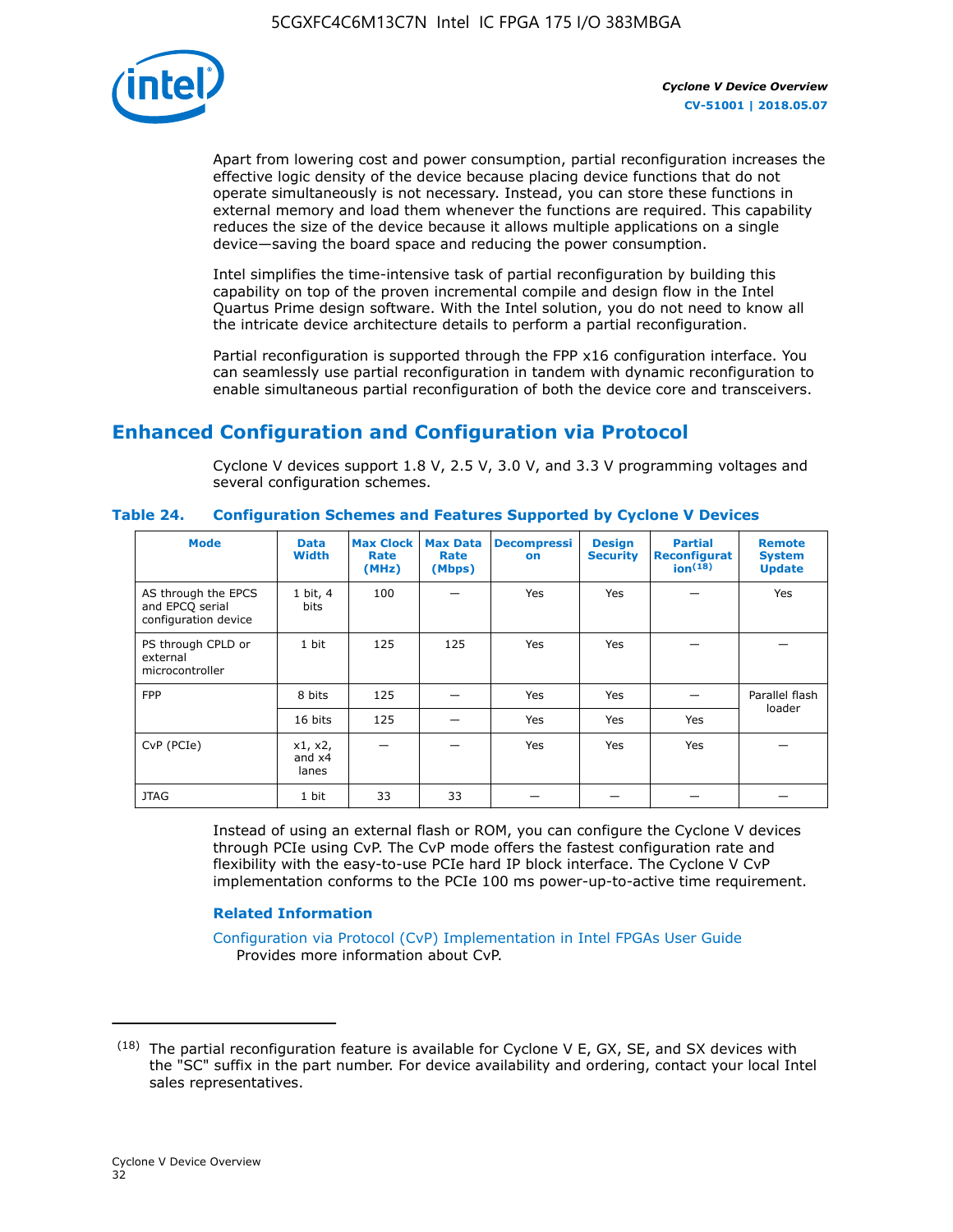

## **Power Management**

Leveraging the FPGA architectural features, process technology advancements, and transceivers that are designed for power efficiency, the Cyclone V devices consume less power than previous generation Cyclone FPGAs:

- Total device core power consumption—less by up to 40%.
- Transceiver channel power consumption—less by up to 50%.

Additionally, Cyclone V devices contain several hard IP blocks that reduce logic resources and deliver substantial power savings of up to 25% less power than equivalent soft implementations.

## **Document Revision History for Cyclone V Device Overview**

| <b>Document</b><br><b>Version</b> | <b>Changes</b>                                                                                                                                                          |
|-----------------------------------|-------------------------------------------------------------------------------------------------------------------------------------------------------------------------|
| 2018.05.07                        | Added the low power option ("L" suffix) for Cyclone V SE and Cyclone V SX devices in the Sample<br>Ordering Code and Available Options diagrams.<br>Rebranded as Intel. |

| <b>Date</b>   | <b>Version</b> | <b>Changes</b>                                                                                                                                                                                                                                                                                                                                                                                                                                                                                                                                                                                                                                                                                                                                                                                                                                                                                                  |
|---------------|----------------|-----------------------------------------------------------------------------------------------------------------------------------------------------------------------------------------------------------------------------------------------------------------------------------------------------------------------------------------------------------------------------------------------------------------------------------------------------------------------------------------------------------------------------------------------------------------------------------------------------------------------------------------------------------------------------------------------------------------------------------------------------------------------------------------------------------------------------------------------------------------------------------------------------------------|
| December 2017 | 2017.12.18     | Updated ALM resources for Cyclone V E, Cyclone V SE, Cyclone V SX, and<br>Cyclone V ST devices.                                                                                                                                                                                                                                                                                                                                                                                                                                                                                                                                                                                                                                                                                                                                                                                                                 |
| June 2016     | 2016.06.10     | Updated Cyclone V GT speed grade to -7 in Sample Ordering Code and<br>Available Options for Cyclone V GT Devices diagram.                                                                                                                                                                                                                                                                                                                                                                                                                                                                                                                                                                                                                                                                                                                                                                                       |
| December 2015 | 2015.12.21     | Added descriptions to package plan tables for Cyclone V GT and ST<br>devices.<br>Changed instances of Quartus II to Quartus Prime.                                                                                                                                                                                                                                                                                                                                                                                                                                                                                                                                                                                                                                                                                                                                                                              |
| June 2015     | 2015.06.12     | Replaced a note to partial reconfiguration feature. Note: The partial<br>reconfiguration feature is available for Cyclone V E, GX, SE, and SX<br>devices with the "SC" suffix in the part number. For device availability and<br>ordering, contact your local Altera sales representatives.<br>Updated logic elements (LE) (K) for the following devices:<br>$\bullet$<br>- Cyclone V E A7: Updated from 149.5 to 150<br>- Cyclone V GX C3: Updated from 35.5 to 36<br>- Cyclone V GX C7: Updated from 149.7 to 150<br>- Cyclone V GT D7: Updated from 149.5 to 150<br>Updated MLAB (Kb) in Maximum Resource Counts for Cyclone V GX<br>Devices table as follows:<br>- Cyclone V GX C3: Updated from 291 to 182<br>- Cyclone V GX C4: Updated from 678 to 424<br>- Cyclone V GX C5: Updated from 678 to 424<br>- Cyclone V GX C7: Updated from 1,338 to 836<br>$-$ Cyclone V GX C9: Updated from 2,748 to 1,717 |
|               |                | continued                                                                                                                                                                                                                                                                                                                                                                                                                                                                                                                                                                                                                                                                                                                                                                                                                                                                                                       |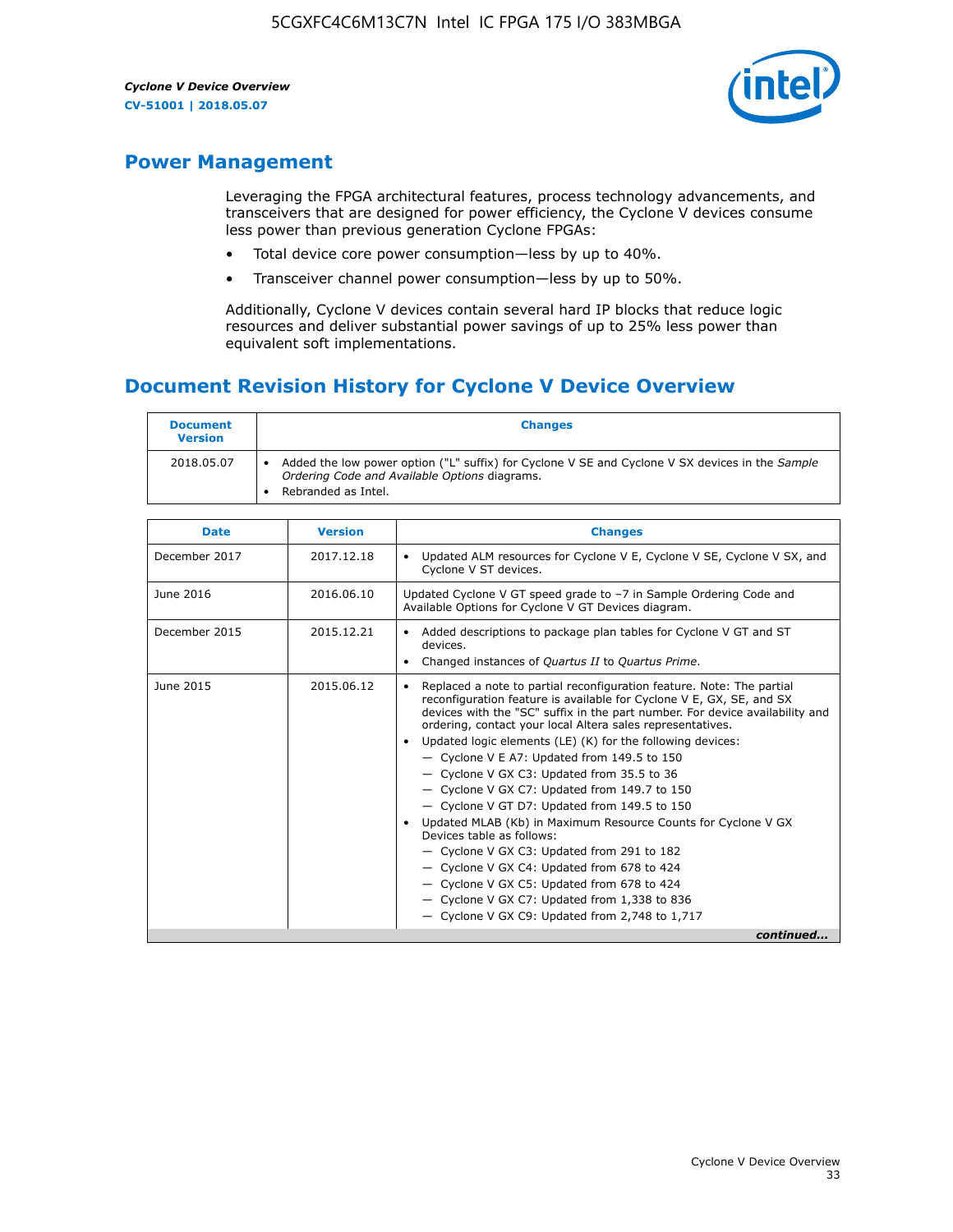

| Date         | <b>Version</b> | <b>Changes</b>                                                                                                                                                                                                                                                                                                                                                                                                                                                                                                                                                                                                                                                                                                                                                                                                                                                                                                                                                                                                                                                                                                                                                                                                                                                                                                                                                                                                                                                                                                                                                                                                                                                                                                  |
|--------------|----------------|-----------------------------------------------------------------------------------------------------------------------------------------------------------------------------------------------------------------------------------------------------------------------------------------------------------------------------------------------------------------------------------------------------------------------------------------------------------------------------------------------------------------------------------------------------------------------------------------------------------------------------------------------------------------------------------------------------------------------------------------------------------------------------------------------------------------------------------------------------------------------------------------------------------------------------------------------------------------------------------------------------------------------------------------------------------------------------------------------------------------------------------------------------------------------------------------------------------------------------------------------------------------------------------------------------------------------------------------------------------------------------------------------------------------------------------------------------------------------------------------------------------------------------------------------------------------------------------------------------------------------------------------------------------------------------------------------------------------|
|              |                | Updated MLAB RAM Bit (Kb) in Embedded Memory Capacity and<br>Distribution in Cyclone V Devices table as follows:<br>- Cyclone V GX C3: Updated from 181 to 182<br>- Cyclone V GX C4: Updated from 295 to 424<br>Updated Total RAM Bit (Kb) in Embedded Memory Capacity and<br>Distribution in Cyclone V Devices table as follows:<br>$-$ Cyclone V GX C3: Updated from 1,531 to 1,532<br>- Cyclone V GX C4: Updated from 2,795 to 2,924<br>Updated MLAB Block count in Embedded Memory Capacity and<br>Distribution in Cyclone V Devices table as follows:<br>- Cyclone V GX C4: Updated from 472 to 678<br>- Cyclone V GX C5: Updated from 679 to 678                                                                                                                                                                                                                                                                                                                                                                                                                                                                                                                                                                                                                                                                                                                                                                                                                                                                                                                                                                                                                                                          |
| March 2015   | 2015.03.31     | Added internal scrubbing feature under configuration in Summary of<br>Features for Cyclone V Devices table.<br>Added optional suffix "SC: Internal scrubbing support" to the following<br>diagrams:<br>- Sample Ordering Code and Available Options for Cyclone V E Devices<br>- Sample Ordering Code and Available Options for Cyclone V GX Devices<br>- Sample Ordering Code and Available Options for Cyclone V SE Devices<br>- Sample Ordering Code and Available Options for Cyclone V SX Devices                                                                                                                                                                                                                                                                                                                                                                                                                                                                                                                                                                                                                                                                                                                                                                                                                                                                                                                                                                                                                                                                                                                                                                                                          |
| January 2015 | 2015.01.23     | Updated Sample Ordering Code and Available Options for Cyclone V ST<br>Devices figure because Cyclone V ST devices are only available in I<br>temperature grade and -7 speed grade.<br>- Operating Temperature: Removed C and A temperature grades<br>- FPGA Fabric Speed Grade: Removed -6 and -8 speed grades<br>Updated the transceiver specification for Cyclone V ST from 5 Gbps to<br>6.144 Gbps:<br>- Device Variants for the Cyclone V Device Family table<br>- Sample Ordering Code and Available Options for Cyclone V ST Devices<br>figure<br>- Maximum Resource Counts for Cyclone V ST Devices<br>• Updated Maximum Resource Counts for Cyclone V GX Devices table for<br>Cyclone V GX G3 devices.<br>$-$ Logic elements (LE) (K): Updated from 35.7 to 35.5<br>- Variable-precision DSP block: Updated from 51 to 57<br>$-18 \times 18$ multiplier: Updated from 102 to 114<br>Updated Number of Multipliers in Cyclone V Devices table for Cyclone V<br>GX G3 devices.<br>- Variableprecision DSP Block: Updated from 51 to 57<br>$-9x9$ Multiplier: Updated from 153 to 171<br>$-18 \times 18$ Multiplier: Updated from 102 to 114<br>- 27 x 27 Multiplier: Updated from 51 to 57<br>- 18 x 18 Multiplier Adder Mode: Updated from 51 to 57<br>$-18 \times 18$ Multiplier Adder Summed with 36 bit Input: Updated from 51<br>to 57<br>Updated Embedded Memory Capacity and Distribution in Cyclone V<br>Devices table for Cyclone V GX G3 devices.<br>- M10K block: Updated from 119 to 135<br>- M10K RAM bit (Kb): Updated from 1,190 to 1,350<br>- MLAB block: Updated from 255 to 291<br>- MLAB RAM bit (Kb): Updated from 159 to 181<br>$-$ Total RAM bit (Kb): Updated from 1,349 to 1,531 |
| October 2014 | 2014.10.06     | Added a footnote to the "Transceiver PCS Features for Cyclone V Devices"<br>table to show that PCIe Gen2 is supported for Cyclone V GT and ST devices.                                                                                                                                                                                                                                                                                                                                                                                                                                                                                                                                                                                                                                                                                                                                                                                                                                                                                                                                                                                                                                                                                                                                                                                                                                                                                                                                                                                                                                                                                                                                                          |
|              |                | continued                                                                                                                                                                                                                                                                                                                                                                                                                                                                                                                                                                                                                                                                                                                                                                                                                                                                                                                                                                                                                                                                                                                                                                                                                                                                                                                                                                                                                                                                                                                                                                                                                                                                                                       |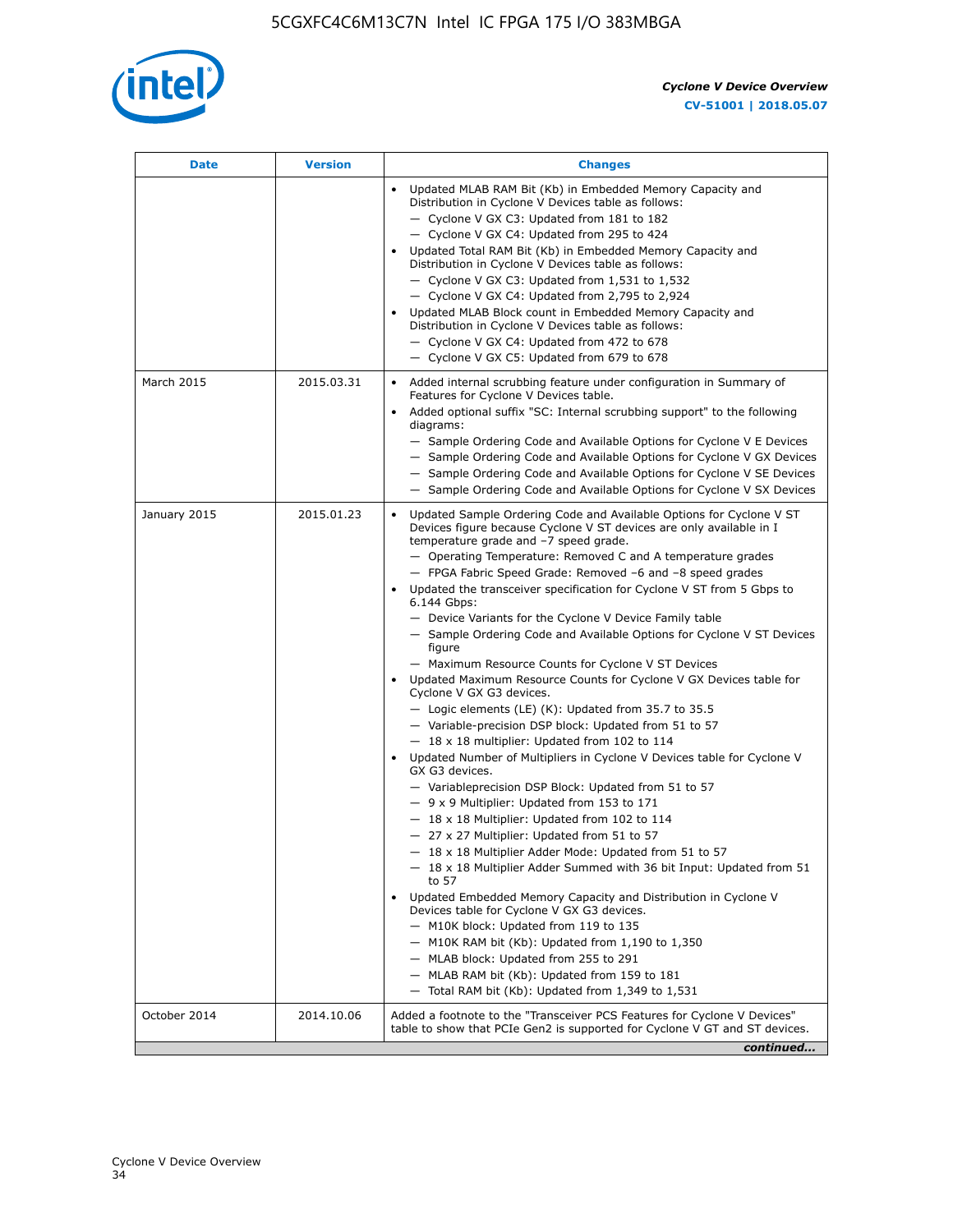r



| <b>Date</b>   | <b>Version</b> | <b>Changes</b>                                                                                                                                                                                                                           |
|---------------|----------------|------------------------------------------------------------------------------------------------------------------------------------------------------------------------------------------------------------------------------------------|
| July 2014     | 2014.07.07     | Updated the I/O vertical migration figure to clarify the migration capability of<br>Cyclone V SE and SX devices.                                                                                                                         |
| December 2013 | 2013.12.26     | Corrected single or dual-core ARM Cortex-A9 MPCore processor-up to 925<br>MHz from 800 MHz.                                                                                                                                              |
|               |                | Removed "Preliminary" texts from Ordering Code figures, Maximum<br>Resources, Package Plan and I/O Vertical Migration tables.                                                                                                            |
|               |                | Removed the note "The number of GPIOs does not include transceiver<br>I/Os. In the Quartus II software, the number of user I/Os includes<br>transceiver I/Os." for GPIOs in the Maximum Resource Counts table for<br>Cyclone V E and SE. |
|               |                | Added link to Altera Product Selector for each device variant.<br>Updated Embedded Hard IPs for Cyclone V GT devices to indicate<br>Maximum 2 hard PCIe and 2 hard memory controllers.                                                   |
|               |                | • Added leaded package options.                                                                                                                                                                                                          |
|               |                | Removed the note "The number of PLLs includes general-purpose<br>fractional PLLs and transceiver fractional PLLs." for all PLLs in the<br>Maximum Resource Counts table.                                                                 |
|               |                | • Corrected max LVDS counts for transmitter and receiver for Cyclone V E<br>A5 device from 84 to 60.                                                                                                                                     |
|               |                | • Corrected max LVDS counts for transmitter and receiver for Cyclone V E<br>A9 device from 140 to 120.                                                                                                                                   |
|               |                | Corrected variable-precision DSP block, 27 x 27 multiplier, 18 x 18<br>multiplier adder mode and 18 x 18 multiplier adder summed with 36 bit<br>input for Cyclone V SE devices from 58 to 84.                                            |
|               |                | Corrected 18 x 18 multiplier for Cyclone V SE devices from 116 to 168.                                                                                                                                                                   |
|               |                | Corrected 9 x 9 multiplier for Cyclone V SE devices from 174 to 252.                                                                                                                                                                     |
|               |                | • Corrected LVDS transmitter for Cyclone V SE A2 and A4 as well as SX C2<br>and C4 devices from 31 to 32.                                                                                                                                |
|               |                | • Corrected LVDS receiver for Cyclone V SE A2 and A4 as well as SX C2 and<br>C4 devices from 35 to 37.                                                                                                                                   |
|               |                | • Corrected transceiver speed grade for Cyclone V ST devices ordering code<br>from 4 to 5.                                                                                                                                               |
|               |                | • Updated the DDR3 SDRAM for the maximum frequency's soft controller<br>and the minimum frequency from 300 to 303 for voltage 1.35V.                                                                                                     |
|               |                | Added links to Altera's External Memory Spec Estimator tool to the topics<br>listing the external memory interface performance.                                                                                                          |
|               |                | • Corrected XAUI is supported through the soft PCS in the PCS features for<br>Cyclone V.                                                                                                                                                 |
|               |                | Added decompression support for the CvP configuration mode.                                                                                                                                                                              |
| May 2013      | 2013.05.06     | Added link to the known document issues in the Knowledge Base.<br>$\bullet$<br>Moved all links to the Related Information section of respective topics for<br>$\bullet$<br>easy reference.                                               |
|               |                | • Corrected the title to the PCIe hard IP topic. Cyclone V devices support<br>only PCIe Gen1 and Gen2.                                                                                                                                   |
|               |                | • Updated Supporting Feature in Table 1 of Increased bandwidth capacity to<br>'6.144 Gbps'.                                                                                                                                              |
|               |                | Updated Description in Table 2 of Low-power high-speed serial interface to<br>'6.144 Gbps'.                                                                                                                                              |
|               |                | Updated Description in Table 3 of Cyclone V GT to '6.144 Gbps'.                                                                                                                                                                          |
|               |                | Updated the M386 package to M383 for Figure 1, Figure 2 and Figure 3.<br>$\bullet$                                                                                                                                                       |
|               |                | Updated Figure 2 and Figure 3 for Transceiver Count by adding 'F : 4'.<br>$\bullet$                                                                                                                                                      |
|               |                | Updated LVDS in the Maximum Resource Counts tables to include<br>Transmitter and Receiver values.                                                                                                                                        |
|               |                | Updated the package plan with M383 for the Cyclone V E device.                                                                                                                                                                           |
|               |                | Removed the M301 and M383 packages from the Cyclone V GX C4 device.<br>Updated the GPIO count to '129' for the M301 package of the Cyclone V                                                                                             |
|               |                | GX C5 device.                                                                                                                                                                                                                            |
|               |                | Updated 5 Gbps to '6.144 Gbps' for Cyclone V GT device.                                                                                                                                                                                  |
|               |                | continued                                                                                                                                                                                                                                |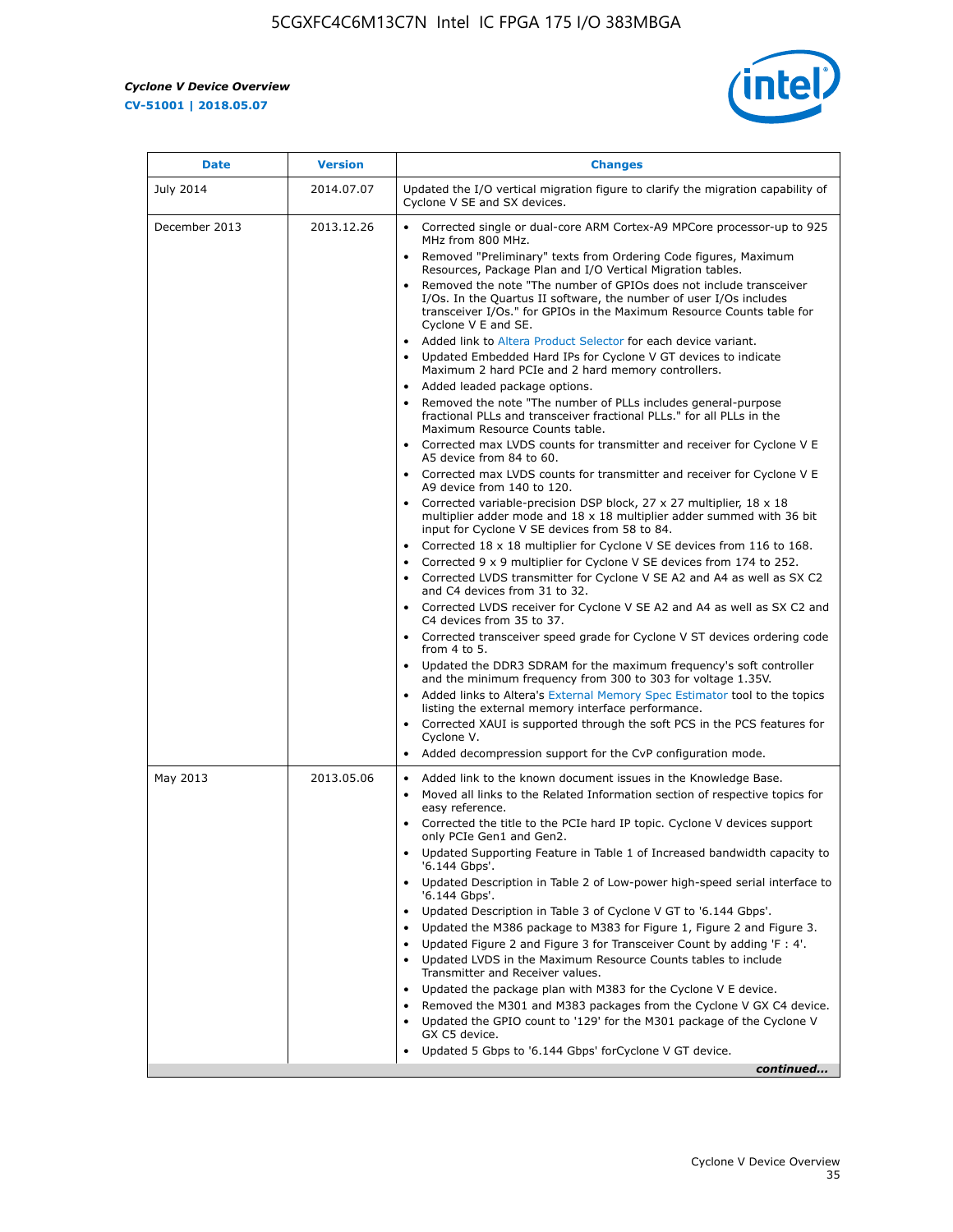

|               |            | <b>Changes</b>                                                                                                                                                                                                                                                                                                                                                                                                                                                                                                                                                                                                                                                                                                                                                                                                                                                                                                                                                                                                                                     |
|---------------|------------|----------------------------------------------------------------------------------------------------------------------------------------------------------------------------------------------------------------------------------------------------------------------------------------------------------------------------------------------------------------------------------------------------------------------------------------------------------------------------------------------------------------------------------------------------------------------------------------------------------------------------------------------------------------------------------------------------------------------------------------------------------------------------------------------------------------------------------------------------------------------------------------------------------------------------------------------------------------------------------------------------------------------------------------------------|
|               |            | • Updated HPS I/O for U484 (19 mm) in Table 11 with '151' for A2, A4, A5<br>and A6.                                                                                                                                                                                                                                                                                                                                                                                                                                                                                                                                                                                                                                                                                                                                                                                                                                                                                                                                                                |
|               |            | • Updated Memory (Kb) for Maximum Resource Counts for Cyclone V SE A4<br>and A6, SX C4 and C6, ST D6 devices.                                                                                                                                                                                                                                                                                                                                                                                                                                                                                                                                                                                                                                                                                                                                                                                                                                                                                                                                      |
|               |            | Updated FPGA PLL for Maximum Resource Counts for Cyclone V SE A2, SX<br>C2, devices.                                                                                                                                                                                                                                                                                                                                                                                                                                                                                                                                                                                                                                                                                                                                                                                                                                                                                                                                                               |
|               |            | Removed '36 x 36' from the Variable-Precision DSP Block.<br>Updated Variable-precision DSP Blocks and 18 x 18 Multiplier for<br>Maximum Resource Counts for Cyclone V SX C4 device.<br>• Updated the HPS I/O counts for Cyclone V SE, SX, and ST devices.<br>Updated Figure 7 which shows the I/O vertical migration table.<br>Updated Table 17 for Cyclone V SX C4 device.<br>$\bullet$<br>• Updated Embedded Memory Capacity and Distribution table for Cyclone V<br>SE A4 and A6, SX C4 and C6, ST D6 devices.<br>Removed 'Counter reconfiguration' from the PLL Features.<br>Updated Low-Power Serial Transceivers by replacing 5 Gbps with<br>6.144 Gbps.<br>Removed 'Distributed Memory' symbol.<br>Updated the Capability in Table 22 of Backplane support to '6.144 Gbps'.<br>Updated Capability in Table 22 of Ring oscillator transmit PLLs with<br>6.144 Gbps.<br>Updated the PCS Support in Table 23 from 5 Gbps to '6 Gbps'.<br>Updated the Data Rates (Gbps) in Table 23 of 3 Gbps and 6 Gbps Basic to<br>$\bullet$<br>'6.144 Gbps'. |
|               |            | Updated the Data Rates (Gbps) in Table 23 of CPRI 4.1 to '6.144 Gbps'.<br>Clarified that partial reconfiguration is an advanced feature. Contact Altera<br>for support of the feature.                                                                                                                                                                                                                                                                                                                                                                                                                                                                                                                                                                                                                                                                                                                                                                                                                                                             |
| December 2012 | 2012.12.28 | Updated the pin counts for the MBGA packages.<br>$\bullet$<br>Updated the GPIO and transceiver counts for the MBGA packages.<br>$\bullet$<br>Updated the GPIO counts for the U484 package of the Cyclone V E A9, GX<br>C9, and GT D9 devices.<br>• Updated the vertical migration table for vertical migration of the U484<br>packages.<br>• Updated the MLAB supported programmable widths at 32 bits depth.                                                                                                                                                                                                                                                                                                                                                                                                                                                                                                                                                                                                                                      |
| November 2012 | 2012.11.19 | • Added new MBGA packages and additional U484 packages for Cyclone V E,<br>GX, and GT.<br>• Added ordering code for five-transceiver devices for Cyclone V GT and ST.<br>Updated the vertical migration table to add MBGA packages.<br>$\bullet$<br>Added performance information for HPS memory controller.<br>$\bullet$<br>Removed DDR3U support.<br>$\bullet$<br>Updated Cyclone V ST speed grade information.<br>Added information on maximum transceiver channel usage restrictions for<br>PCI Gen2 and CPRI at 4.9152 Gbps transmit jitter compliance.<br>Added note on the differences between GPIO reported in Overview with<br>User I/O numbers shown in the Quartus II software.<br>Updated template.                                                                                                                                                                                                                                                                                                                                    |
| July 2012     | 2.1        | Added support for PCIe Gen2 x4 lane configuration (PCIe-compatible)                                                                                                                                                                                                                                                                                                                                                                                                                                                                                                                                                                                                                                                                                                                                                                                                                                                                                                                                                                                |
| June 2012     | 2.0        | Restructured the document.<br>Added the "Embedded Memory Capacity" and "Embedded Memory<br>Configurations" sections.<br>Added Table 1, Table 3, Table 16, Table 19, and Table 20.<br>Updated Table 2, Table 4, Table 5, Table 6, Table 7, Table 8, Table 9, Table<br>10, Table 11, Table 12, Table 13, Table 14, Table 17, and Table 18.<br>continued                                                                                                                                                                                                                                                                                                                                                                                                                                                                                                                                                                                                                                                                                              |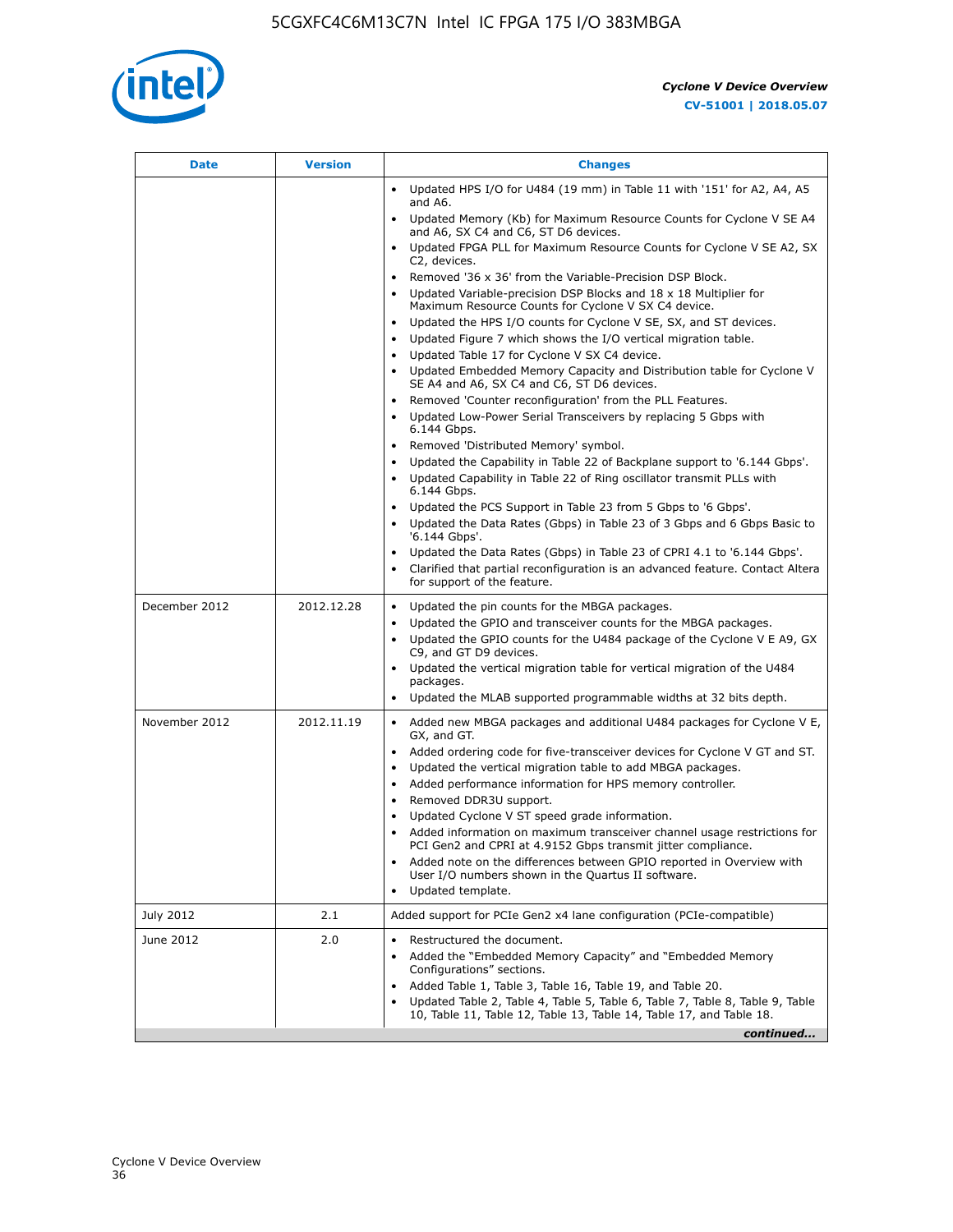

| <b>Date</b>   | <b>Version</b> | <b>Changes</b>                                                                                                                                                                                                                                                                                                                                                                                                                                                              |
|---------------|----------------|-----------------------------------------------------------------------------------------------------------------------------------------------------------------------------------------------------------------------------------------------------------------------------------------------------------------------------------------------------------------------------------------------------------------------------------------------------------------------------|
|               |                | Updated Figure 1, Figure 2, Figure 3, Figure 4, Figure 5, Figure 6, and<br>Figure 10.<br>Updated the "FPGA Configuration and Processor Booting" and "Hardware"<br>and Software Development" sections.<br>Text edits throughout the document.                                                                                                                                                                                                                                |
| February 2012 | 1.2            | Updated Table $1-2$ , Table $1-3$ , and Table $1-6$ .<br>Updated "Cyclone V Family Plan" on page 1-4 and "Clock Networks and<br>PLL Clock Sources" on page 1-15.<br>Updated Figure 1-1 and Figure 1-6.                                                                                                                                                                                                                                                                      |
| November 2011 | 1.1            | Updated Table $1-1$ , Table $1-2$ , Table $1-3$ , Table $1-4$ , Table $1-5$ , and Table<br>$1 - 6$ .<br>Updated Figure 1–4, Figure 1–5, Figure 1–6, Figure 1–7, and Figure 1–8.<br>Updated "System Peripherals" on page 1-18, "HPS-FPGA AXI Bridges" on<br>page 1-19, "HPS SDRAM Controller Subsystem" on page 1-19, "FPGA<br>Configuration and Processor Booting" on page 1-19, and "Hardware and<br>Software Development" on page 1-20.<br>Minor text edits.<br>$\bullet$ |
| October 2011  | 1.0            | Initial release.                                                                                                                                                                                                                                                                                                                                                                                                                                                            |